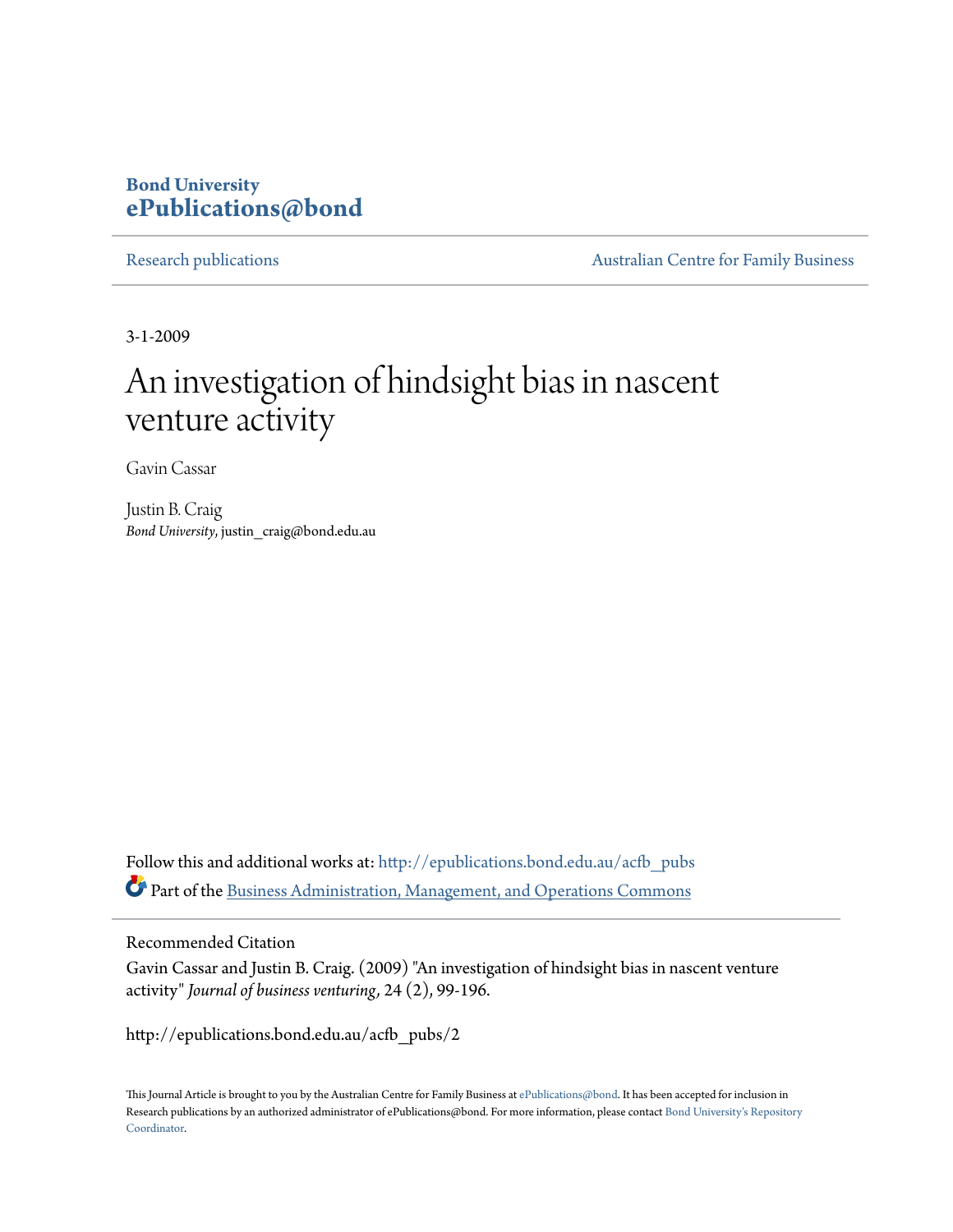## **AN INVESTIGATION OF HINDSIGHT BIAS IN NASCENT VENTURE ACTIVITY**

Gavin Cassar The Wharton School University of Pennsylvania

Office: 1309 Steinberg Hall-Dietrich Hall Phone: +1 215 898 2023 Email: cassar@wharton.upenn.edu Web: [http:/www.wharton.upenn.edu/faculty/cassar.html](http://www.wharton.upenn.edu/faculty/cassar.html)

#### **JUSTIN B. CRAIG SCHOOL OF BUSINESS, TECHNOLOGY AND SUSTAINABLE DEVELOPMENT BOND UNIVERSITY AUSTRALIA TEL: 55951161 FAX: 55951160 [jcraig@bond.edu.au](mailto:jcraig@bond.edu.au)**

## **Abstract**

We posit that individuals who are actively engaged in activities to develop their own venture will exhibit hindsight bias when recalling their startup experiences. We observe that those who fail to develop their startup activity into an operating business demonstrate substantial hindsight bias concerning the probability of venture formation. In particular, the recalled probability of success, reported after their decision to quit, is lower than the probability of success solicited during the nascent process. We argue that the systematic distortion of the past has important implications for individuals involved in the venturing process. Specifically, we suggest that these individuals are at risk of overestimating their chances of success when starting future nascent activity if they do not correct for their optimistic tendencies. The evidence from this study suggests it is important to recognize that what nascent entrepreneurs believe they experienced, and what they actually experienced, may not be equivalent.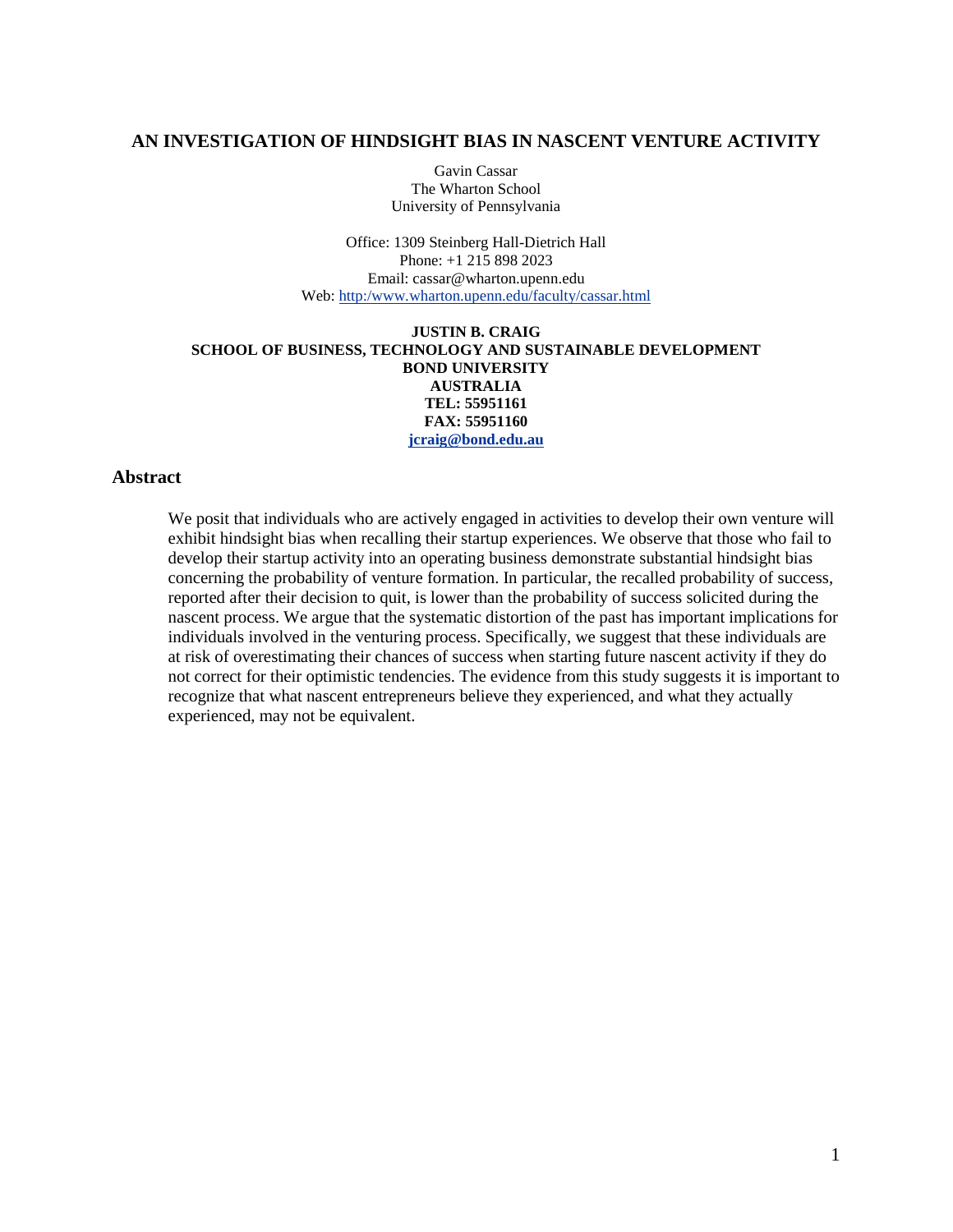## **Executive summary**

The majority of actions performed and investments made by individuals in attempting to start a new business are in vain. While unsuccessful nascent activity may result in considerable emotional costs and lost time and financial capital, several academics argue that individuals benefit from learning by undertaking the startup process. Through the experience of venturing, individuals can learn from mistakes made during the process. Individuals can also learn about themselves, such as their strengths and weaknesses in regard to different venturing tasks. For example, through observation of their initial beliefs and comparison with the eventual outcome, individuals can evaluate their ability to accurately make predictions about future venture opportunities and endeavors. Further, individuals may be able to improve their abilities to make accurate predictions. However, such improvement may only be achieved if individuals can accurately recall their beliefs and outcomes from previous nascent activity. If individuals can not accurately recall their experiences or environment, this diminishes the ability to improve their prediction of future opportunities.

Individuals' inability to accurately recall is influenced by hindsight bias. Hindsight bias describes the tendency for individuals to see past events as being more predictable, or to believe after an event, that their prediction of the outcome was more accurate than it actually was. We predict that hindsight bias will result in a biased, or systematically distorted, recreation of the past. In other words, nascent entrepreneurs will not only incorrectly recall their previous beliefs, but they will recall their beliefs incorrectly in a predictable direction. In this paper, we investigate the extent to which nascent entrepreneurs exhibit hindsight bias from failed nascent activity and what factors may be associated with this bias.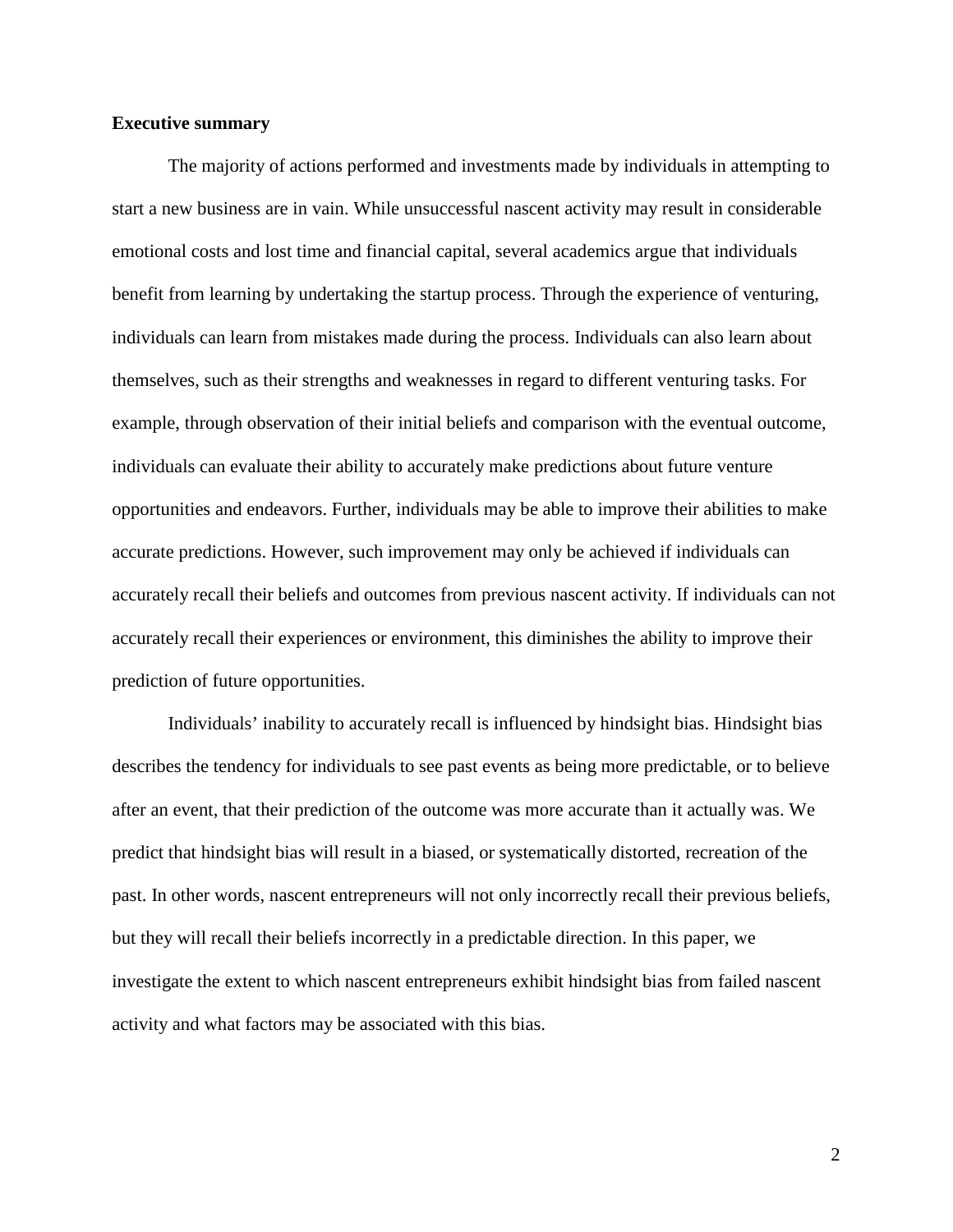Specifically, using the Panel Study of Entrepreneurial Dynamics, we examine differences in 198 nascent entrepreneurs' perceptions using a simple longitudinal design, before and after nascent activity. First, during the early stages of venturing, we asked the likelihood their startup will become an operating business. Second, we longitudinally identified those individuals that failed to create an operating business. Third, we asked these individuals what was the likelihood that their startup would become an operating business when they initially became involved in the startup. The difference between the reported likelihood during the nascent process and the recalled likelihood after the decision to quit is the observed bias.

This research makes two important contributions. First, we demonstrate strong hindsight bias in those individuals who quit their nascent activity, with the mean (median) bias observed being 18.5 percent (20.0 percent). Therefore, consistent with our conjectures, we find a biased component to nascent entrepreneurs' recall about past nascent activities, namely the potential for success. Further, we examine cross-sectional differences in hindsight bias based on demographic characteristics and duration of recall. Aside from the most formally educated, we observe the presence of hindsight bias in the retrospective recall ability to be widespread across nascent entrepreneurs.

Second, we argue that hindsight bias can directly affect what individuals actually experience from engaging in the business start-up process. We argue that hindsight bias will affect the individual's nascent experience in predictable ways through the distortion of recalled information. Subsequently, individuals who consistently overestimate the success of venture opportunities may not become aware of their optimistic tendencies when evaluating future venture opportunities. Optimistic overentry by entrepreneurs will continue where the performance feedback necessary to correct it is relatively noisy, infrequent, or slow. We argue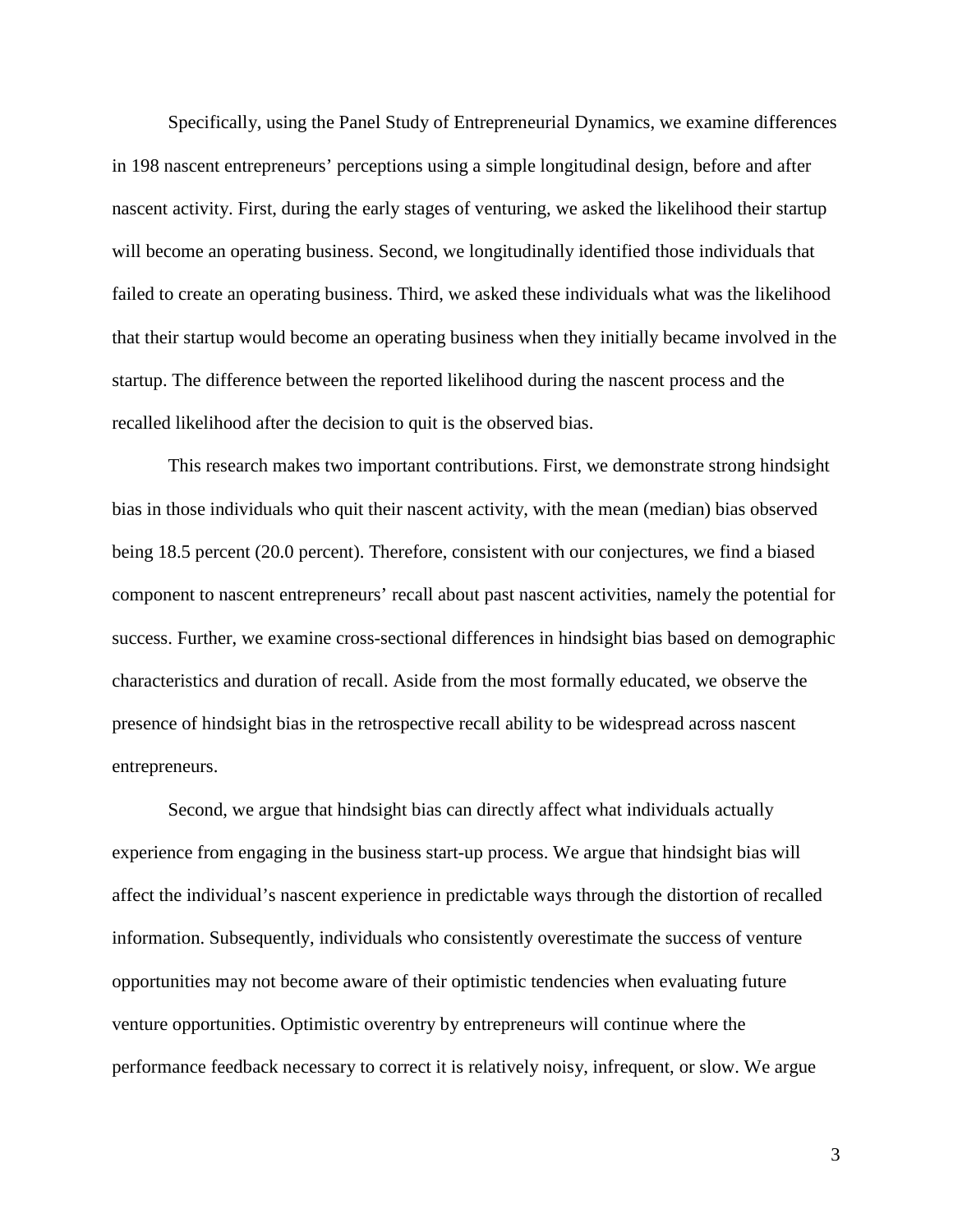that, when recalled by nascent entrepreneurs, performance feedback is not just noisy but also biased.

We further contend that a lower recalled likelihood of success allows individuals to ignore other explanations for failure. Inaccurate explanations for failure due to distorted recollection will lead to individuals not addressing ways to overcome these concerns and believing they still possess the necessary abilities to undertake successful venturing. Hence, by establishing the presence of hindsight bias in failed nascent entrepreneurs we explain why individuals have a propensity to engage in serial nascent entrepreneurship, even after failed startup attempts. Consequently, we move the discussion beyond concerns associated with the use of retrospective accounts in empirical research, and propose that hindsight bias matters for future nascent activity.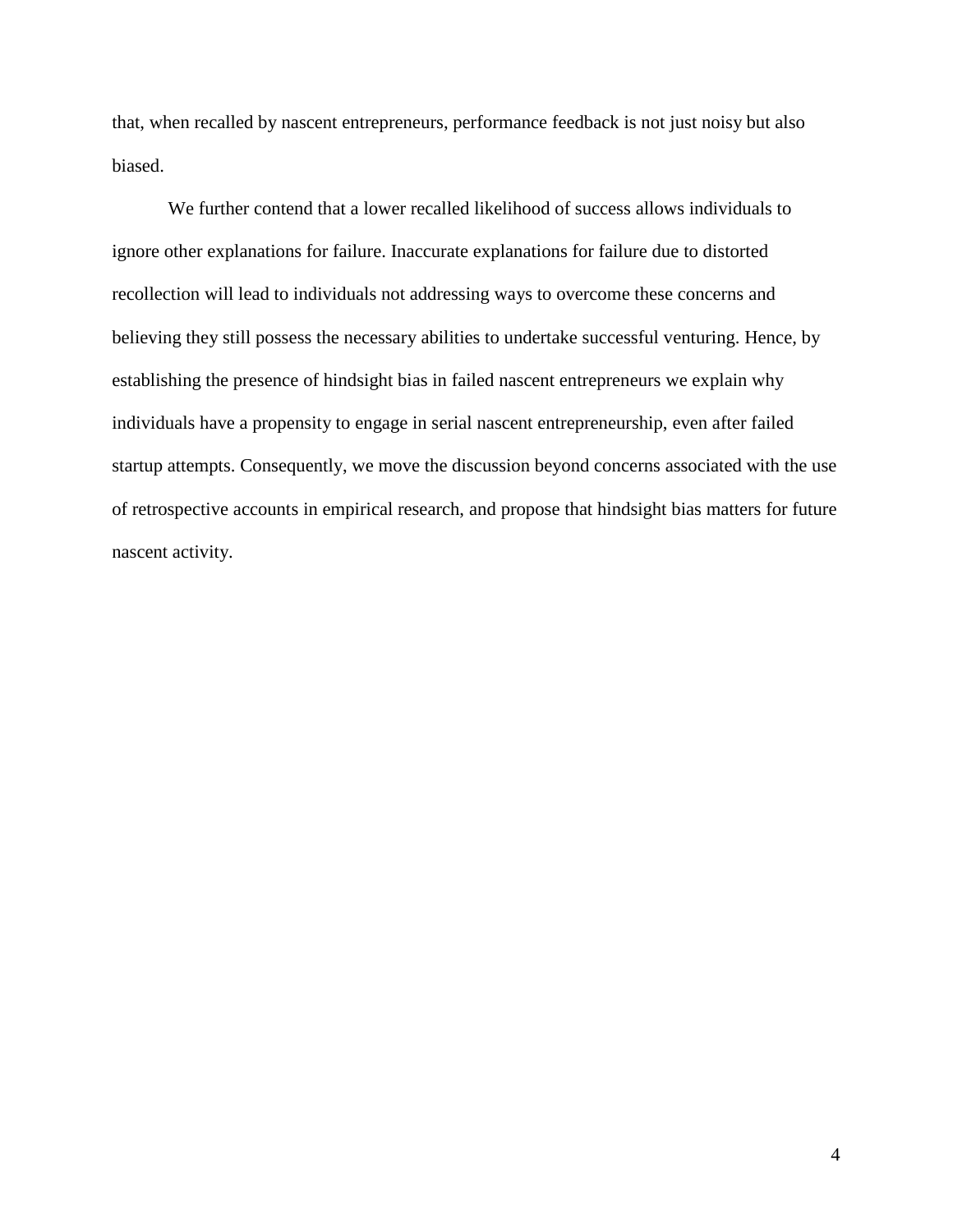## **1. Introduction**

How does what individuals experience from immersion in nascent activity affect future nascent activity? Most activity undertaken by those who are actively engaged to develop their own venture (nascent entrepreneurs) does not result in a successful or even an operating business (Gartner, Shaver, Carter, & Reynolds 2004; Reynolds, 1997). Thus, considerable costs can be incurred during this nascent stage, such as lost time and financial capital. Several researchers, however, argue that there are benefits from failed nascent activity due to learning that is achieved by being involved in the startup process (e.g., Bird, 1992; Carter, Gartner, & Reynolds, 1996). In this paper, we focus on hindsight bias in nascent activity and what affects this bias. We argue that examining hindsight bias is important because hindsight bias has the potential to affect future nascent activity.

Ex-ante expectations, based on prior knowledge and experience applied to a particular setting, underlie the choice to undertake nascent activity (Shane & Venkataraman, 2000). Individuals pursuing business start-up continually evaluate expected opportunity costs of venturing against expected returns from undertaking nascent activity and operating a venture (Cassar, 2006a; Gimeno, Folta, Cooper, & Woo, 1997). During this period, expectations that effect the decision to start (success), or abandon (failure), the venture (Honig, Davidsson,  $\&$ Karlsson, 2005; Sarasvathy, 2001) are adjusted. Further, these new experiences and knowledge influence, and arguably, improve the accuracy of expectations related to future nascent activity (Carter, et al., 1996; Parker, 2006; Starr & Bygrave, 1992).

If individuals can not accurately recall their experiences, environment, or circumstances from previous nascent activity, the ability to refine or improve their evaluation of future opportunities is diminished. Individuals' inability to accurately recall is influenced by hindsight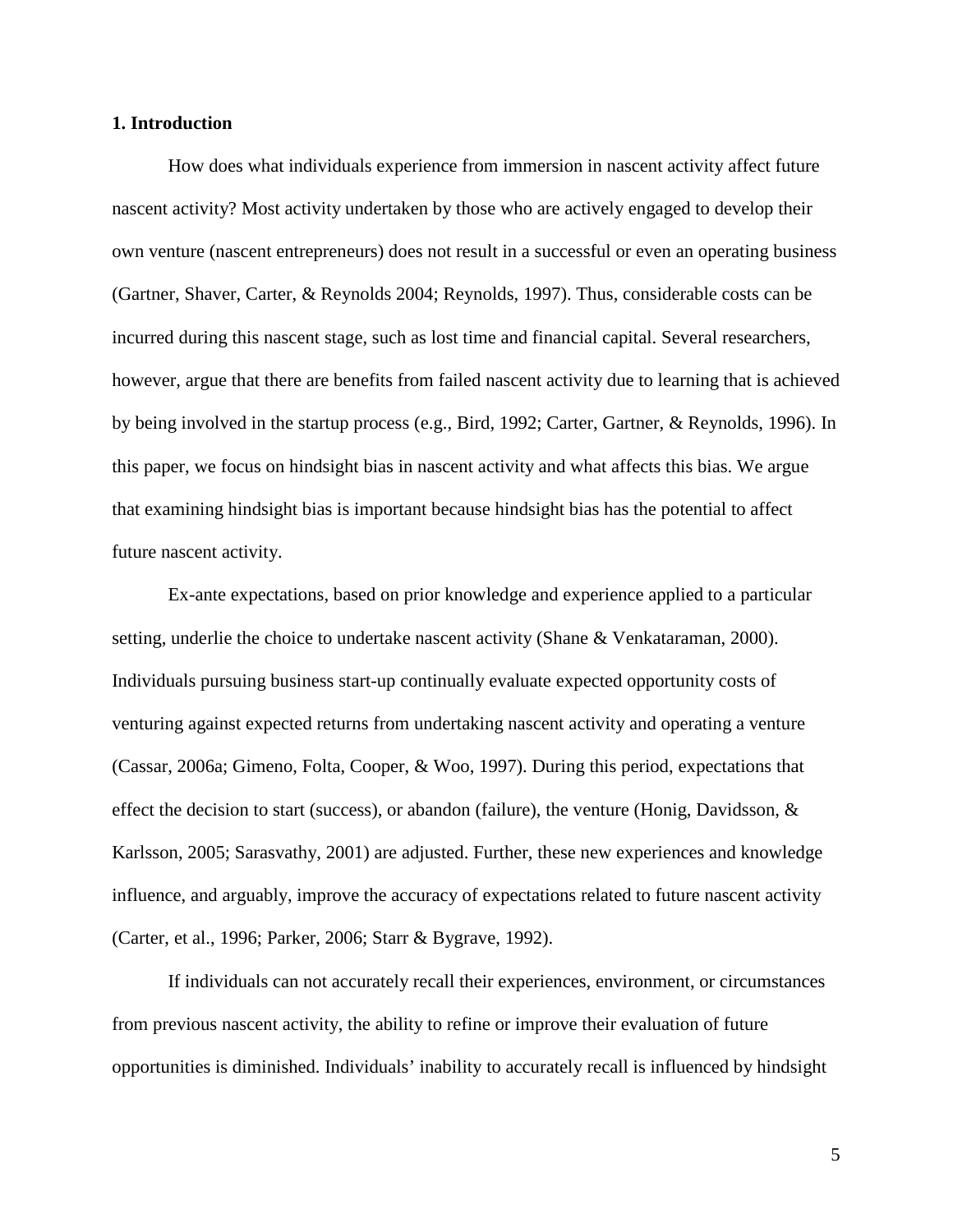bias, which leads to a systematically distorted recreation of the past (Bukszar & Connolly, 1988). Hindsight bias describes the tendency for individuals to see past events as being more predictable, or to believe after an event, that their prediction of the outcome was more accurate than it actually was. We argue that hindsight bias will lead to individuals superimposing their recollections of previous experiences so that it makes sense when evaluating future startup prospects (Roese & Olson, 1996).

In this research, we examine the accuracy and bias in nascent entrepreneurs' perception of achieving a successful outcome, specifically, the launching of the business, pre and post the nascent activity. We operationalize this by asking, during the nascent process, their likelihood of actually starting a business. Then, after the individuals reported that they had not started a business, they were asked to recall what the likelihood was that their start-up would become an operating business when they initially became involved in the nascent activity. We argue that, due to hindsight bias, there is a biased systematic component to retrospective recall that results in predictable errors in recalled information about past nascent activities, and that this will influence how individuals benefit from their immersion in nascent activity. Further, we examine potential cross-sectional moderators of hindsight bias based on the demographics of the nascent entrepreneur and temporal period of recall.

Nascent activities are crucial for developing entrepreneurial knowledge (Corbett, 2005). However, our argument is that knowledge accrual as a consequence of nascent activity is a function of the accuracy of recall. The greater the error between what the individual believed they thought was going to occur, in this case, the probability of achieving the operating venture, and the recalled probability of achieving the operating venture, the less likelihood the nascent entrepreneur develops knowledge about the venture evaluation process. Some researchers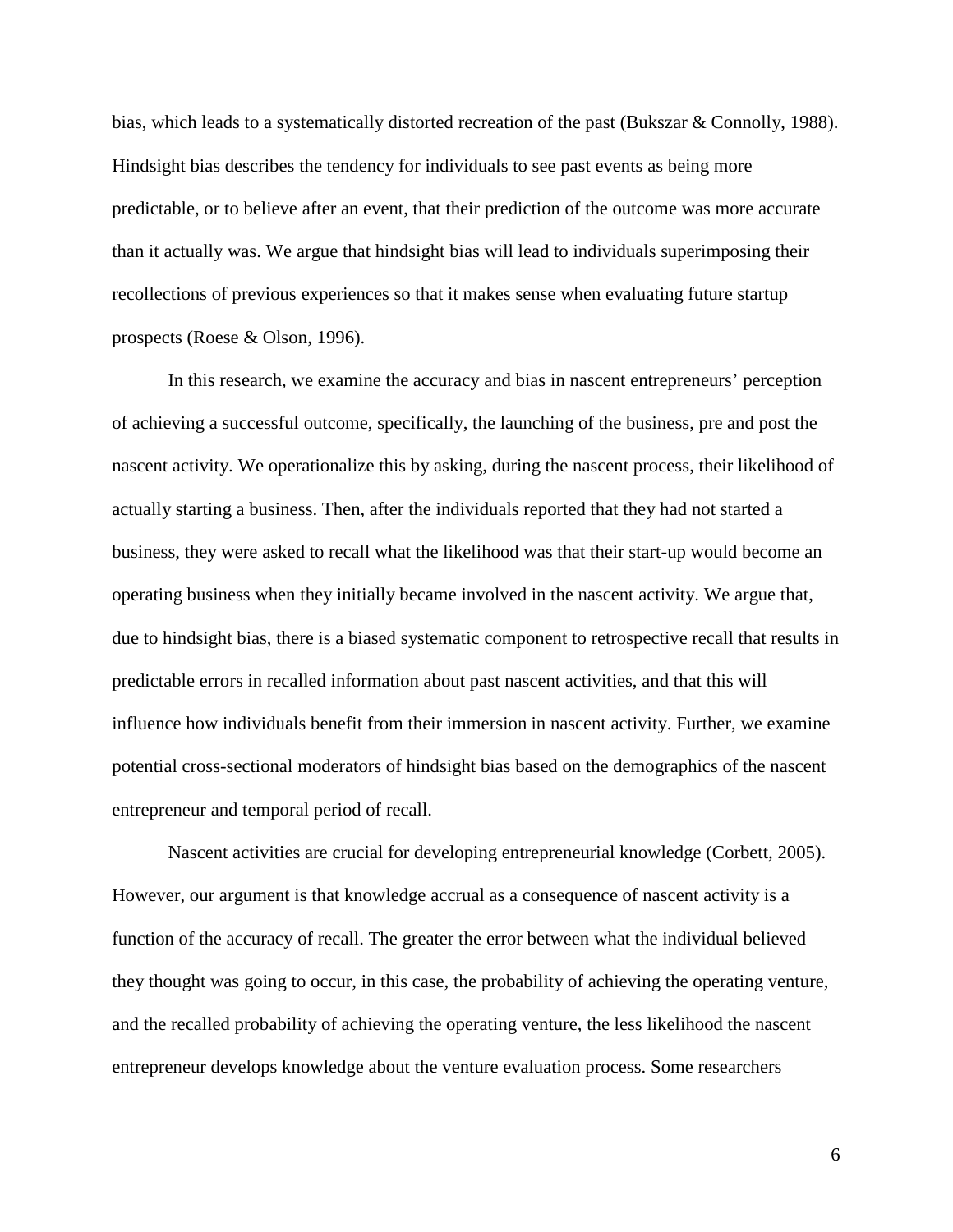suggest that there are impediments to learning that make it harder (noisier) for the entrepreneur to recall and learn from failed venturing activity (Shepherd, 2003). We propose that hindsight bias will affect future entrepreneurial behavior. For example, if the nascent entrepreneur consistently overestimates the ex-ante viability of venture opportunities, and, due to hindsight bias, consistently recalls a lower evaluated ex-ante venture viability, they may not be cognizant of the role of biased retrospective recall when evaluating future venture opportunities. Camerer and Lovallo (1999) state that optimistic overentry will persist if the performance feedback necessary to correct it is relatively noisy, infrequent, or slow. In this context, noisy performance feedback occurs when there are large differences, or errors, between what actually happened and what the individual believed or recalled happened. Our argument is that performance feedback, when recalled by nascent entrepreneurs, is not just noisy, but systemically biased. We further suggest that the presence of hindsight bias in failed nascent entrepreneurs contributes to the presence of optimism in entrepreneurial endeavors, even after negative outcomes. Consequently, by linking hindsight bias to this issue, we focus beyond concerns associated with the use of retrospective accounts in empirical research and argue that bias matters for future nascent activity.

The following section provides the theory development. Section three presents the hypotheses. Section four discusses the sample and variables. The findings are presented in section five. A discussion of the implications is presented in section six. Section seven concludes the paper.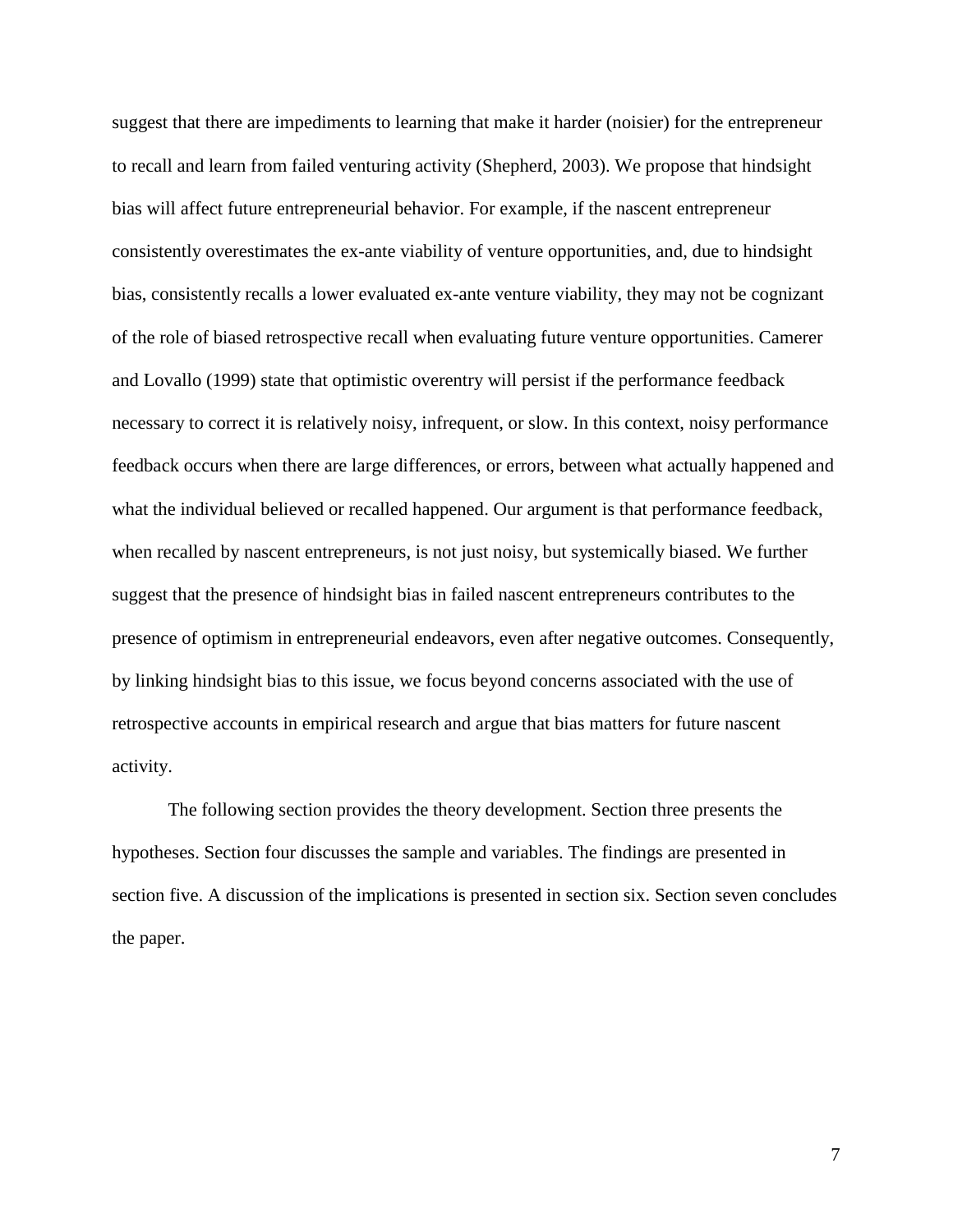## **2. Theory development**

## *2.1. Hindsight Bias*

Hindsight bias is the cognitive process by which individuals superimpose structure and simplicity on their recollections of the past (Roese & Olson, 1996). Hindsight bias describes the tendency for individuals to see past events as being more predictable, or to believe after an event, that their prediction of the outcome was more accurate than it actually was. Unbeknown to them, this revised schematic representation has a powerful effect on the causal structure of past outcomes (Fischhoff, 1975). Outcomes (consequences) are associated with the selective recall of antecedent information. The antecedents that are more likely to be recalled are those that are promoted as having causal links to the outcome (Hawkins & Hastie, 1990). This results in individuals being convinced after-the-fact that the outcome was predictable before the act (Roese & Olson, 1996).

Making sense of the past is the focal point of hindsight bias. As such, researchers have explored, for example, contributions of outcome valence and expectancy as triggering factors (Olson, Roese, & Zanna, 1996; Fischhoff, 1975); using hindsight bias to explain the way we evaluate the actions of others (Hertwig, Fanselow, & Hoffrage, 2003); and how hindsight bias damages formal decision-making processing (Christensen-Szalanski & Willham, 1991).

Previous experimental evidence of hindsight bias generally alludes to failure evoking a larger hindsight bias than success and that unexpected failure produces a particularly strong bias (Schkade & Kilburne, 1991; Wasserman, Lempert, & Hastie, 1991). There is some consensus in this experiment-based literature that hindsight bias is shaped by processes of recollection and reconstruction (Erdfelder & Buchner, 1998). This body of work, based on laboratory experiments, usually simulations, indicates that hindsight bias is the sum of multiple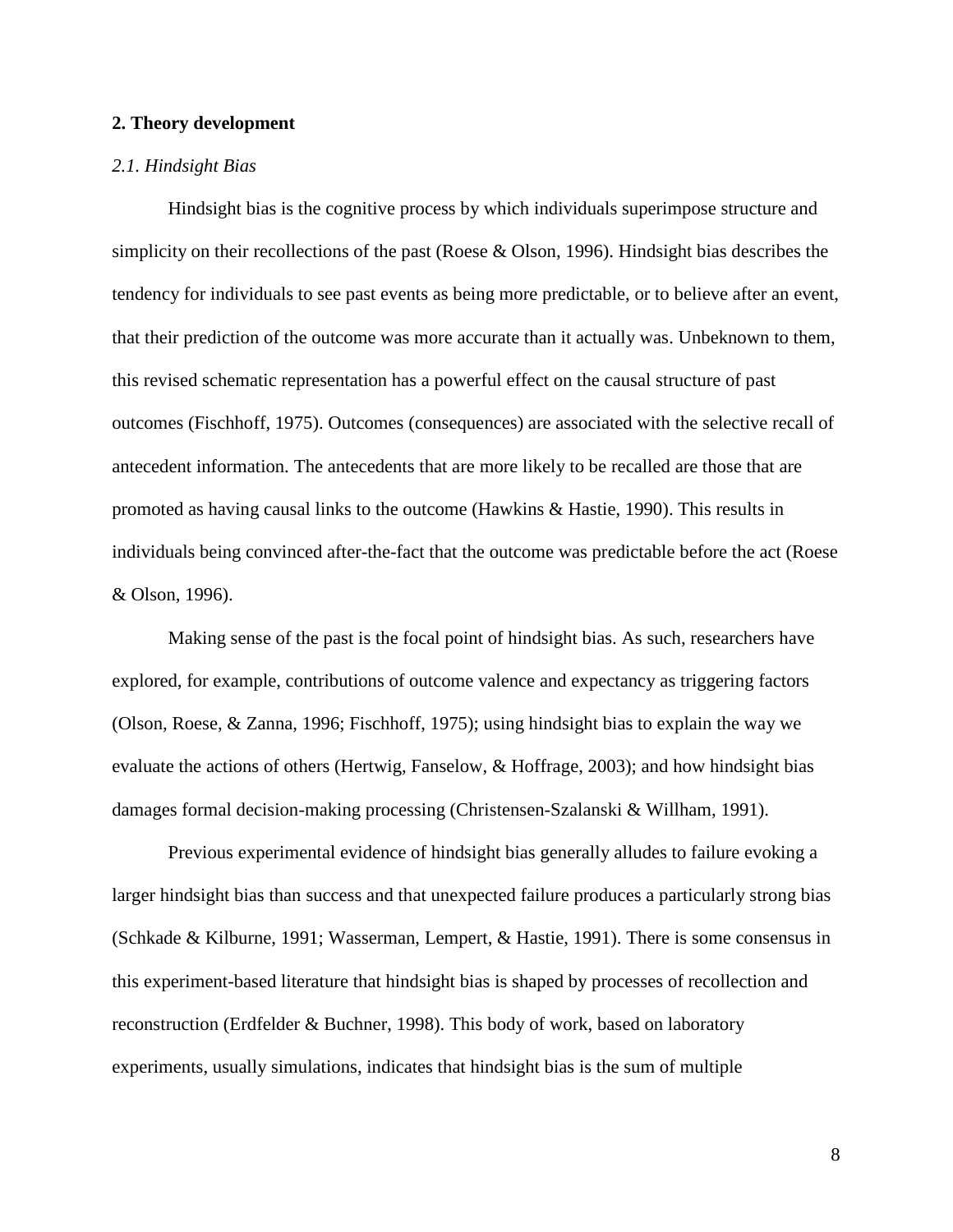determinants. All else being equal, hindsight bias is a combination of the amount of foresight knowledge individuals possess, the proportion of false knowledge that interferes with this knowledge, and the degree to which feedback updates their missing knowledge (Hertwig et al., 2003).

Hindsight effect research in business settings has put forward a variety of constructs that may act as moderators (Huber & Power, 1985). Huber and Power (1985) highlight that individual perceptual biases are linked to their particular organizational roles i.e., first hand situational exposure (Dearborn & Simon, 1958). The influence of previous general or work experience has also been shown to influence cognitive biases (Honig et al., 2005; Lamont, 1972; Ronstadt, 1988). Though laboratory research suggests that the more experience/expertise individuals have with the task under consideration, the smaller the resulting hindsight bias (Christensen-Szalanski & Willham, 1991; Hertwig et al., 2003), Golden's (1992) field research found that formal business education and years spent with the organization (experience) did not influence recall. Age of the individual has also been shown to influence information processing and decision making performance. For example, Taylor (1975) found that older decision makers tended to take longer to reach decisions, were able to diagnose the value of information more accurately, were less confident with their decisions and were more flexible to change a decision, than were younger decision makers.

Another potential moderating influence in accurate recall, intuitively, relates to the duration of time between data collection points, with the longer the temporal period of recall, the greater the potential for hindsight bias to be exhibited. Generally, temporal affects in the extant literature reports results from laboratory experiments using limited time intervals, such as only a few hours (Guilbault et al., 2004).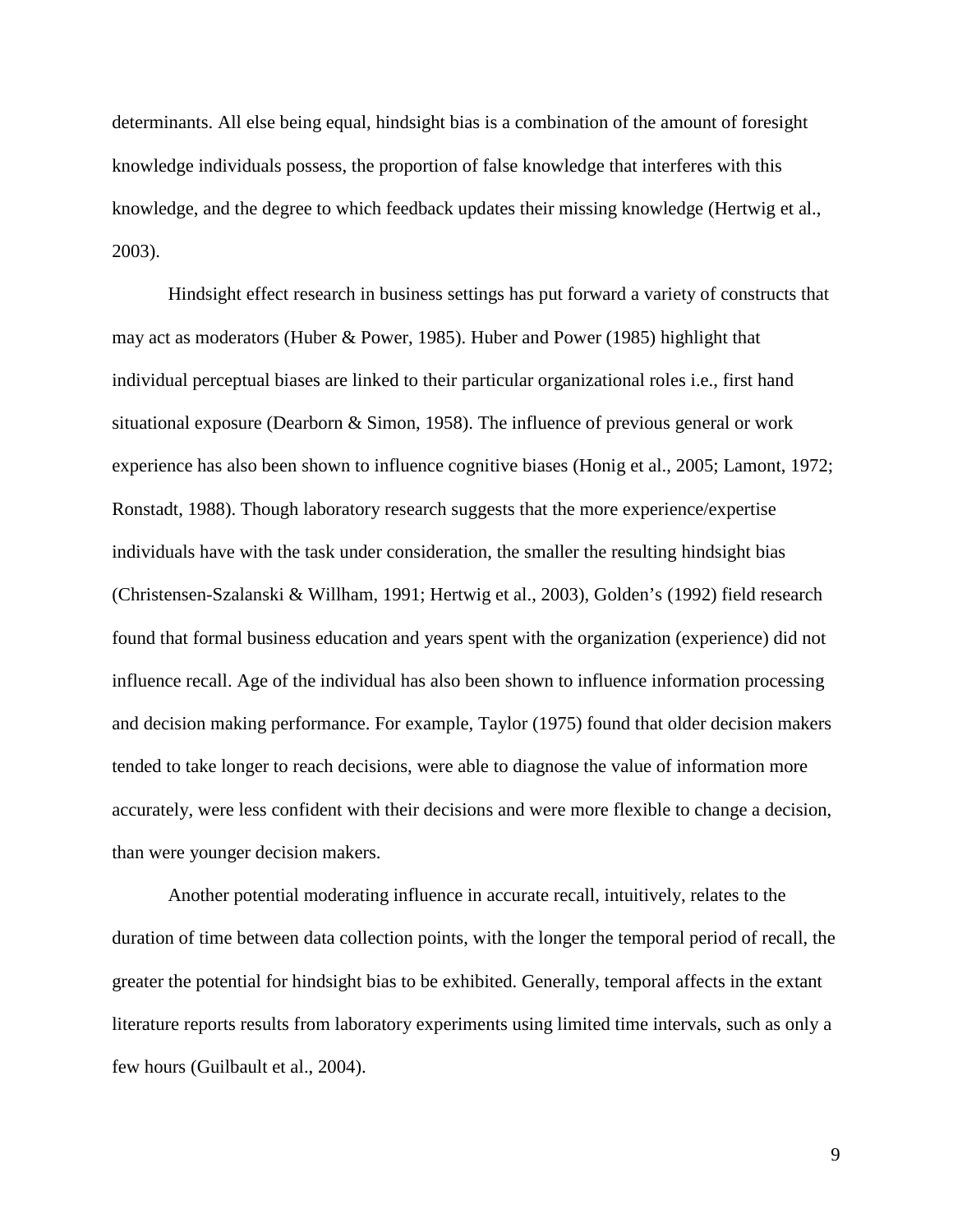Regardless, because, in retrospect, it is widely accepted that people see the world as unfolding toward the present (Bukszar & Connolly, 1988), in our nascent entrepreneurial context, we contend that hindsight bias occurs when recall of actual details or events during the start-up-stage are influenced by the individual's inability to accurately retrieve their original perspective. Accompanying this is a denial that the outcome information influences their judgment (Wasserman et al., 1991). Fischhoff (1982) suggests that outcome knowledge, which contributes to a feeling of understanding the past, prevents individual learning. Hence, we posit that important lessons go unlearned due to the affect of hindsight bias.

## *2.2. The Nascent Process*

Given the dynamic nature of the entrepreneurial environment, any act of entrepreneurship, including nascent activity, can change the content of an individual's knowledge. Nascent activity provides individuals with considerable opportunities for distilling and interpreting direct and indirect feedback, which enables the making sense of the dynamic entrepreneurship environment (Harrison & Leitch, 2005; Minniti & Bygrave, 2001; Parker, 2006). However, this making sense reflectively is influenced by an inclination to build in personal biases i.e., in evaluating a situation after the fact, the individual is prone to distort the circumstances.

Even so, nascent activity allows those immersed in it access to new knowledge about, for example, market forces, which equips the nascent entrepreneur to be better able to make strategy-related decisions (Gartner, 1985). Likewise, individuals can better understand the fit between themselves and the potential opportunity and what it takes to pursue an entrepreneurial career (Hoang & Gimeno, 2005). As well, they gain valuable first-hand insight about the process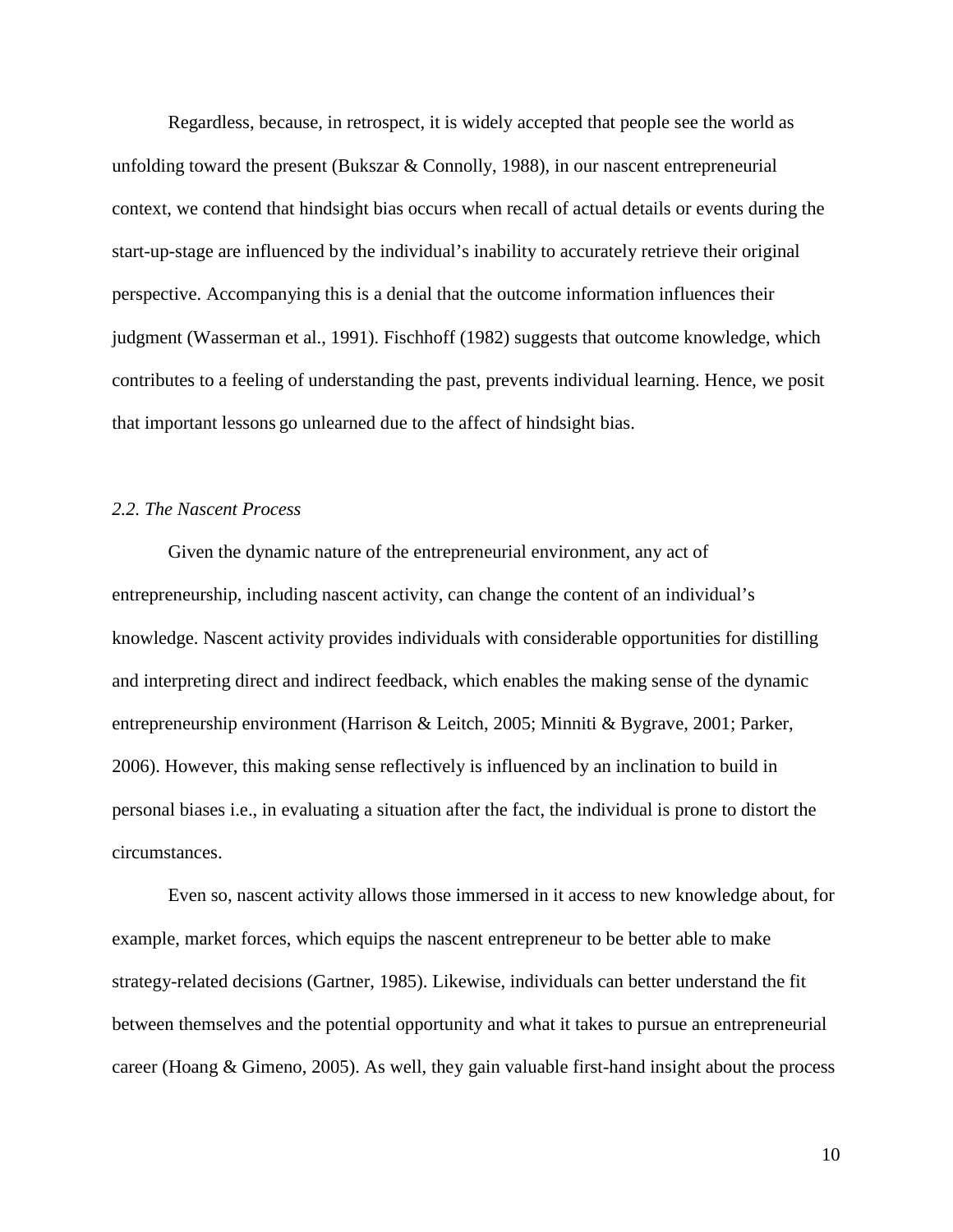involved in evaluating a potential opportunity, regardless of their decision to proceed or quit (Carter et al., 1996; Corbett, 2005, 2007; Dutta & Crossan, 2005; Westhead, Ucbasaran, & Wright, 2005).

Failure to proceed with a nascent venture enables the understanding of previous uncertainties, and provides an opportunity to pinpoint why problems occur (e.g., Maidique  $\&$ Zirger, 1984; McGrath, 1999; Nonaka & Takeuchi, 1995; Sitkin, 1992; Weiner & Kulka, 1970). Further, abandoning a nascent venture is often an "intelligent" failure as this decision provides a basis for altering future behavior through new information (Sitkin, 1992). Failure at the nascent stage facilitates the pursuit of new approaches and stimulates learning through experimentation (Politis, 2005; Sarasvathy, 2001).

Through the observation of past events, individuals can update their prior beliefs regarding their entrepreneurial ability, the venture opportunity, and their accuracy in evaluating opportunities (Lumpkin & Lichtenstein, 2005; Shane 2000). However, learning is not automatic in entrepreneurship (McGrath, 1999; Sexton, Upton, Wacholtz, & McDougall, 1997). These learning models, though, make an important assumption, specifically, that the individual will have accurate and unbiased recall and interpretation of past events. For example, individuals are prone to interpret feedback in self-affirming ways (Kahneman, Slovic, & Tversky, 1982). This phenomenon leads the nascent entrepreneur to make wrong decisions as information that may render their assumptions incorrect is rejected (Swann, 1997; Swann & Hill, 1982). Further, if individuals can not recall without bias their experiences, environment, and circumstances from previous entrepreneurial activity, the ability to refine or improve their venture opportunity evaluation for future opportunities, is diminished (Westhead et al., 2005).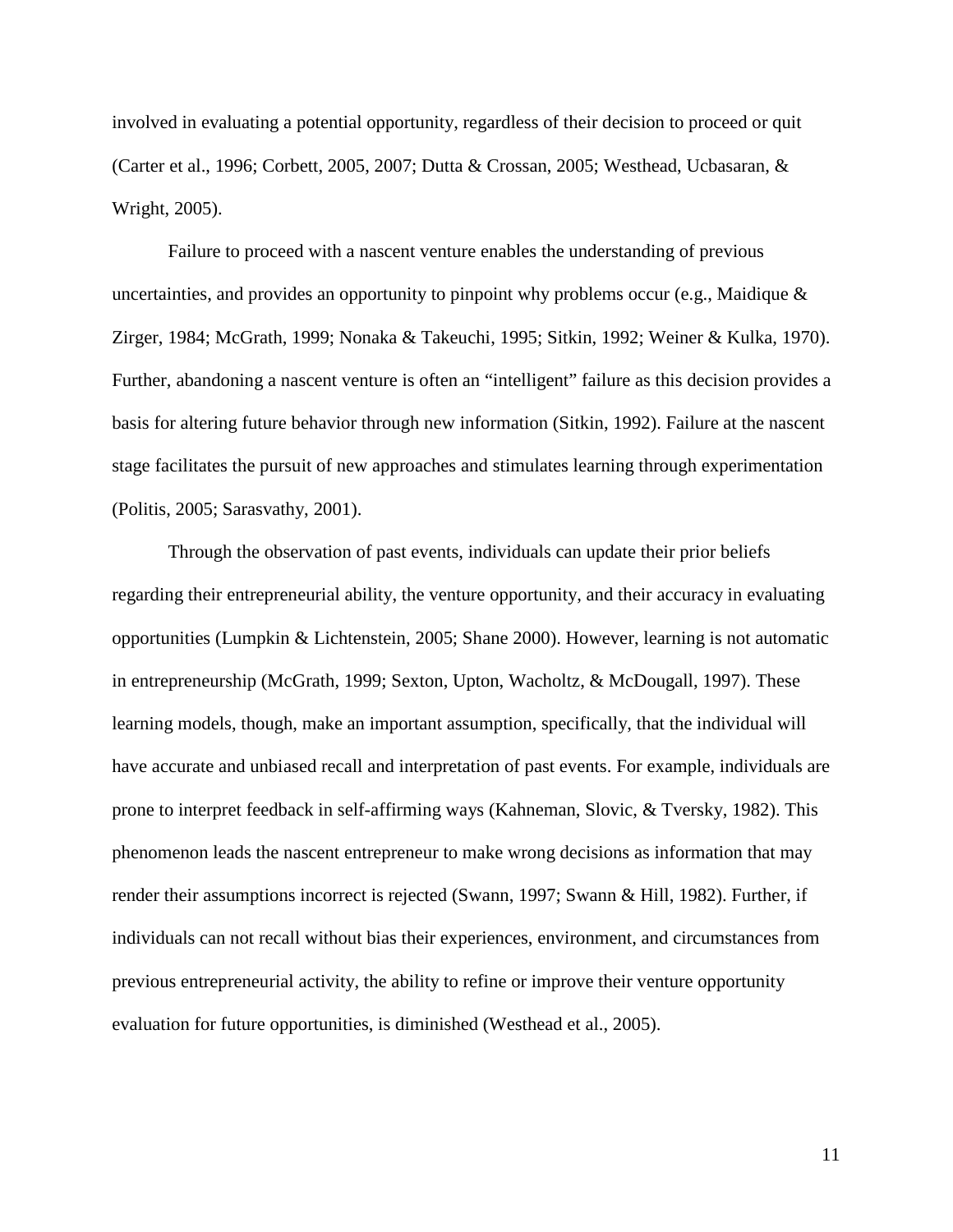As an illustrative example, consider an individual who evaluates the viability of a venture as a function of an observed signal that is interpreted with some error. This ex-ante viability determines whether the individual will undertake nascent activities to pursue the opportunity. Through the partial or full observation of the actual venture viability, the individual can update their priors about both the viability of the venture opportunity and the errors made in the evaluation process. If the individual evaluates the ex-ante viability of venture opportunities with optimistic errors, through observation and reflection of past outcomes, optimistic evaluation errors may be reduced. In particular, the feedback from observing optimistic errors when evaluating the viability of venture opportunities should result in correction of individuals' optimistic tendencies. However, revising the above example, if the individual overestimates the ex-ante viability of venture opportunities, and, as a consequence of hindsight bias, consistently recalls a lower ex-ante venture viability, they may not be aware of optimistic beliefs and hold them when evaluating future venture opportunities. Therefore, the nascent entrepreneur's appreciation of errors in their own venture evaluation process is a function of the ability to observe and recall previous evaluation processes both accurately and without bias.

The inability to refine their recall capabilities from nascent activities has implications for what individuals know about themselves. A lower recalled likelihood of success will allow the individual to ignore other explanations for failure, such as their insufficient talent for evaluating potential venture opportunities or lack of ability to execute the required activities to start the venture (Shaver et al., 2001). Distorted recall affects how individuals evaluate their own skills. By not being aware of other explanations for failure from nascent activity, individuals will not address ways to overcome these concerns. Hence, the presence of hindsight bias in failed nascent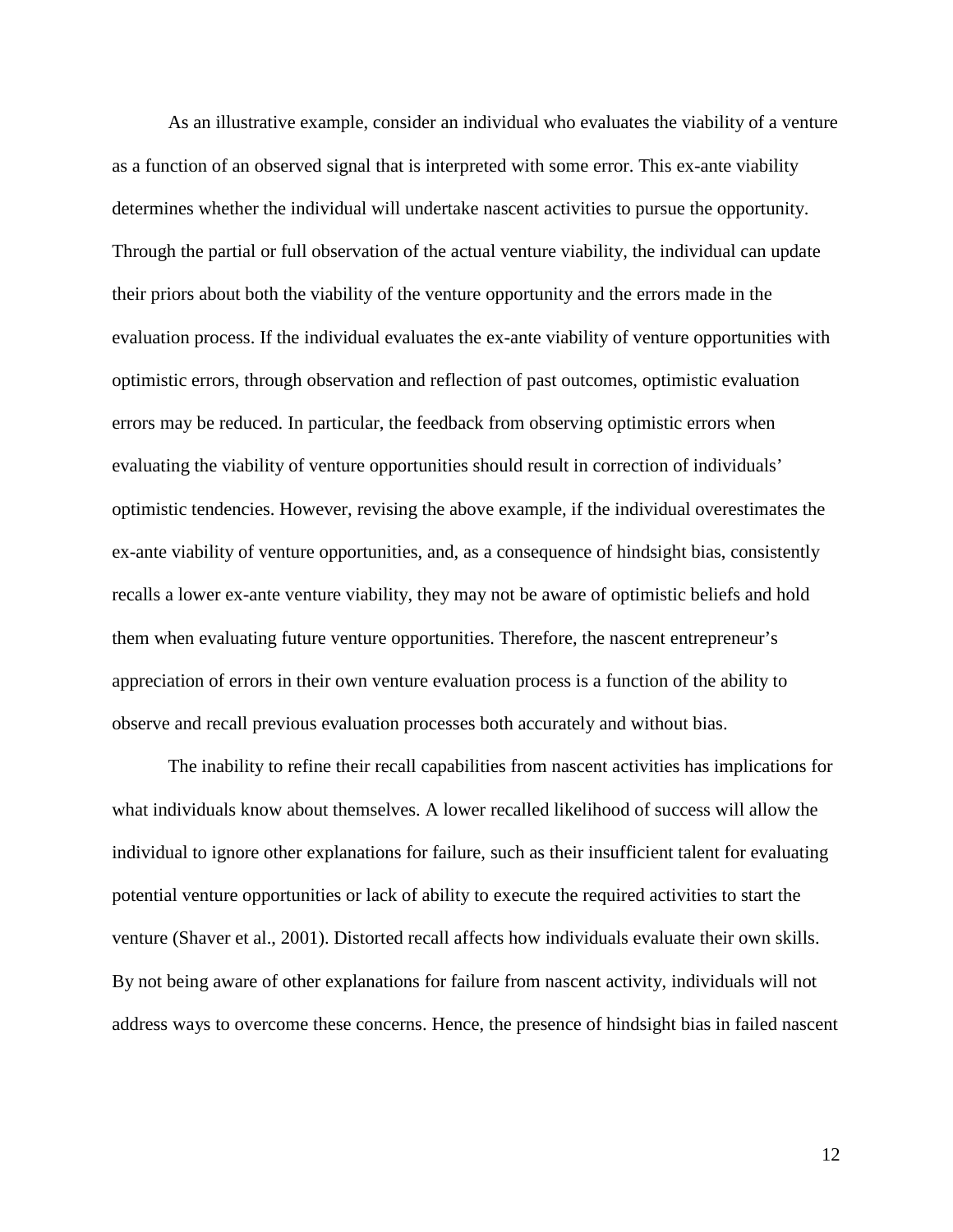entrepreneurs may help explain the presence of optimism in entrepreneurial endeavors, even after previous negative outcomes (McMullen & Shepherd, 2006).

This study complements research on entrepreneurial attribution. Attribution theory offers an account of the way in which individuals explain their and others' actions (Kelley, 1972; Shaver, 1985). When explaining the successful or unsuccessful performance of a task, individuals primarily concentrate on four explanatory factors: the individual's innate ability, the level of effort exerted, the difficulty of the task, and the presence of luck (Heider 1958). Researchers have traditionally distinguished between attributed causes of events by locus of causality, whereby individuals attribute the outcome to those factors internal to the individual and those factors located in the external environment (Weiner, 1985). The greater the importance of attributed internal causes, the more the individual is perceived to be responsible for the event.

How one attributes behavior and outcomes has been argued to have implications for individuals' emotional reactions and future expectations (Weiner, 1985). In this study's context, an individual who attributes failure to external factors, such as bad luck, will not revise their beliefs regarding their ability or task difficulty of venture initiation. In contrast, an individual who attributes failure to internal factors will have lower expectations about future venturing activity and may feel shame. However, acknowledging a deficiency, such as insufficient ability, allows the individual to take corrective actions to address the identified concerns, such as investing in their human capital. Therefore, the individual's interpretation of the success or failure may be more important than the fact of success or failure in regard to the individual's future behavior and performance (Shaver et al., 2001). Consequently, both hindsight and attribution biases, are argued to influence future entrepreneurial endeavors, as both affect what is learnt by the individual in the venturing process. In the current research, rather than focus on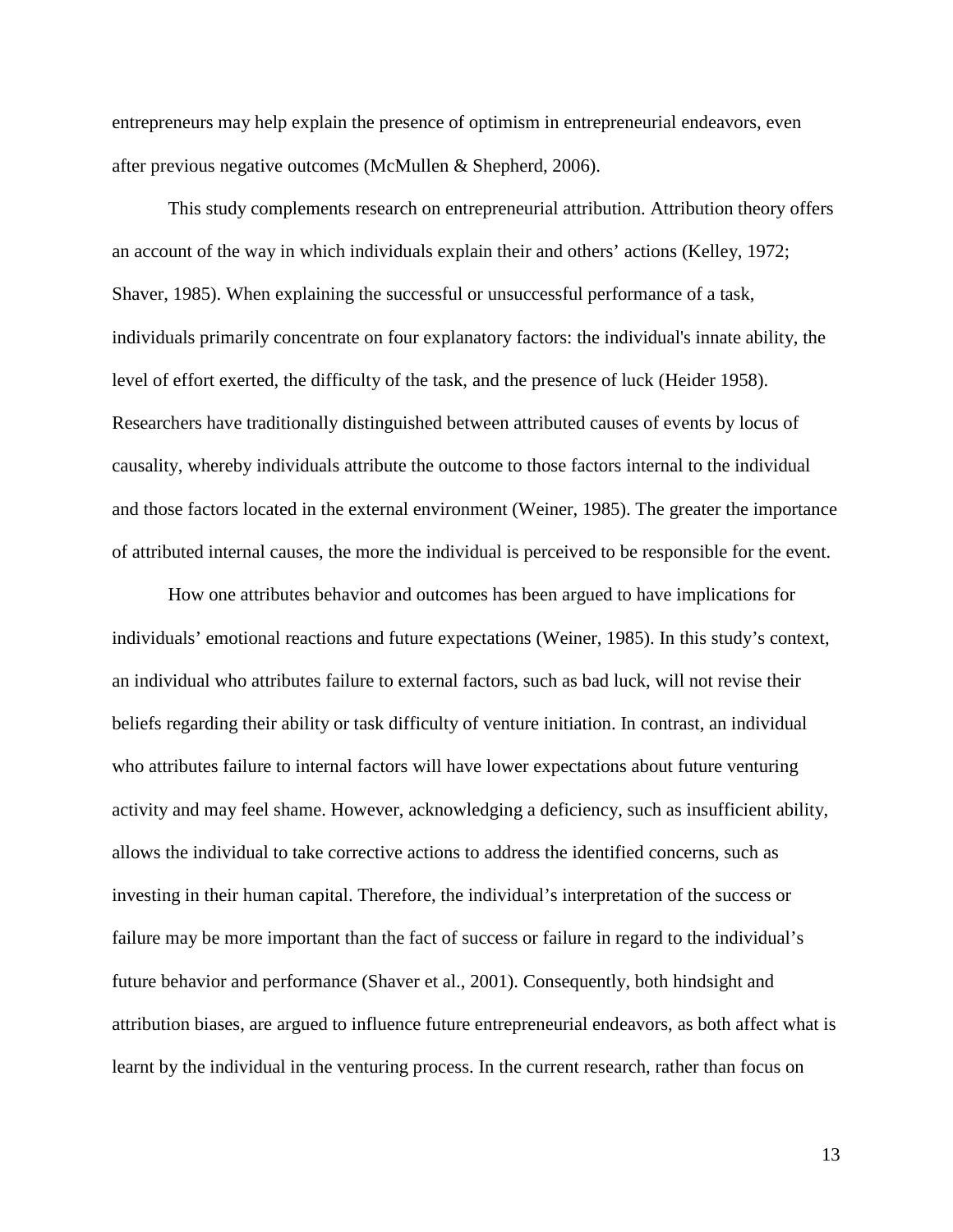how entrepreneurs' attribute causes of their failure in a biased manner, we focus on how entrepreneurs can distort what they observed or expected during venturing when recalling their observations and beliefs.

## **3. Hypotheses**

We posit that hindsight bias occurs when entrepreneurs who abandon a nascent venture are called upon to recall their initial perceived chances and subsequent chances of success. Specifically, nascent entrepreneurs who abandoned nascent activity will perceive, after the fact, that the outcome was more predictable than perceived before the fact. Further, nascent entrepreneurs will recall their prior prediction of the event, in this case that the nascent activity would not result in an operating venture, was more accurate than was actually predicted. Hence, consistent with our discussion of the existence of hindsight bias, we hypothesize that nascent entrepreneurs who decide not to proceed with their venture will recall a lower initial probability of success than they espoused during the nascent process.

*Hypothesis 1: The probability of successful launch that nascent entrepreneurs initially report will be higher than the recalled probability of success that they report after their decision to quit the nascent activity.*

Previous researchers have suggested that demographic characteristics could moderate the affect of cognitive biases. Though some suggest that experience may fortify cognitive biases (Weinstien, 1982), there is limited experimental evidence in the literature that hindsight bias is reduced by intense involvement with a topic that comes with a professional education (Fischhoff,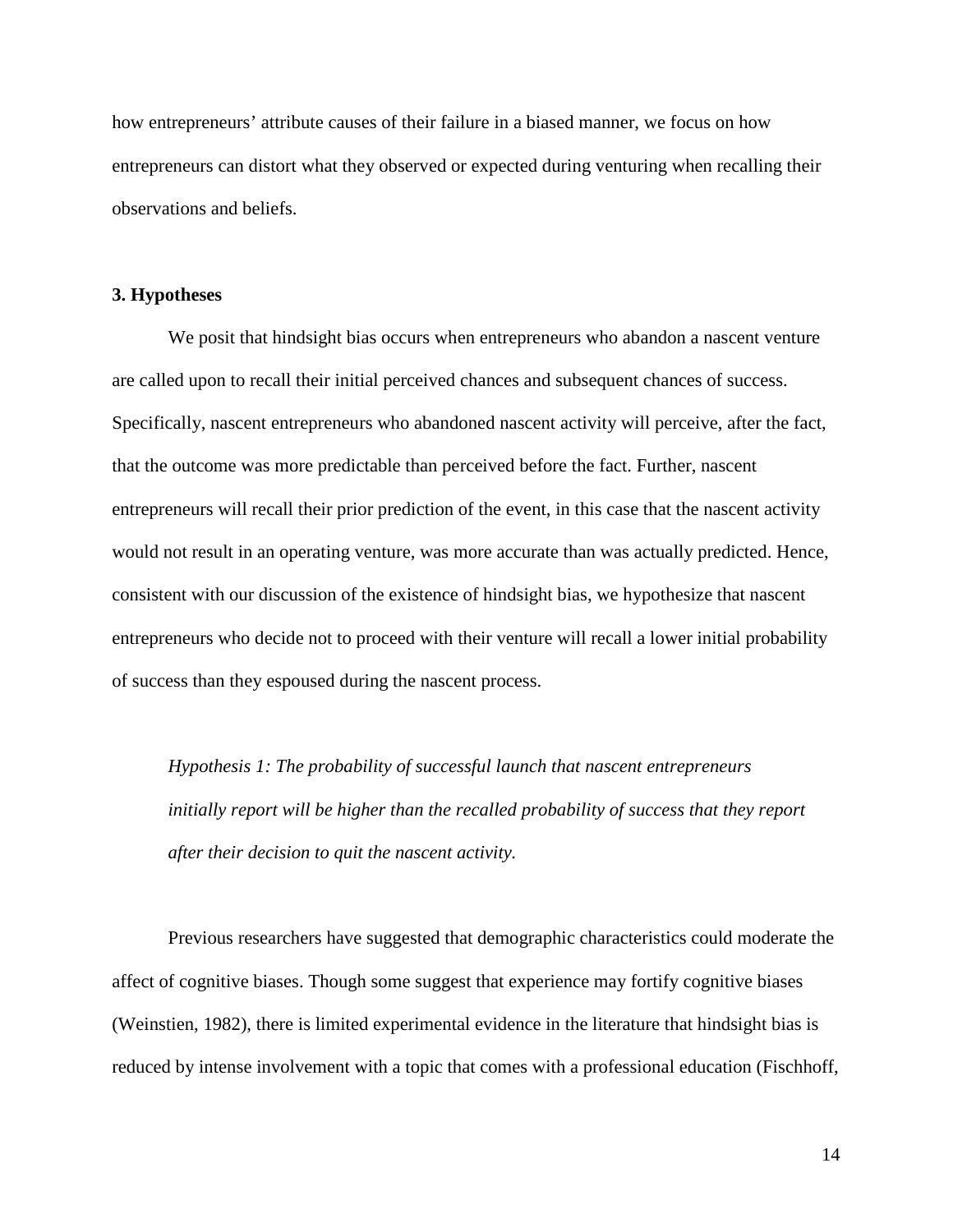1982). In one study that tested for the existence of hindsight bias in 160 experienced and trainee physicians, Dawson et al. (1998) established that hindsight bias was significantly more evident in physicians with less experience. In other professional contexts that have investigated the way in which base rate information is learned and used by decision-makers, Christensen-Szalanski and Bushyhead (1981) showed that physicians who learned the low base rates from their clinical experience relied heavily on this base rate when making diagnoses. Christensen-Szalanski and Beach (1982) further showed that personally experienced base rates were used only by those who also experienced the relationship between the base rate and the diagnostic information. Hence, it would seem that first hand situational exposure influences cognitive bias, in particular, the ability to recall. That extant findings of the role of moderators are inconclusive impelled us to empirically examine how experience and knowledge affect the recall of nascent entrepreneurs. In particular, whether the difference between the probability of successful launch initially reported and the recalled probability of success reported after the decision is made to quit the nascent activity is lower for nascent entrepreneurs with more formal education, with more startup experience, or who are older.

*Hypothesis 2a: Hindsight bias is lower for nascent entrepreneurs with more formal education.*

*Hypothesis 2b: Hindsight bias is lower for nascent entrepreneurs with more start-up experience.*

*Hypothesis 2c: Hindsight bias is lower for older nascent entrepreneurs.*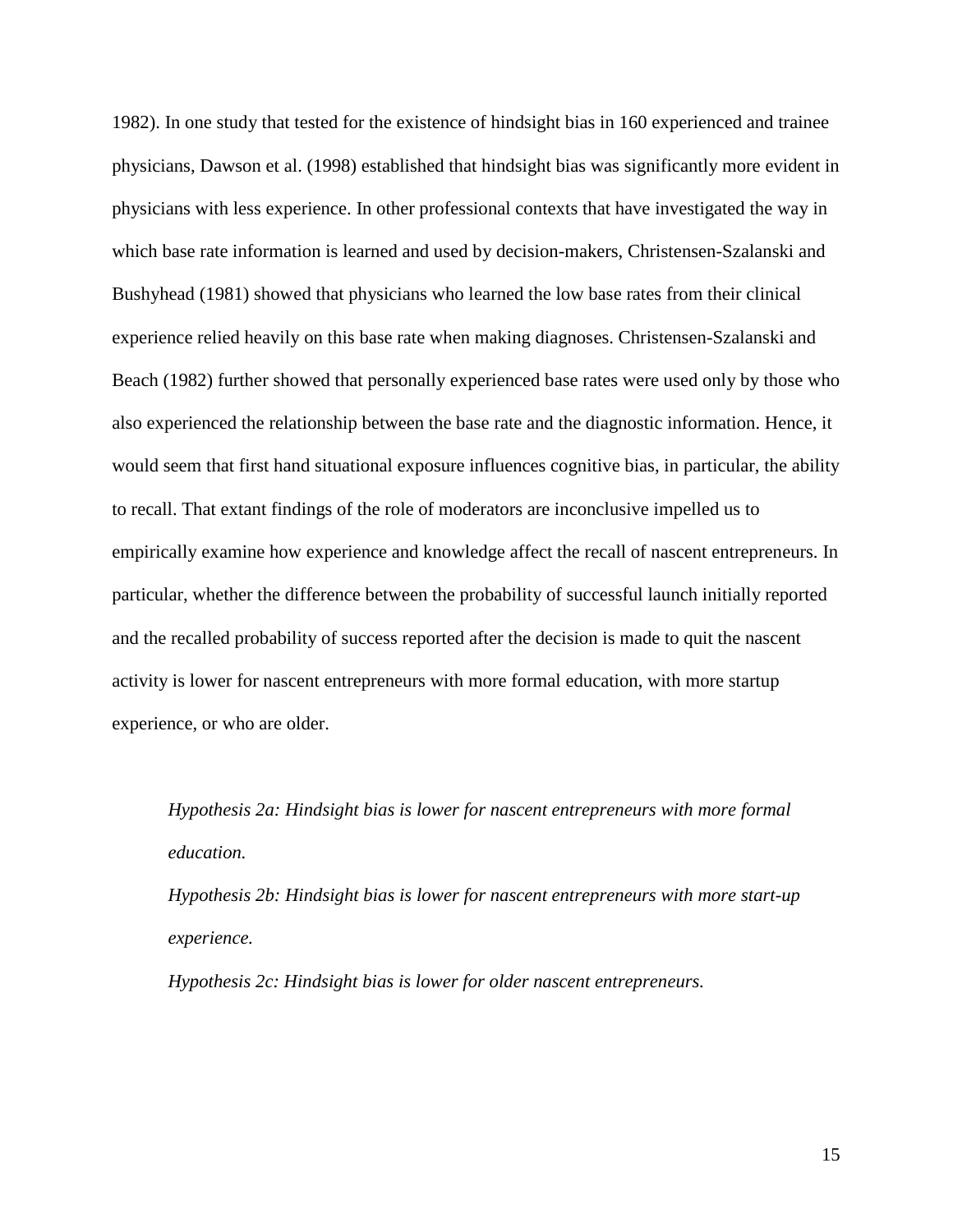We are further interested to examine how temporal artifacts affect hindsight bias in nascent entrepreneurs. Specifically, whether the difference between the probability of successful launch initially reported and the recalled probability of success reported after the decision is made to quit the nascent activity is positively associated with the number of months between responses.

#### *Hypothesis 3: Hindsight bias in nascent entrepreneurs increases with time.*

Evidence from psychology also suggests that individuals perceive their abilities are superior to their peers (Larwood & Whittaker, 1977) and also they perceive that favorable events are more likely to happen to them than their peers (Taylor & Brown, 1988). For example, Cooper, Woo, and Dunkelberg (1988) observed that entrepreneurs perceived their chances of success to be significantly higher than their self-reported odds of success for similar businesses. After failure to launch the venture, how an individual perceives their chances of launching their ventures in comparison to other individuals trying to launch similar ventures is an empirical question. With the experience of failure to launch, individuals may no longer exhibit beliefs that their chances of success were greater than that of others. Further, if individuals recall their chances of success were better than others, and yet failed, it may be difficult for the individual to reconcile why they failed. Therefore, through negative feedback, individuals may perceive themselves to be the same as or worse than their peer group. Alternatively, given the pervasive inclination for individuals undertaking venturing to consider themselves more likely to succeed than their peers, they may maintain these beliefs even after failure. Given the extant empirical evidence, we hypothesize the latter argument.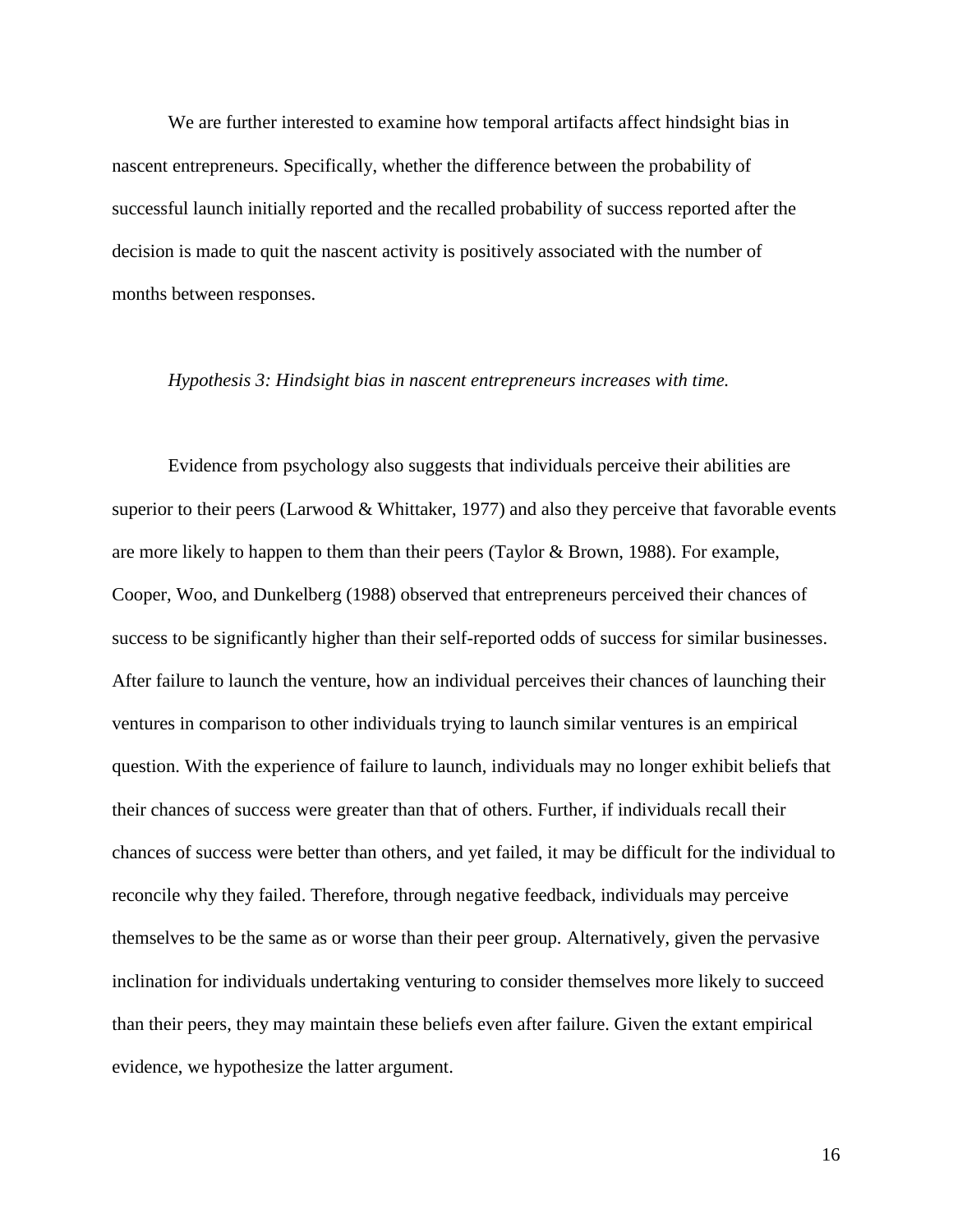*Hypothesis 4: The nascent entrepreneur's recalled expectation of launching their venture will be greater than their expectation of others launching similar ventures.*

## **4. Method**

#### *4.1. Sample*

The Panel Study of Entrepreneurial Dynamics (PSED) was utilized to investigate hindsight bias in nascent entrepreneurs. The distinctive feature of the PSED is that it identifies and surveys nascent entrepreneurs in the process of starting new ventures (Gartner et al., 2004).<sup>[1](#page-17-0)</sup> Further, the longitudinal nature of the survey allows the tracking of individuals through the startup process into eventual operation or inactivity. The use of longitudinal field data lends itself to an investigation of hindsight bias, due to the ordering of events, namely: (1) ex-ante beliefs; (2) outcome; and (3) recalled beliefs. The lack of field data with this temporal ordering, may explain the absence of hindsight bias research in the extant entrepreneurship literature and the dearth of non-experimental (i.e., field) studies in the broader hindsight bias literature. Therefore, the PSED provides a novel dataset to examine hindsight bias.

The screening process involved approximately 60,000 individuals from the mainland United States. These individuals, who undertook telephone interviews, were selected using random digit dial procedures. To be classified as a nascent entrepreneur the respondent had to exhibit the following two characteristics: (1) they expect to have at least some ownership in the new firm; (2) they had to be actively trying to start the new firm in the past 12 months. Of the

<span id="page-17-0"></span><sup>&</sup>lt;sup>1</sup> Research using data, questions, or research designs developed from the PSED has been published in numerous mainstream management and entrepreneurship based journals including: *Entrepreneurship Theory and Practice*, *Journal of Business Venturing*, *Journal of Management*, *Journal of Small Business Management*, *Small Business Economics*, *Strategic Management Journal*, and *Management Science*.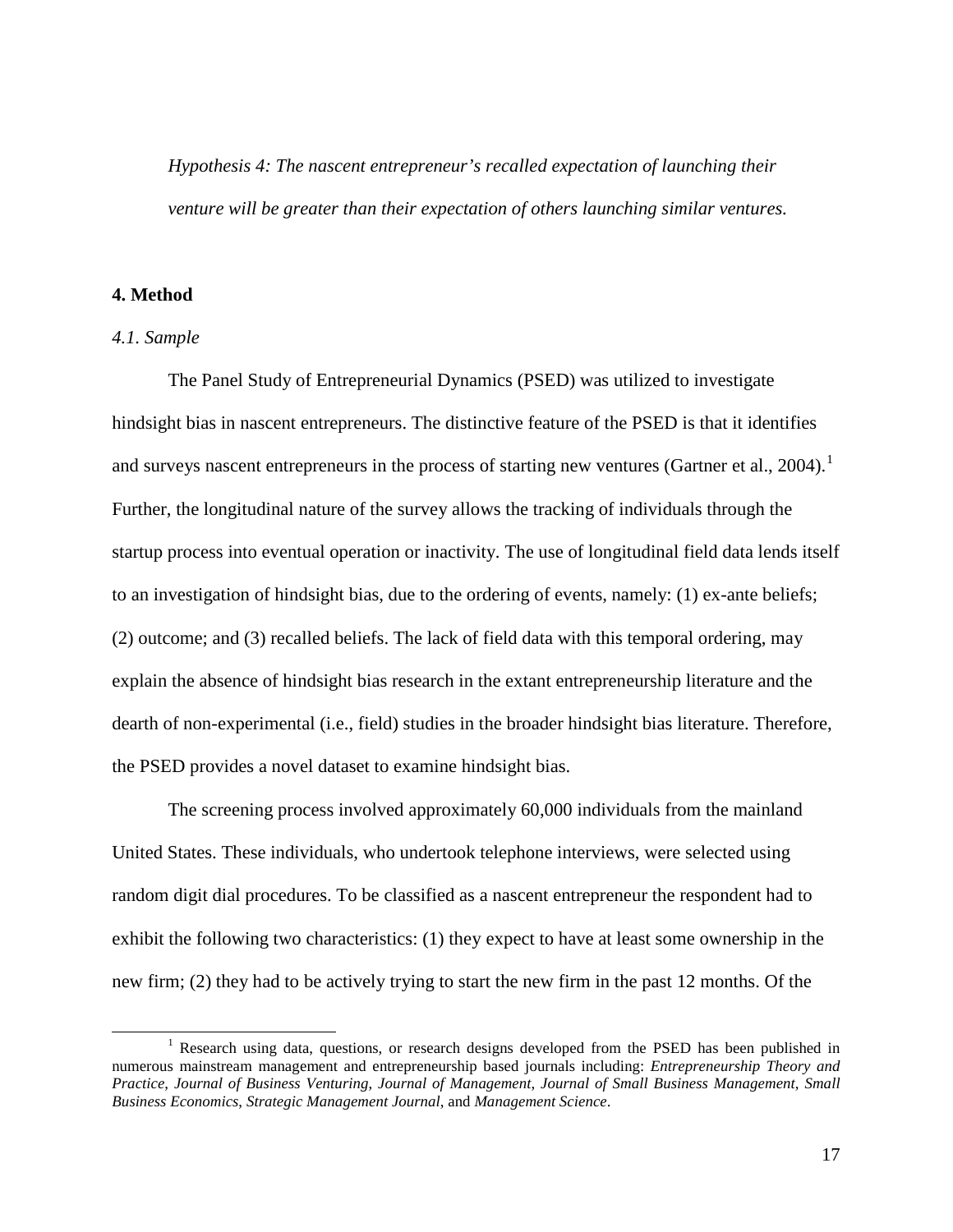respondents satisfying the screening criteria, further selection and volunteering criteria resulted in 830 nascent entrepreneurs being subsequently phone interviewed. Nascent entrepreneurs for this study were determined as those attempting to start a new business, but not on behalf of an employer. These two criteria ensure that the expectations observed relate specifically to the respondent's venturing activity rather than as a consequence of undertaking entrepreneurial activities on another person's behalf. Further, all venturing activity which reported positive cash flows for greater than three months at the time of phone survey were removed, to ensure the venture was still in the start-up phase. This resulted in a sub-sample of 705 nascent entrepreneurs.

The status of the startup activity was asked in up to three subsequent phone interviews. We limit the sample to those who identified that the startup activity was: (1) no longer pursued by the respondent; and, if applicable (2) not pursued by others (of the team) to the point that the startup was an operating business. These criteria ensure that the startup on which the respondent based their perceptions of success (operation) was not successful (not operating). The examination of unsuccessful individuals is ideally suited to investigate hindsight bias, given experimental evidence that suggests unexpected failure generally evokes larger hindsight bias than unexpected success (Schkade & Kilburne, 1991; Wasserman et al., 1991; Guilbault et al., 2004). Therefore, investigating individuals who fail increases the power to identify potential cross-sectional variation in hindsight bias. Of the 542 respondents who had reported in future phone interviews the status of their startups, we identified 208 (38.4 percent) who quit the startup process. The final sample of 198 nascent entrepreneurs provided ex-ante and recalled expectations of the likelihood of their startup becoming an operating business.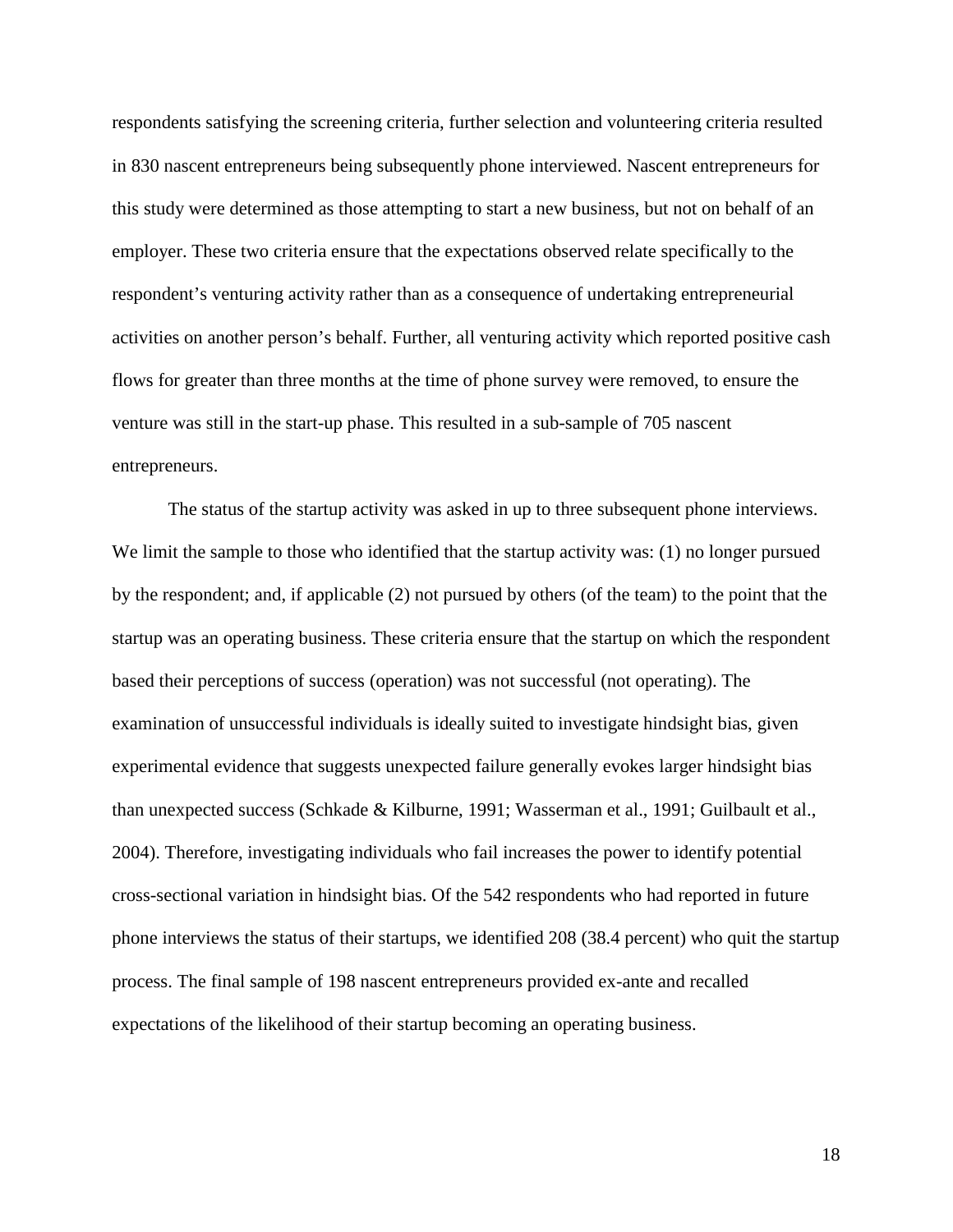As the greater the actual venture activities undertaken, the more the decision to quit could be categorized as failure, we examined the extent to which respondents had undertaken venture organizing activities. Of the sample of 198 nascent entrepreneurs who quit, 182 (91.9%) had invested their own money in the business, 145 (73.2%) had purchased raw materials, inventory or supplies, and 82 (41.4%) were devoted full-time (35 or more hours per week) to the business at some point<sup>[2](#page-19-0)</sup>. This suggests that many of the sample nascent entrepreneurs who quit had progressed beyond the idea stage and invested resources.

## *4.2. Variables*

## *4.2.1. Expectations*

The solicited expectations capture the entrepreneurs' beliefs during and after the failed nascent activity. The expectation of the likelihood of the startup becoming an operating business was obtained from the first phone interview. Specifically, the respondent was asked "on a scale of zero to one hundred, what is the likelihood that this business will be operating five years from now, regardless of who owns and operates the firm?" This response is defined as the ex-ante expectation.

Those who responded in a subsequent phone interview that their nascent venture was no longer pursued, were asked to recall their likelihood of achieving an operating business when they became involved in the nascent activity. Specifically, the recalled expectation was defined as the response to "when you got involved in this start-up, what was the probability that it would become an operating business?" A positive difference between the ex-ante expectation and the

<span id="page-19-0"></span><sup>&</sup>lt;sup>2</sup> For a limited sample (n = 97), there was also information concerning the number of hours invested by the respondent. The mean (median) number of hours devoted in the start-up was 1,005 (300). Given the most recent response for the time invested was generally obtained from the initial survey  $(n = 79, 81.4\%)$ , this response likely understates the total hours invested before the decision to quit for the sample.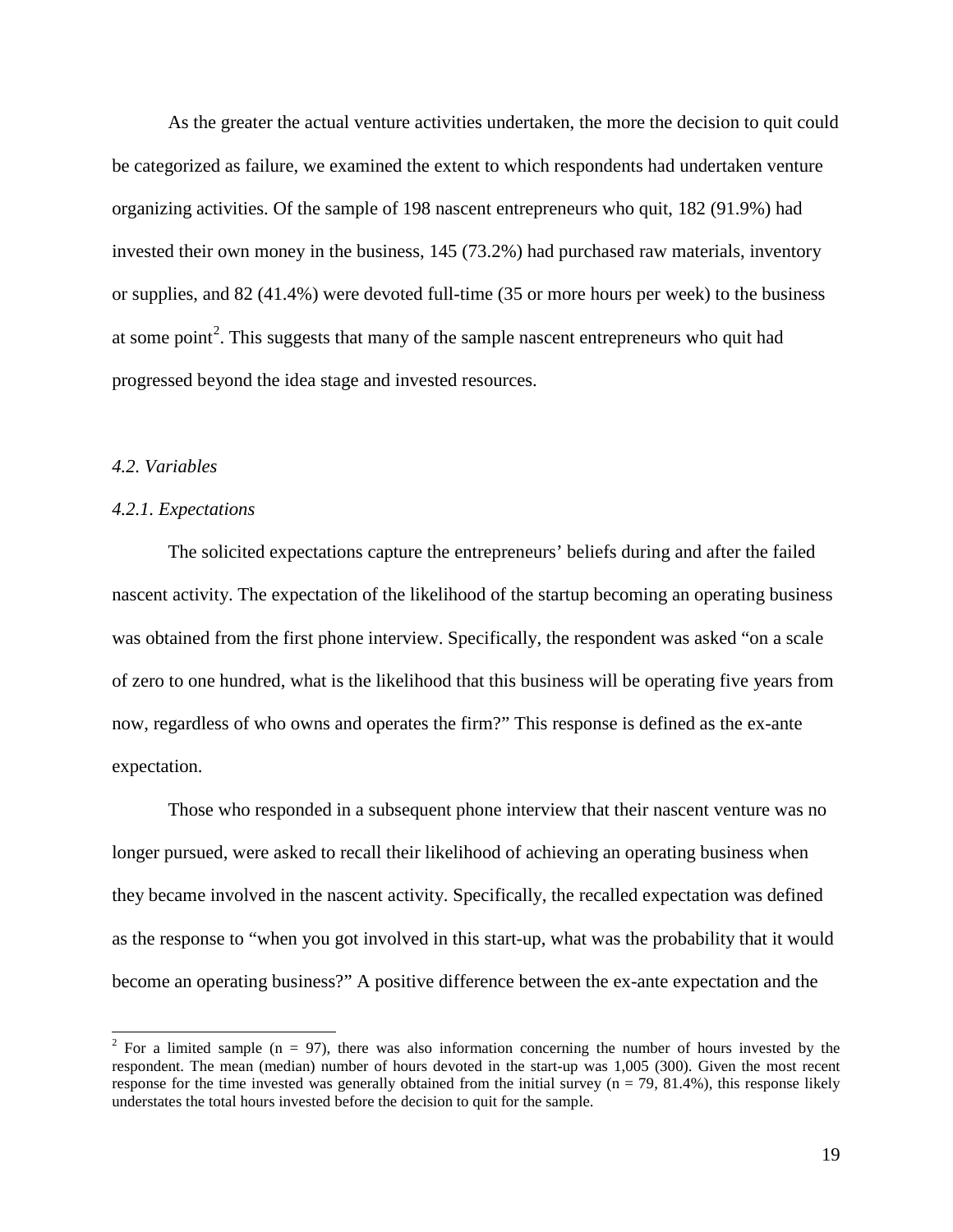recalled expectation would be consistent with predicted direction associated with hindsight bias related to an unfavorable outcome<sup>[3](#page-20-0)[4](#page-20-1)</sup>. The use of objective probability estimates rather than subjective estimates, such as scales anchored by very unlikely and very likely, increases the likelihood of detecting hindsight bias (Guilbault et al., 2004).

To determine how ex-ante expectations and recalled expectations of the startup activity of nascent entrepreneurs compare with how they perceive the chances of success of other similar startups after failure, the response to a further question from the phone interview was analyzed. Specifically, "given your recent experience, what probability would you now give to a similar start-up to become an operating business?" This question allows investigation, directly, of the presence of bias, and indirectly the role of learning, in nascent entrepreneurs after a negative outcome, namely the failure to start a business from their startup activity.

#### *4.2.2. Independent variables*

 $\overline{a}$ 

The experience/expertise of the respondent was determined by two variables. First, whether they were a small business owner or self-employed during the nascent activity. Second, the age of the respondent, which is represented as a continuous variable denoted in years. Education of the respondent was represented as a series of dummy variables indicating the highest level of formal education achieved, being: (1) up to college; (2) college; and (3) post

<span id="page-20-0"></span><sup>&</sup>lt;sup>3</sup> The correlation between the ex-ante expectation and the recalled expectation is 0.15, suggesting that a hindsight bias measure based on the difference between these two expectations should be reliable (Bergh and Fairbank, 2002).

<span id="page-20-1"></span><sup>&</sup>lt;sup>4</sup> The extent to which the probability of achieving venture operation on the day the individual started the nascent activity differs from the probability of achieving venture operation solicited at the first survey during the nascent process is a limitation of the study. Obtaining a real-time solicitation of beliefs from individuals at the start of nascent activity is problematic, given initial involvement may occur at any point in time and the response must be solicited at that moment in time. Importantly, failure to capture any potential differences in beliefs between these two points in time will effectively bias against the study design detecting hindsight bias.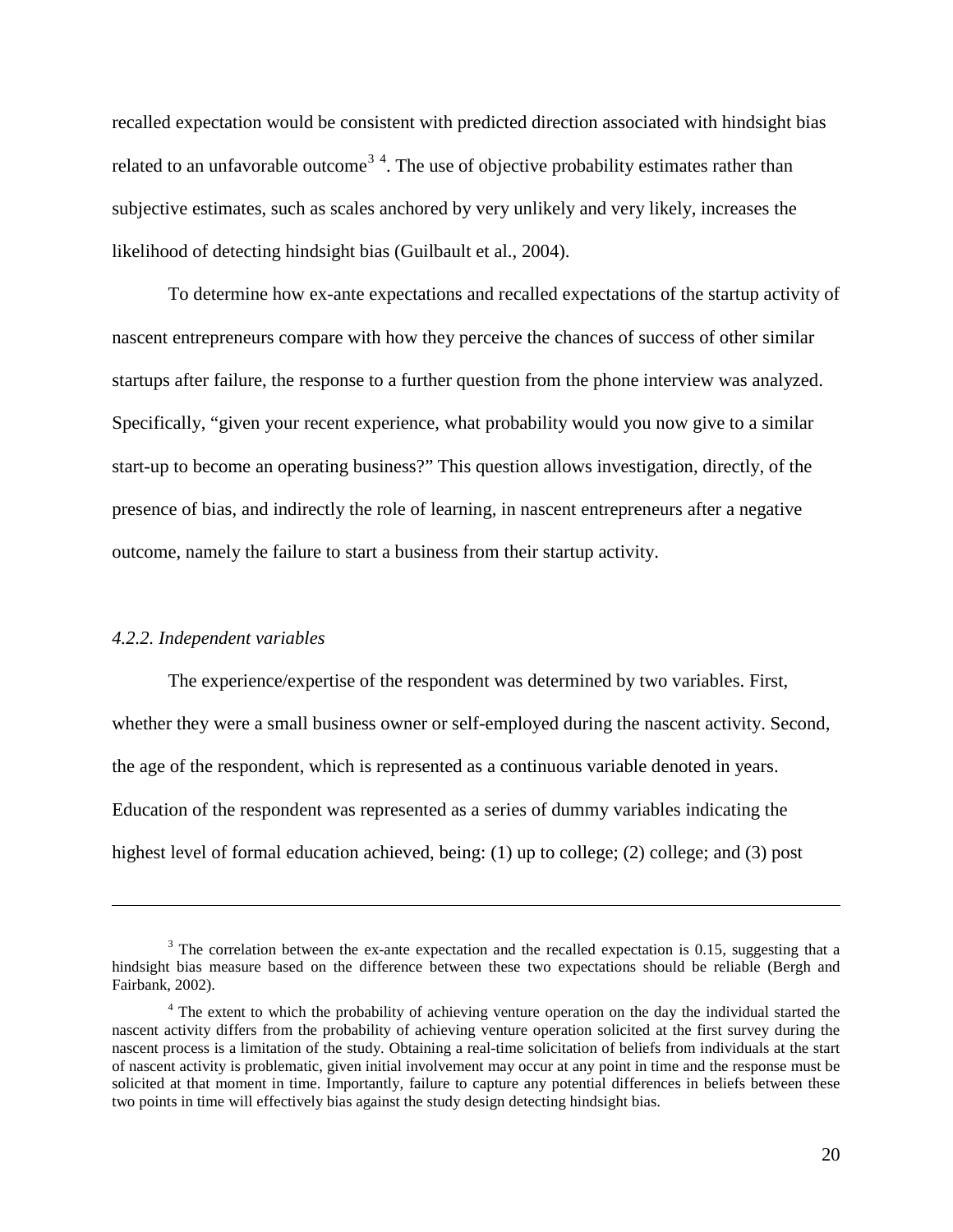college. The use of dummy variables instead of a single continuous variable does not constrain variations in hindsight bias to be linearly associated with higher educational attainment. The time between the initial survey and the survey when they reported they had quit their nascent activity is a continuous variable denoted in months.

## *4.3. Sample beliefs concerning learning and future nascent activity*

To underscore the importance of investigating hindsight bias in failed nascent entrepreneurs and its linkages to learning and future nascent activity, it is instructive to present the sample nascent entrepreneurs' responses from two questions. The first question was related to perceived learning from the failed startup activity. Specifically, respondents were asked "if you got involved in another start-up, do you think the chances it would become an operating business will be: (1) better; (2) about the same; or (3) worse; than for this last startup effort?" Examining the frequencies, the majority of respondents perceive that the future chances of creating an operating business will be improved after undertaking a failed startup, with 86.4 percent  $(n = 171)$  selecting 'better' and 1.5 percent  $(n = 3)$  selecting 'worse'. This suggests that nascent entrepreneurs perceive that they learn from the failed nascent experience.

The second question examines the enthusiasm towards undertaking future nascent activity. Specifically, respondents were asked "would you say that you expect to be involved in another start-up: (1) never again; (2) under the right conditions; or (3) most certainly?" If nascent entrepreneurs are discouraged from undertaking venturing activity after failure, there would be limited benefit in understanding learning after failure. Examining the responses, more failed nascent entrepreneurs expect to be involved in another start-up than not, with 38.6 percent responding 'most certainly' and 1.7 percent responding 'never again'. This highlights the desire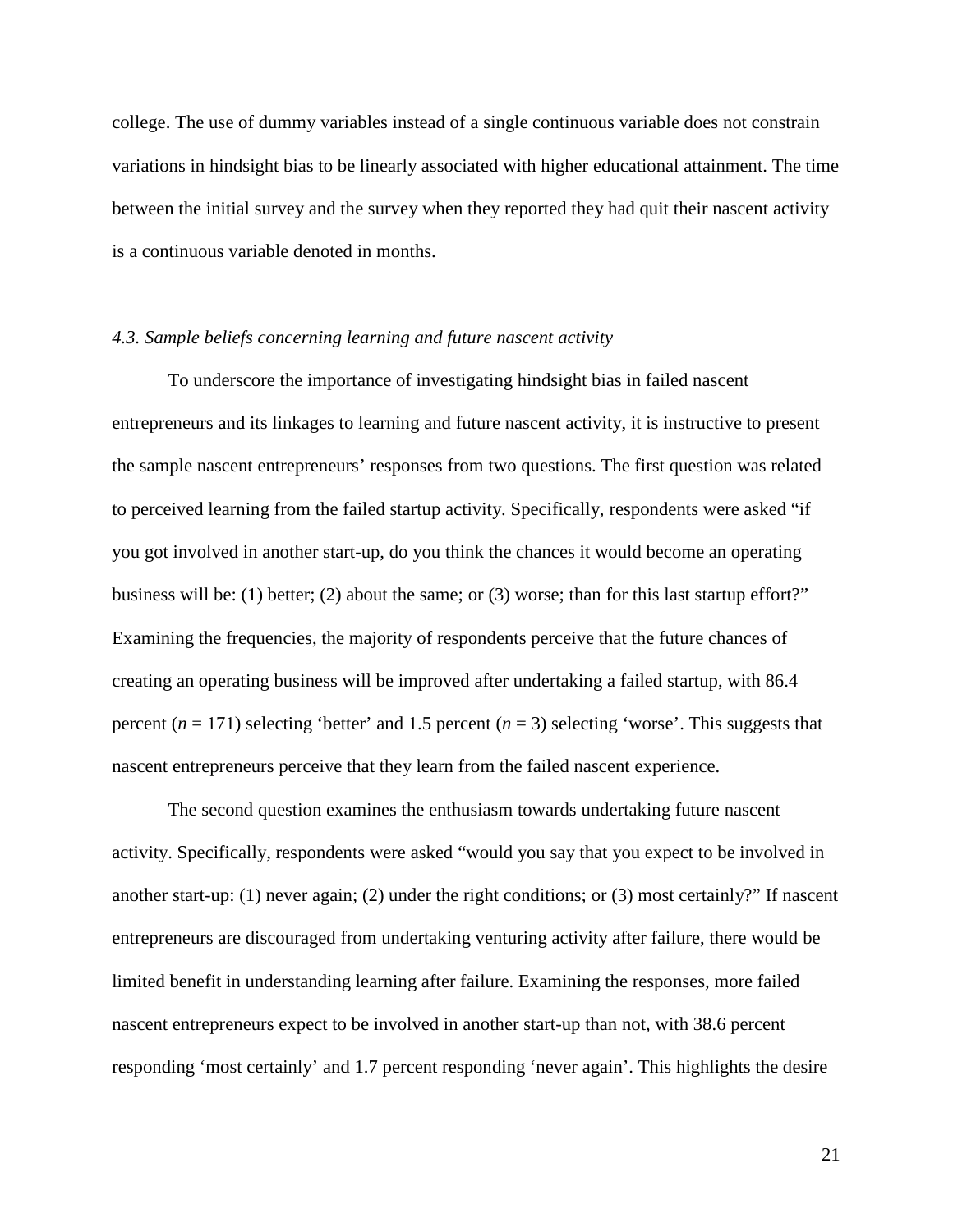of individuals, even after negative outcomes, to continue entrepreneurial activity and underscores the importance of examining learning issues related to startup failure.

## **5. Results**

## *5.1. Test of hindsight bias*

Table 1 presents the ex-ante expectation, recalled expectation, and hindsight bias. Nascent entrepreneurs who eventually quit their startup activity have a mean (median) ex-ante expectation of 77.3 percent (80 percent) that their startup will become an operating business. The recalled mean (median) expectation that the startup would become an operating business, asked after the startup activities have been abandoned by the respondent and any other team member, is 58.8 percent (50 percent). The mean (median) hindsight bias is 18.5 percent (20.0 percent). This difference between expectations is statistically significant at *p* < 0.001 for both parametric and non-parametric tests. This result is consistent with hypothesis one which suggests that failed nascent entrepreneurs will recall a lower probability of the likelihood of the venture becoming operational.

The mean (median) absolute hindsight bias is 30.4 (25 percent), which demonstrates that the retrospective recall of failed nascent entrepreneurs' exhibits considerable noise. However, the significant difference in the signed recall error, suggests that the recalled accounts of these individuals are not just noisy, but biased.

------------------------------

Insert Table 1 about here

-------------------------------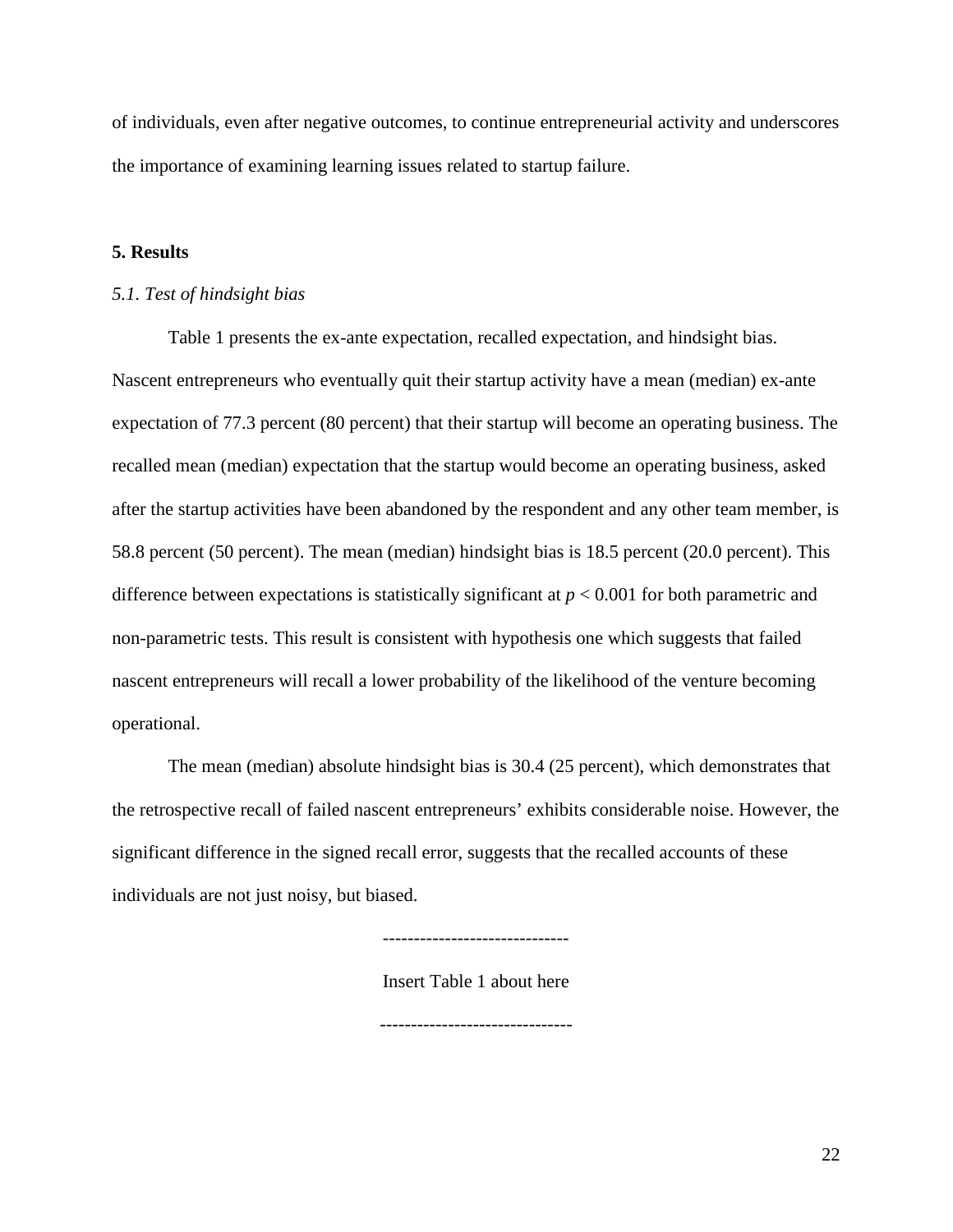## *5.2. Cross-sectional differences in hindsight bias*

The correlations between hindsight bias and the independent variables in presented in Table 2. Table 3 reports the tests for cross-sectional differences in retrospective recall. The sample size is reduced to 194 due to four participants not providing responses for all the independent variables. Generally, the independent variables provided limited explanatory power in predicting cross-sectional differences in hindsight bias. The one variable that did provide explanatory power, consistent with Hypothesis 2a, was education, with those nascent entrepreneurs with post-college educational attainment having significantly lower hindsight bias  $(p < 0.05)$ . However, examining cross-sectional differences in nascent entrepreneur startup experience (H2b) or age (H2c) suggests that these characteristics are not significantly associated with hindsight bias. Therefore, the only support for hypothesis two is the finding that those nascent entrepreneurs with higher educational attainment appear to have lower hindsight bias.

------------------------------

Insert Table 2 about here

-------------------------------

Interestingly, the number of months between surveys did not exacerbate respondents hindsight bias (H3). Given the minimum time between the initial survey and the quitting survey was 11 months, this temporal period may have allowed hindsight bias to fully manifest in failed nascent entrepreneurs. Consequently, adding additional months between the ex-ante and recalled expectations will not contribute to further increases in directional hindsight bias.<sup>[5](#page-23-0)</sup>

Insert Table 3 about here

------------------------------

<span id="page-23-0"></span><sup>&</sup>lt;sup>5</sup> In unreported results, the numbers of months between the initial survey and terminal survey was positively associated with absolute hindsight bias, albeit insignificantly.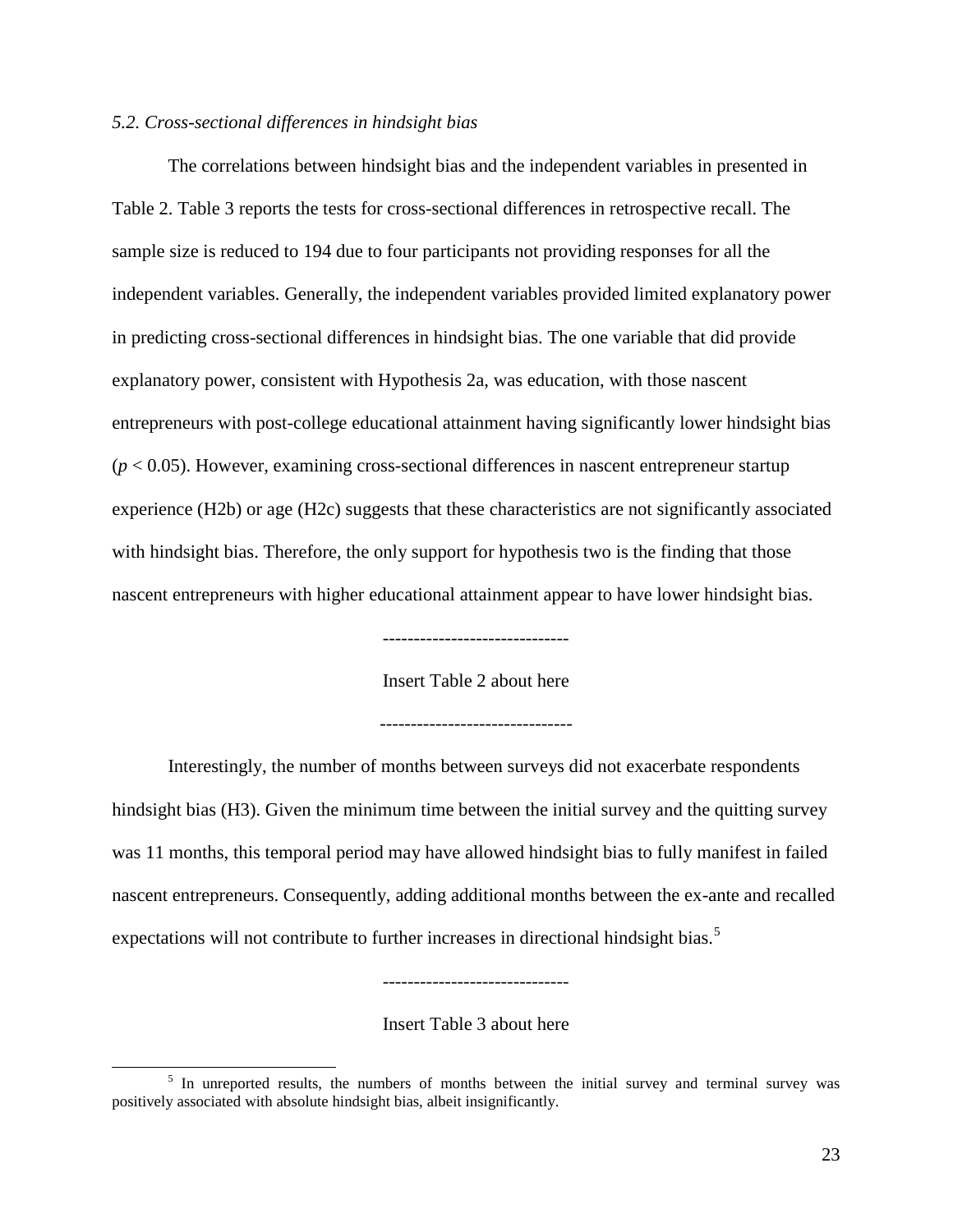## *5.3. Comparison of own expectations with similar nascent activities*

Table 4 compares the expectations of nascent entrepreneurs' with how they perceive the chances of success of other similar startups after failure to launch the venture. Failed nascent entrepreneurs generally believe that the mean (median) chance of other similar startup activities becoming operational businesses is 61.3 percent (50 percent). Comparing this to the recalled expectation for their own venture's success suggests that failed entrepreneurs at the mean (median) believe other individuals have a 2.5 percent (0 percent) better chance of successfully creating an operating business from a similar startup activity. This difference is not statistically significant, and does not support hypothesis four. This shows that the belief that they will be more likely to succeed than their peers, which is pervasive throughout studies of individuals and entrepreneurs, is not present after failure. However, while such beliefs are tempered after nascent entrepreneurs have experienced an unfavorable outcome, it should be noted that nascent entrepreneurs still perceive that their chances of success were still similar as others even after they had failed to proceed with their venture.<sup>[6](#page-24-0)</sup>

-------------------------------

------------------------------

Insert Table 4 about here

-------------------------------

## **6. Discussion**

By investigating hindsight bias, this paper explores a cognitive phenomenon that we argue can directly affect the way individuals experience from engaging in the entrepreneurial process. From our results, we are able to make two principal observations. First, nascent

<span id="page-24-0"></span> <sup>6</sup> Unfortunately, the PSED did not solicit perceptions of success for similar startups during the screening or first phone interview.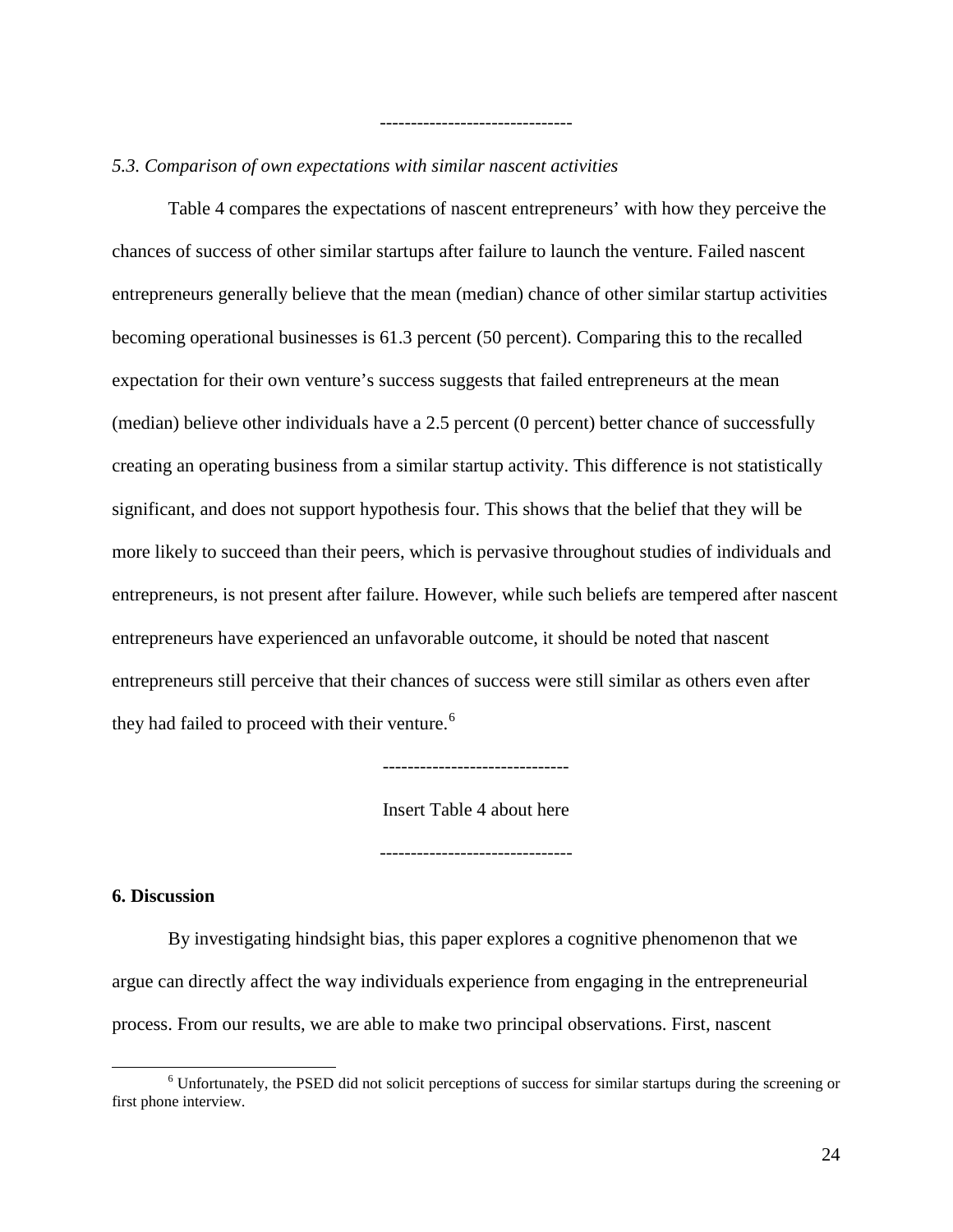entrepreneurs' retrospective recall of the potential for venture success is systematically biased i.e., with hindsight, they recalibrated their expectation by approximately 20 percent. Second, aside from the most formally educated, the presence of hindsight bias in the retrospective recall ability appears to be prevalent across all nascent entrepreneurs. We discuss below several ways that this research contributes to the literature and the implications of our findings.

The results presented have important implications for entrepreneurial entry. As nascent entrepreneurs systematically overestimate their chances of startup activities resulting in an operating business (Cassar, 2006b), after failure, ascertaining how accurate their estimations of success were should lead to a correction in how they evaluate the attractiveness or feasibility of future startup opportunities. However, we have established in this research that the nascent entrepreneur's ability to correct for these tendencies for future startup evaluation is hampered by their inability to correctly recall their original estimations due to hindsight bias. Further, as individuals have a tendency to over-estimate their chances of success when success depends on their own ability (Camerer & Lovallo, 1999), by establishing the presence of hindsight bias in nascent entrepreneurs, we suggest that these individuals are at risk of overestimating their chances of success when starting future nascent activity if they do not correct for their optimistic tendencies.

Our finding that the amount of formal education influences the existence of hindsight bias makes a contribution to the extant literature by establishing a significant effect in a field experiment (Golden, 1992). Previous studies have provided little experimental evidence that hindsight bias is reduced by a professional education (Fischhoff, 1982). Contrary to expectation, the amount of previous entrepreneurial experience did not influence the existence of hindsight bias in our nascent entrepreneur sample. A potential explanation for the non-result is that those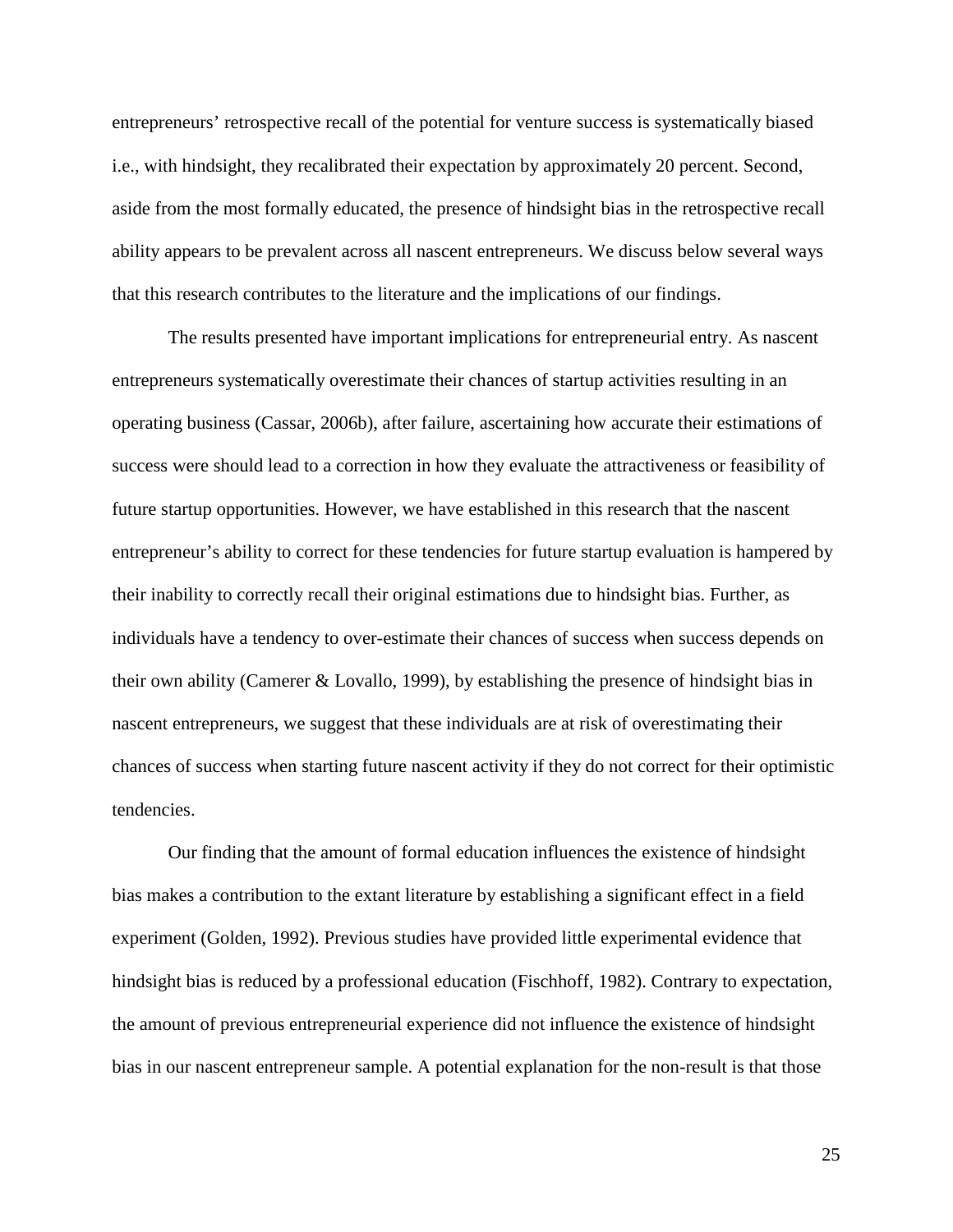with previous start-up experience may be more susceptible to biases or heuristics (Busenitz  $\&$ Barney, 1997). Therefore, while the hindsight effect literature predicts experienced entrepreneurs should exhibit lower hindsight bias, the self-selection of individuals into entrepreneurship, who are more susceptible to cognitive biases, may result in the opposite effect. We consider that this finding contributes to the body of literature that examines differences between novice and serial entrepreneurs (Westhead, et al., 2005; Ucbasaran, Wright, & Westhead, 2003). This work posits that serial entrepreneurs are able to draw upon their prior experience to better evaluate potential new venture opportunities (Shane & Khurana, 2003). Evidence from this current research indicates that, even with previous exposure to entrepreneurship, individuals will still distort the past after their decision to quit.

While we did not examine hindsight bias present in those individuals who were successful, due to the recall question only being asked in the PSED to those who quit the process, we argue the presence of hindsight bias should not only explain the consequent behavior of nascent entrepreneurs that failed, but also those nascent entrepreneurs who succeeded. Goiten (1984) confirms that bad outcomes, like good ones, are seen as having been expected to a greater extent than they were. Similarly, entrepreneurial attribution scholars have demonstrated that those involved in the entrepreneurial process share similar experiences and attribute outcomes in a biased manner in both successful and failed outcomes (Carter et al., 1996; Gatewood, Shaver, & Gartner, 1995; Shaver et al., 2001).

Specifically, we would assert that nascent entrepreneurs who decide to proceed with a venture may possess biases that may lead to recalling a higher or lower probability of success at a later stage. For example, as hindsight bias describes the tendency for individuals to believe after an event, that their prediction of the outcome was more accurate than it actually was, the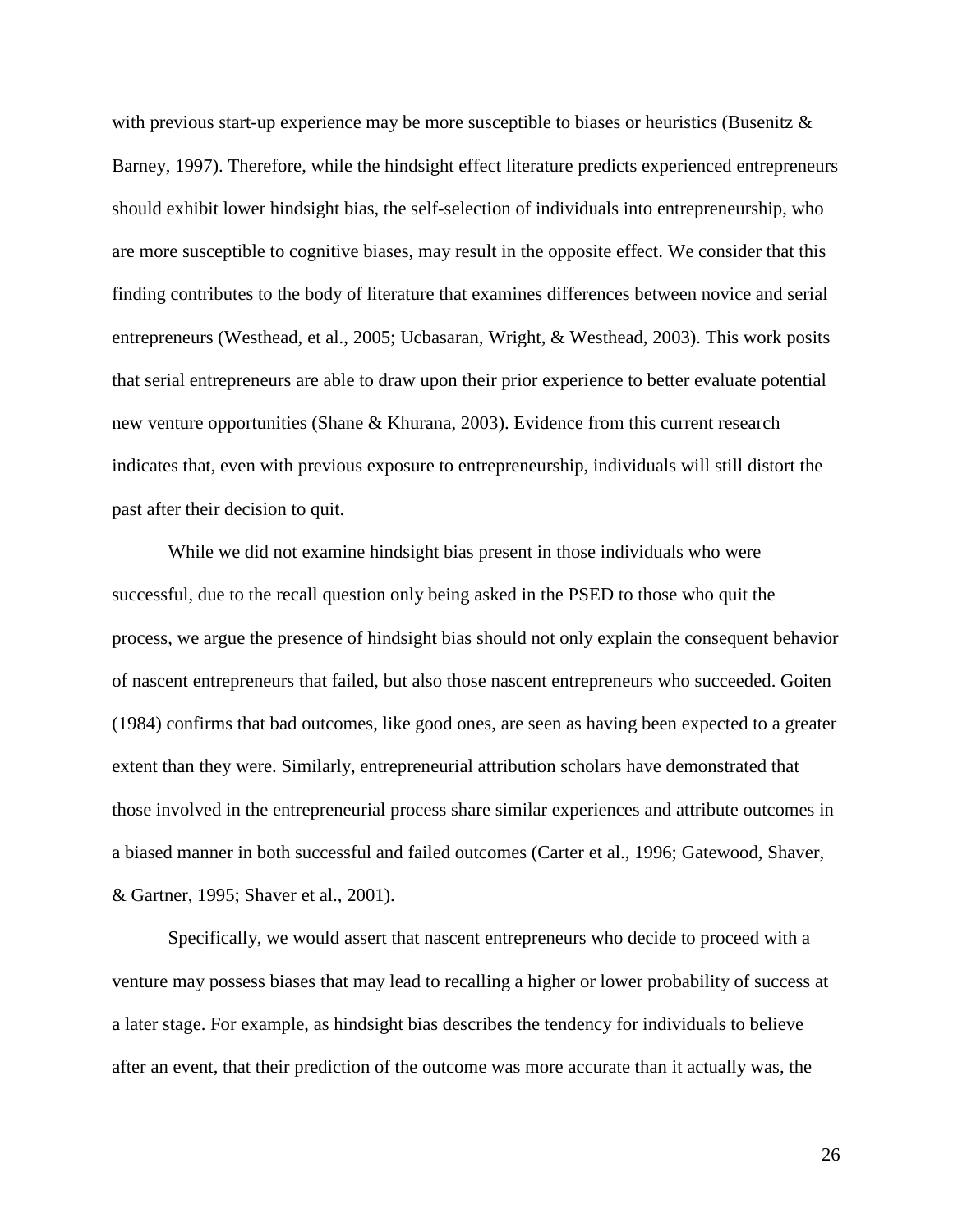existence of hindsight bias would suggest that these successful nascent entrepreneurs will recall a higher estimate of success. This would be consistent with the ex-post realization. Alternatively, attribution bias would suggest that successful nascent entrepreneurs will recall a lower ex-ante estimate of the nascent activity leading to an operating venture. A lower recalled ex-ante estimate would increase the proportion of success that is attributable to the entrepreneur's effort or ability, as would be argued by entrepreneurial attributionists, rather than due to the ease of the task. While we did not examine hindsight bias present in those individuals that were successful, due to the recall question only being asked in the PSED to those who quit the process, we argue the presence of hindsight bias should not only explain the consequent behavior of nascent entrepreneurs that failed, but also those nascent entrepreneurs who succeeded.

Our results quantify the concerns expressed by management scholars regarding the use of retrospective accounts (e.g., Golden, 1992, 1997; Huber & Power, 1985; Schwenk, 1985). For example, Delmar and Davidsson (2000) caution that retrospective examinations of business founders involve limitations due to the potential risk of contamination because of hindsight bias (see also Bukszar & Connolly, 1988; Fischoff & Beyth, 1975). More broadly, this research contributes to the literature of cognitive biases that affect entrepreneurial beliefs and behavior (Baron, 2000; Cooper et al., 1988; Kahneman, et al., 1982; Simon, Houghton, & Aquino, 2000). Hindsight bias, one of the most frequently cited cognitive biases (Christensen-Szalanski  $\&$ Beach, 1984; Guilbault et al., 2004), has received limited attention in the entrepreneurial context. We contribute by providing empirical evidence of hindsight bias in nascent entrepreneurs, describing how this bias affects or even prevents learning from failed nascent activity, and in turn, influences future nascent activity (Westhead et al., 2005). As a result, the findings have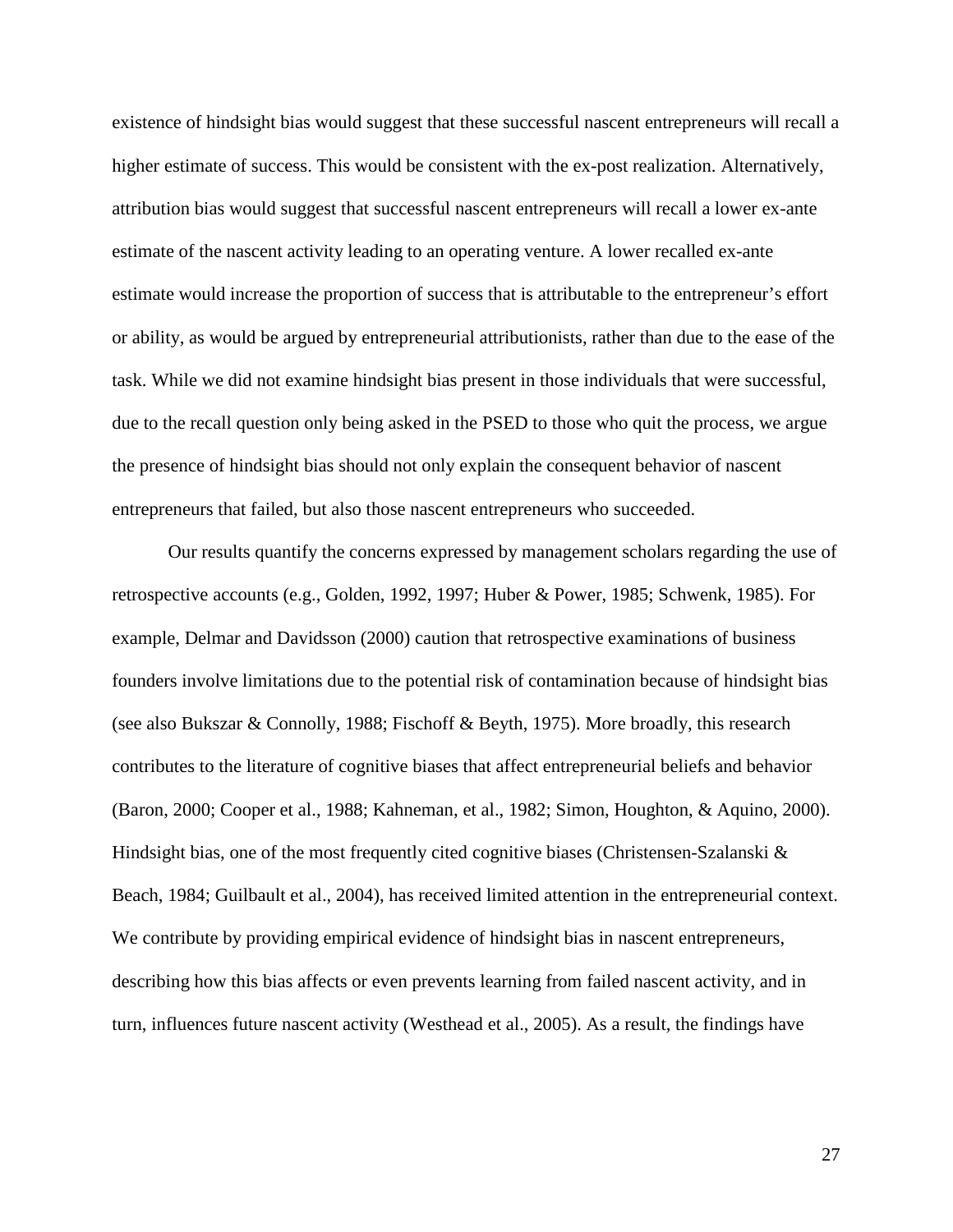important implications for research investigating why individuals undertake startup activity or enter self-employment.

As field studies that examine hindsight bias are scarce, we consider this research also makes a methodological contribution. Most hindsight bias investigations are laboratory-based and use convenient samples (Christensen-Szalanski & Willham, 1991; Guilbault et al., 2004). As the PSED identifies and surveys individuals in the process of starting new ventures and longitudinally tracks the startup process into eventual operation or inactivity, the use of the PSED to investigate hindsight bias addresses methodological limitations in previous hindsight bias research. The implications of our research also render our findings important for scholars and practitioners from within, and outside, the entrepreneurship and management domains.

Specifically, the ubiquitous and systematic nature of hindsight bias highlighted in this paper lends itself to future research that investigates what elements of the nascent process are more or less susceptible to hindsight bias. The research focus of the current project was motivated by the importance of individuals' ex-ante expectations of success on vocational choice and undertaking nascent activity (e.g., Gatewood et al., 1995). However, the recalled expectation of operational success is only one of many potential recollections that may be important for nascent entrepreneurial activity. Individual recollections are influenced by heuristics (Busenitz & Barney, 1997) and vary by saliency, and consequently, different beliefs or activities may be recalled more accurately than others. For example, the number of competitors may be more easily and accurately recalled than the perceived strength of competition. Examining multiple recollections would provide insight into which recollections are more susceptible to hindsight, and other recall, bias.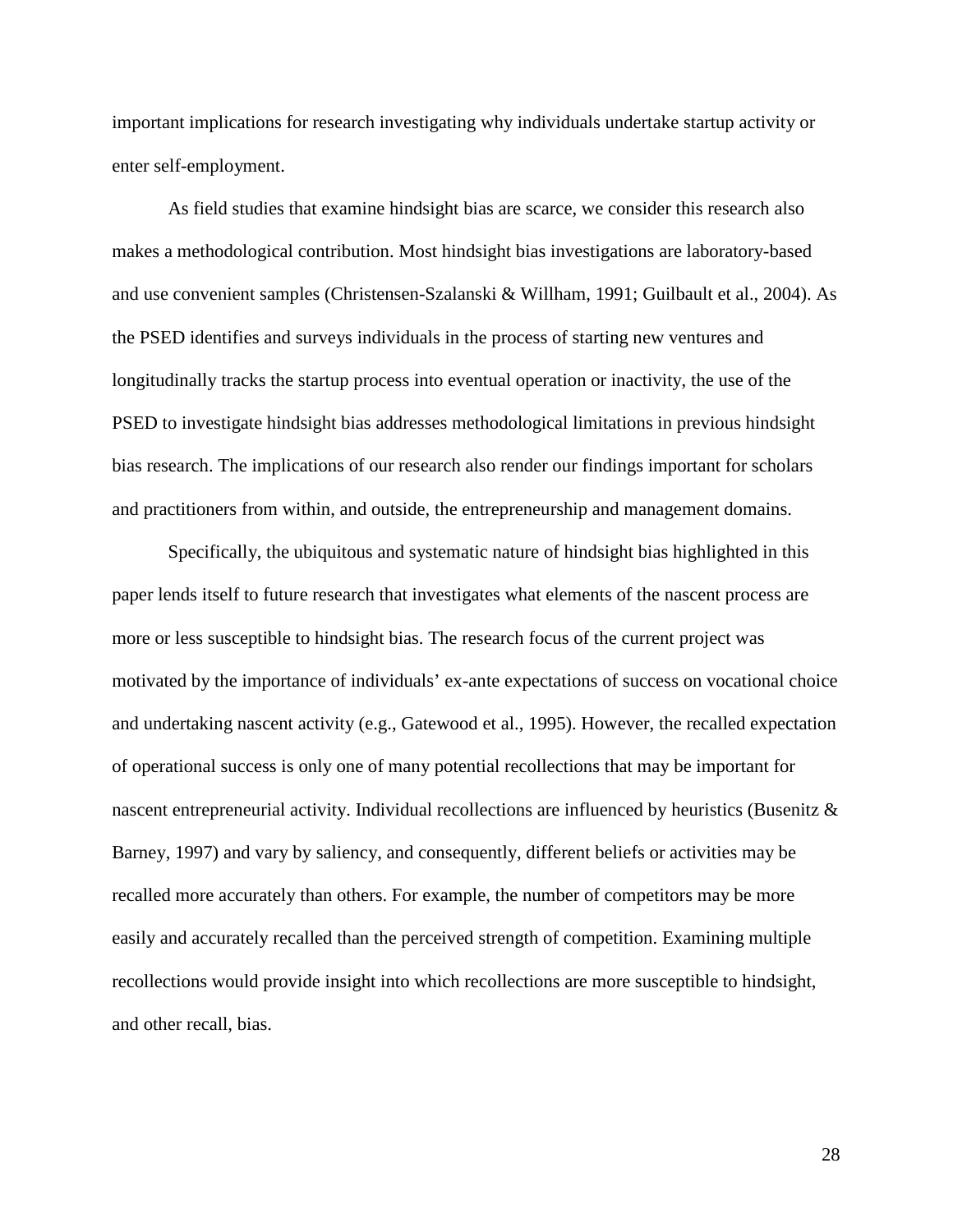Empirical examination of what recollections, and their associated hindsight bias, are more influential in affecting entrepreneurial learning from nascent activity would provide greater insight into how the recalled entrepreneurial experience affects future entrepreneurial action. For example, recalling a stronger strength of competition allows the entrepreneur to attribute failure to external competitive forces over potential internal reasons, reducing the likelihood that the individual will learn about potential deficiencies in their entrepreneurial abilities. However, recalling that they expected strong competition reduces the likelihood that the individual will become aware of potential deficiencies in their ability to forecast entrepreneurial opportunities. With regard to expectations of success, researchers could consider more narrowly defined expectations of success, such as success dealing with financial institutions, and success with attracting customers. From this, the extent to which recollections of expected success effect entrepreneurs' self-beliefs after nascent activity can be established, both in regard to their ability to undertake activities successfully and their ability to estimate the likelihood of successful venturing outcomes.

Likewise, a more finite temporal understanding could be established by tracking the recalled state of relationships with key stakeholders over the duration of the nascent activity. Entrepreneurs' recall may be further contrast through surveying multiple stakeholders including other members of the founding team, family members, financiers and employees. Further, as evidence shows that hindsight bias can be reduced (Fischhoff, 1982) when individuals report how alternative outcomes would have occurred, such as successful venture launch (Slovic & Fischhoff, 1977), there is potentially benefit in constructing processes for failed entrepreneurs that may reduce this bias. However, Buksar and Connolly (1988) caution that hindsight bias is a stubborn phenomenon and is likely to persist even when clear warnings of the effect are given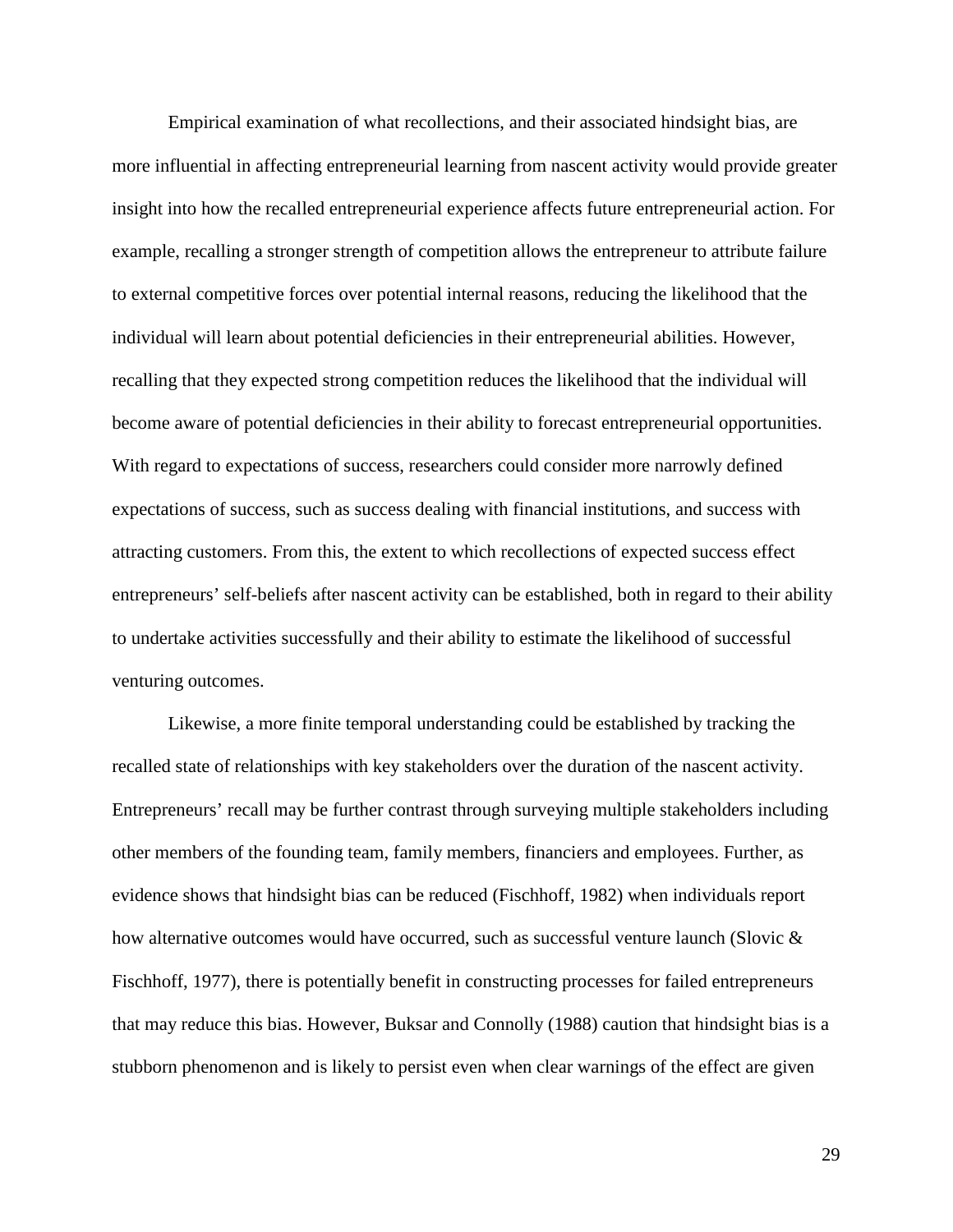and tasks are restructured. Hence, a longitudinal design with detailed documentation of recollections from multiple perspectives, and that continually warn of the potential influence of hindsight effects, would enable a better understanding of the role of hindsight bias and the effectiveness of prior decisions.

Building on the underlying theme of this paper that important lessons go unlearned due to the affect of hindsight bias, research using a framework such as experimental learning theory could examine if, or how, different individual learning styles are affected by hindsight bias (Kolb, 1971, 1984; Kolb, Boyatzis, & Mainemelis, 2000). For example, nascent entrepreneurs with an *accommodating* learning style learn primarily from hands-on experience and enjoy carrying out plans and involving themselves in challenging experiences. In solving problems, individuals with an accommodating learning style rely more heavily on people for information than on their own technical analysis. Hindsight bias may be less prevalent for them than for, say, nascent entrepreneurs with an *assimilating* learning style, who are less focused on people and more interested in ideas and abstract concepts, and therefore better at understanding a wide range of information and putting into concise, logical form. Research that establishes the role of hindsight bias in individuals immersed in nascent activity according to their individual learning style would provide a finer interpretation of the influence of a hindsight effect. Framing any additional hindsight effect studies around 'learning through experience' concepts is consistent with psychology scholars who view hindsight bias as a consequence of learning by feedback (Hoch & Loewenstein, 1989; Hoffrage, Hertwig, & Gigerenzer, 2000) and emphasizes the importance of individual differences to the entrepreneurship process (Shane, 2000).

Research on social cognition (Shaver & Scott, 1991) could also provide useful frameworks when linked to the affect of hindsight bias in entrepreneurial decision-making and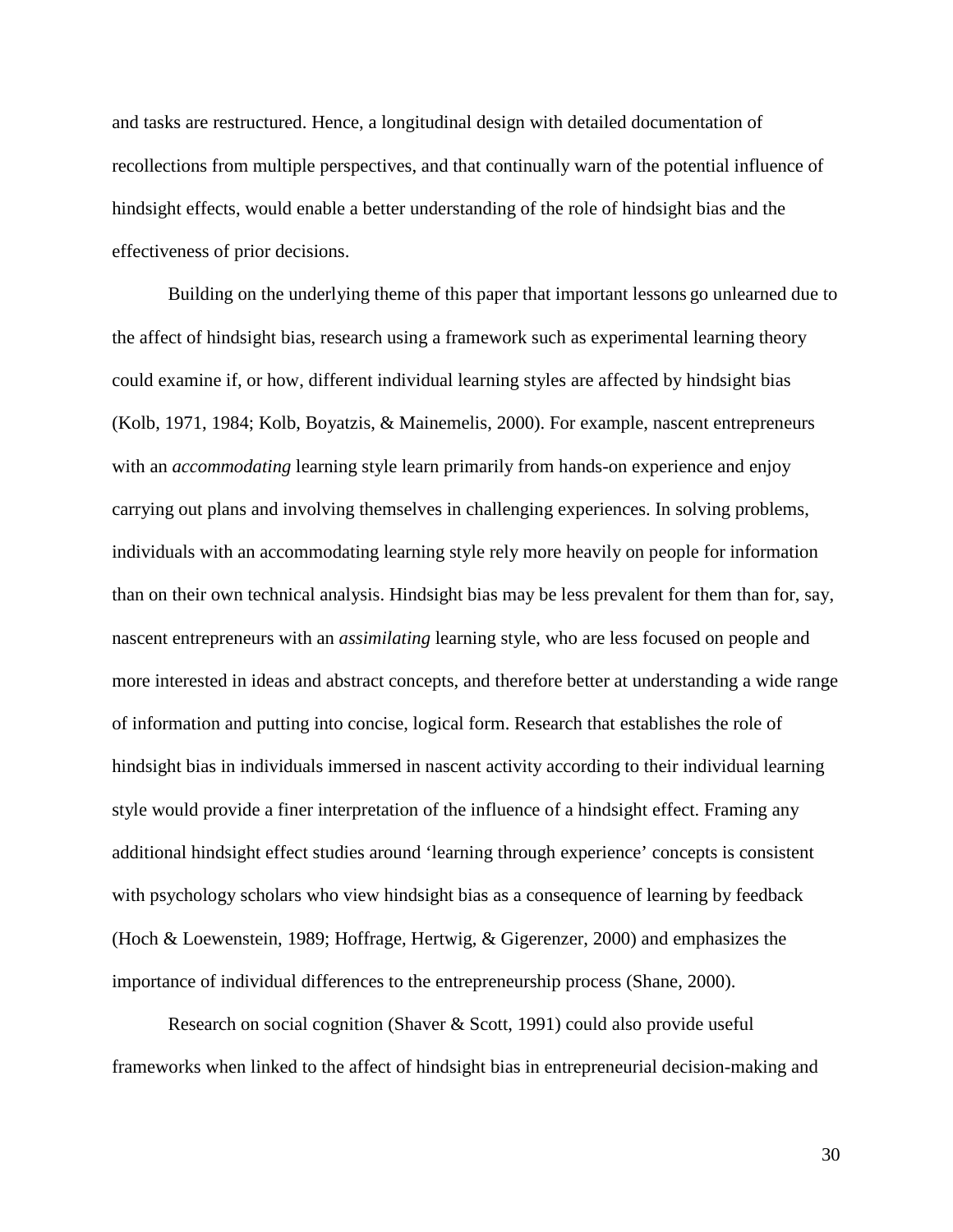risk-taking behavior (Palich & Bagby, 1995). For example, what is the role of hindsight bias as a coping mechanism as a consequence of entrepreneurial failure (Harrison & March, 1984)? The grief literature has established that the process of grief recovery, defined as that point when thoughts of the loss do not evoke a negative emotional response, is classifiable either as through a *loss* orientation or a *restoration* orientation (Shepherd, 2003). A loss-orientated approach to grief is a process by which the individual works through the event about which they are grieving with the end result being that the way the event is interpreted changes (Archer, 1999). For entrepreneurs who experience business failure, this can involve directing thoughts to the positive aspects of the business experience and away from the negative aspects leading up to the business closure. Interestingly, hindsight bias may assist a loss orientated approach to grief by allowing individuals to interpret previous negative aspects less negatively than achieved with perfect recall. Conversely, a restoration orientation sees the individual actively distracting themselves from the loss in order to speed up their recovery from grief. This process involves the person busying themselves so that they minimize loss-related thoughts. Consequently, those who adopt a restoration orientation to grief, thereby avoiding immediate focus on their entrepreneurial experience, may actually increase the likelihood that this experience is recalled with hindsight bias. Studying linkages between hindsight bias and entrepreneurs' grieving as a consequence of business failure would shed light on how hindsight bias functions as a coping mechanism or means of regulating self perceptions that might affect subsequent entrepreneurial behavior.

The argument and empirical analyses in this paper have focused on hindsight bias, and how this affects individuals immersed in nascent entrepreneurship. However, we recognize that hindsight bias is one of many potential cognitive influences that may affect venturing activity, and that implications will extend beyond the nascent entrepreneur's opportunity recognition or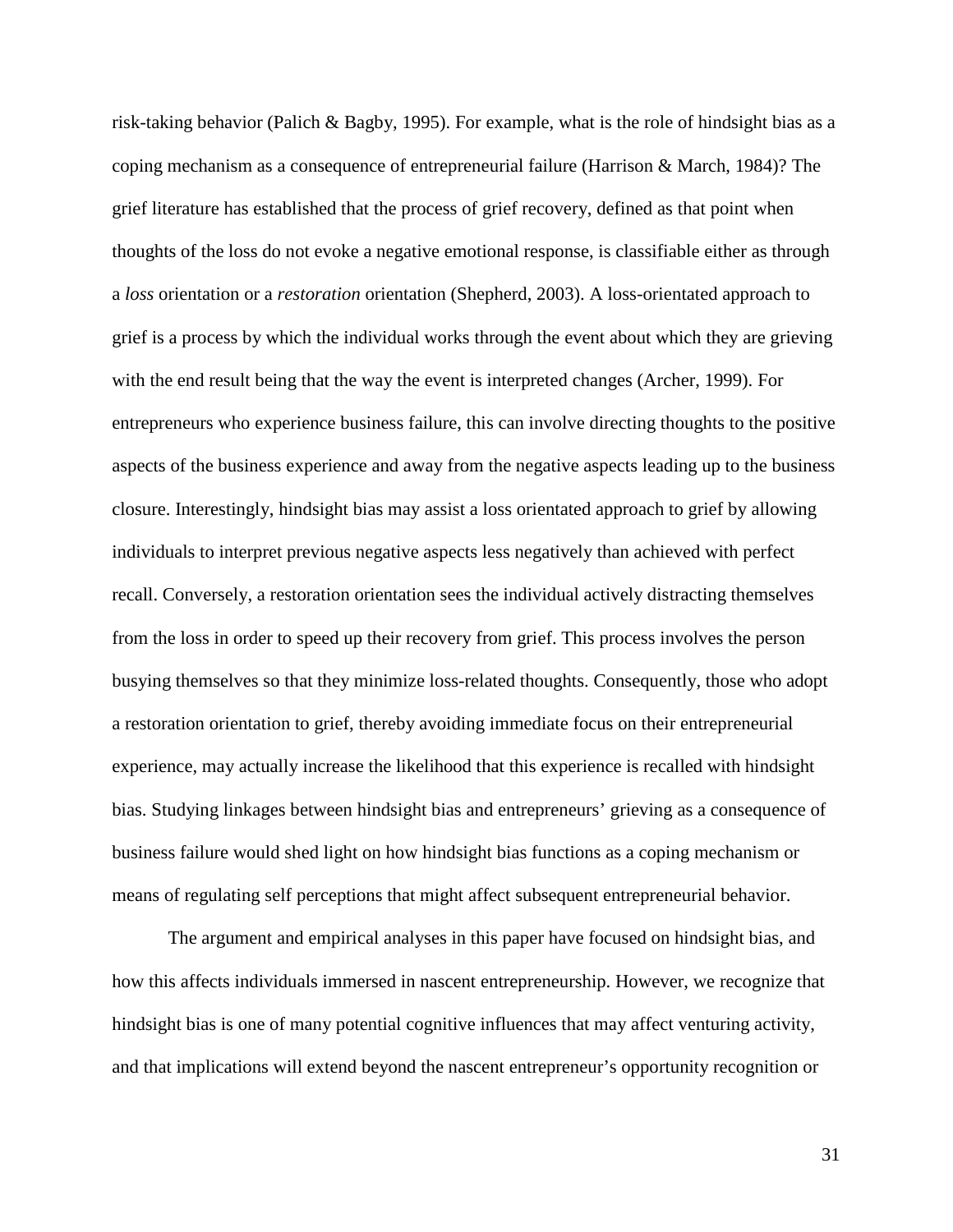venture evaluation process. For example, other factors, such as those espoused in attribution theory may affect whether individuals better understand their own ability in an unbiased manner, as often assumed in economic models, as a result of undertaking action (Gervais & Odean, 2001). Hence, we believe cognitive theories offer opportunity to provide additional insight into how learning from venturing activity can enrich economic models, which are based purely on statistically based learning.

## **7. Conclusion**

This paper documents and discusses the tendency of individuals to incorrectly recall their perceived probability of success, namely the creation of an operating business, from their nascent startup activity. Consistent with hindsight bias, we observe that unsuccessful nascent entrepreneurs recall a lower predicted probability of their startup activity resulting in an operating business, than they did during the nascent activity. Research suggests that entrepreneurs who fail in their nascent or business activity, thereby incurring the costs of failure, will benefit from immersion in the process. The evidence from this study suggests it is important to recognize that what nascent entrepreneurs believe they experienced, and what they actually experienced, may not be equivalent.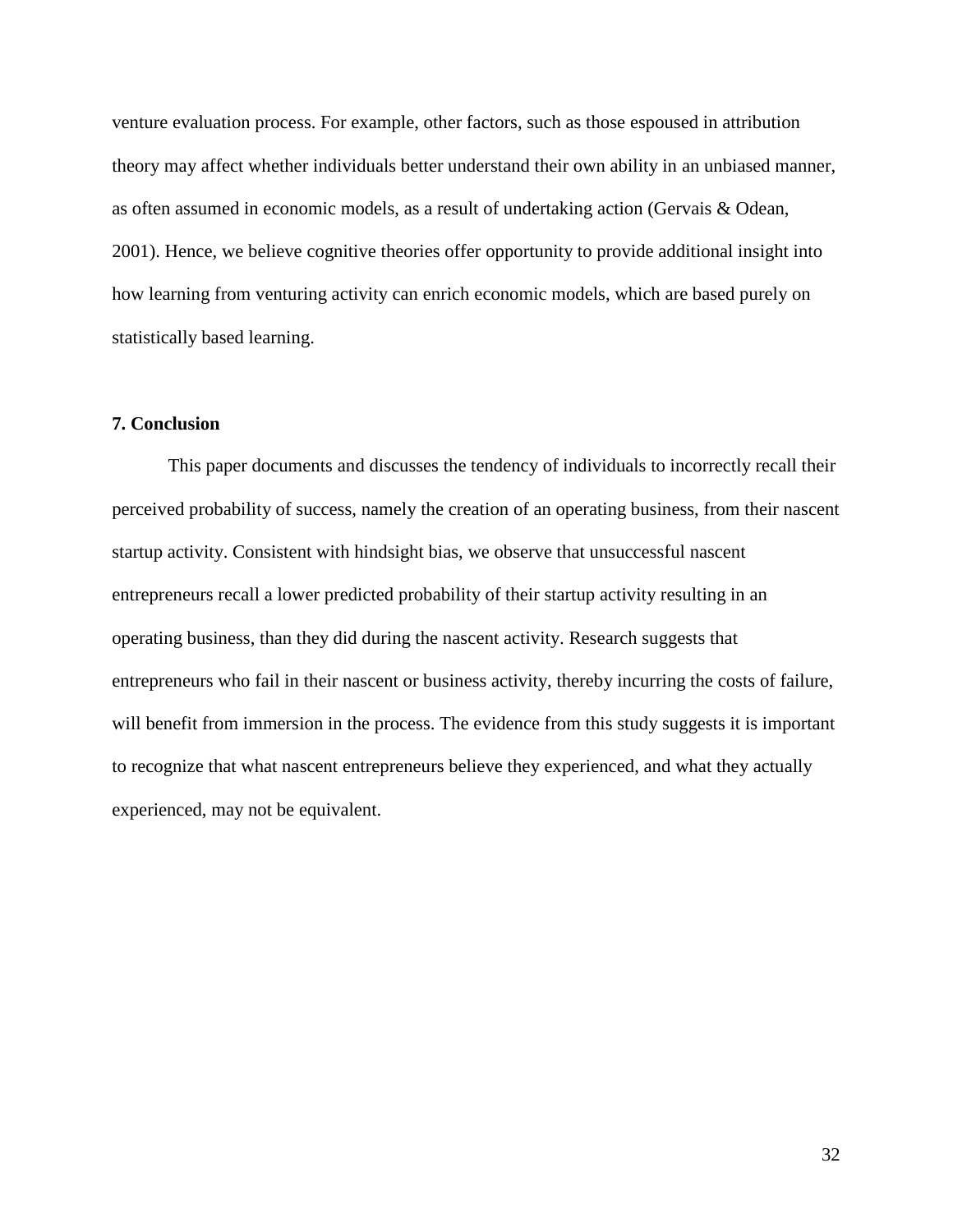## **References**

- Archer, J. 1999. *The nature of grief: The evolution and psychology of reaction to loss*. Routledge: New York.
- Arthur, W. B. 1993. On designing economic agents that behave like human agents. *Journal of Evolutionary Economics* 3(1): 1-22.
- Baron, R. A. 2000. Counterfactual thinking and venture formation: The potential effects of thinking about "what might have been." *Journal of Business Venturing* 15(1): 79-91.
- Bird, B. 1992. The operation of intentions in time: The emergence of the new venture. *Entrepreneurship Theory and Practice* 17(1): 11-20.
- Bukszar, E., & Connolly, T. 1988. Hindsight bias and strategic choice: Some problems in learning from experience. *Academy of Management Journal* 31: 628-641.
- Busenitz, L. W., & Barney, J. B. 1997. Differences between entrepreneurs and managers in large organizations: Biases and heuristics in strategic decision-making. *Journal of Business Venturing* 12: 9-30.
- Camerer, C., & Lovallo, D. 1999. Overconfidence and excess entry: An experimental approach. *The American Economic Review* 89(1): 306-318.
- Carter, N., Gartner, W., & Reynolds, P. 1996. Exploring start-up event sequences. *Journal of Business Venturing* 11: 151-166.
- Cassar, G. 2006a. Entrepreneurial opportunity costs and intended venture growth. *Journal of Business Venturing* 21: 610-632.
- Cassar, G. 2006b. *Information acquisition and the rationality of entrepreneurial expectations.* Paper presented at the Babson College Entrepreneurship Research Conference, Bloomington.
- Christensen-Szalanski, J. J. J., & Bushyhead, J. B. 1981. Physicians' use of probabilistic information in a real clinical setting. *Journal of Experimental Psychology: Human Perception and Performance* 7: 928-935
- Christensen-Szalanski, J. J. J., & Beach, L. R. 1982. Experience and the base-rate fallacy. *Organizational Behavior and Human Performance* 29: 270-278
- Christensen-Szalanski, J. J. J., & Beach, L. R. 1984. The citation bias: Fad and fashion in the judgment and decision literature. *American Psychologist* 30: 75-78.
- Christensen-Szalanski, J. J. J., & Willham, C. F. 1991. The hindsight bias: A meta-analysis. *Organizational Behavior and Human Decision Processes* 48: 147-168.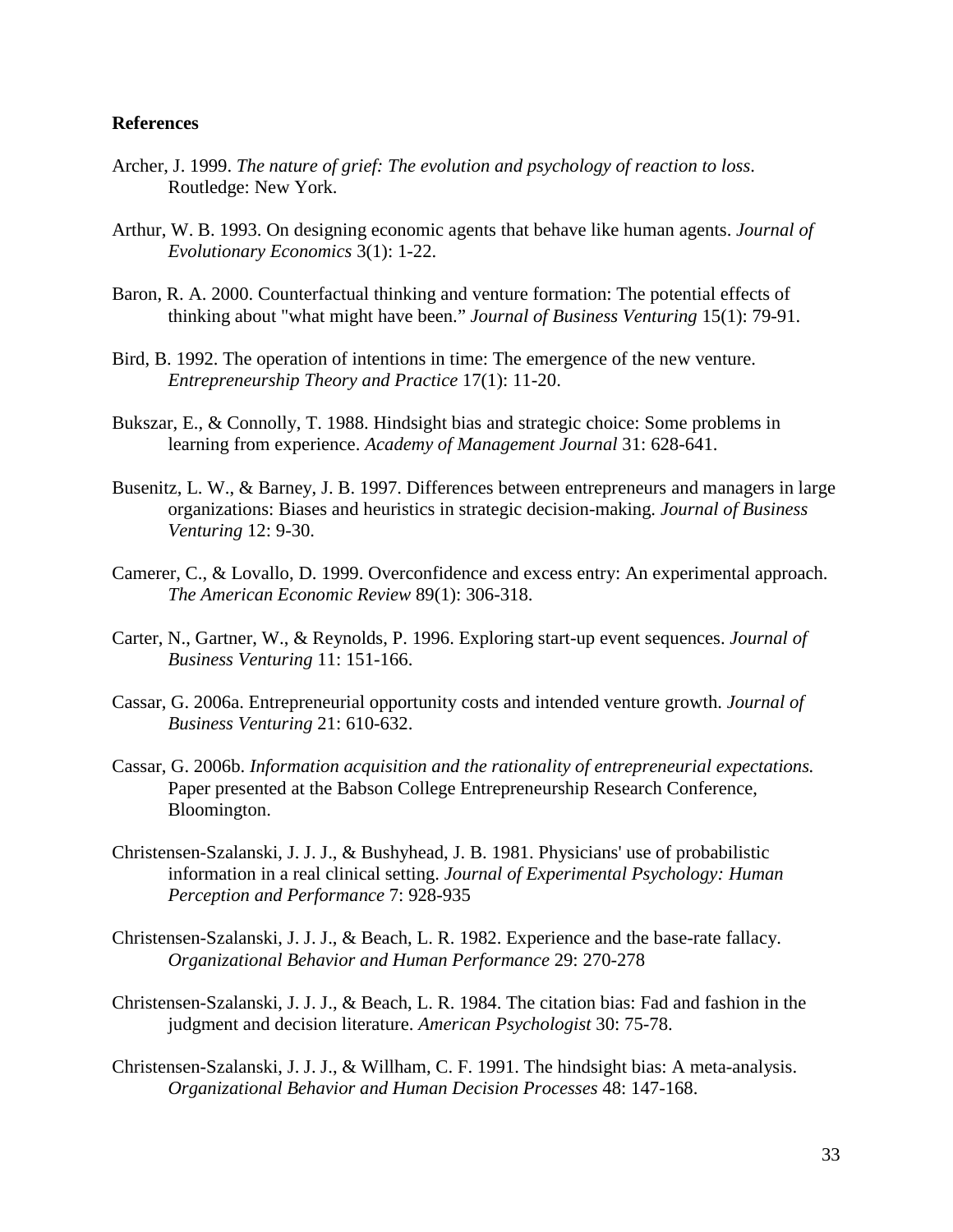- Cooper, A. C., Woo, C. Y., & Dunkelberg, W. C., 1988. Entrepreneurs' perceived chances for success. *Journal of Business Venturing* 3: 97-108.
- Corbett, A. C. 2005. Experiential learning within the process of opportunity identification and exploitation. *Entrepreneurship Theory and Practice* 29(4): 473-491.
- Corbett, A. C. 2007. Learning asymmetries and the discovery of entrepreneurial opportunities. *Journal of Business Venturing* 22: 97-118.
- Dawson, N. V., Arkes, H. R., Siciliano, C., Blinkhorn, R., Lakshmanan, M., & Petrelli, K. 1988. Hindsight bias: An impediment to accurate probability estimation in clinicopathologic conferences. Medical Decision Making: *An International Journal of the Society for Medical Decision Making* 8(4): 259-264.
- Dearborn, D. C. & Simon, H. A. 1958. Selective perception: A note on the departmental identifications of executives. *Sociometry* 21: 140-144.
- Delmar, F., & Davidsson, P. 2000. Where do they come from? Prevalence and characteristics of nascent entrepreneurs. *Entrepreneurship and Regional Development* 12: 1-23.
- Dutta, D. K., & Crossan, M. M. 2005. The nature of entrepreneurial opportunities: Understanding the process using the 41 organizational learning framework. *Entrepreneurship Theory and Practice* 29(4): 425-449.
- Erdfelder, E., & Buchner, A. 1998. Decomposing the hindsight bias: A multinomial processing tree model for separating recollection and reconstruction in hindsight. *Journal of Experimental Psychology: Learning, Memory, and Cognition* 24: 387-414.
- Fischhoff, B. 1975. Hindsight does not equal foresight: The effect of outcome knowledge on judgment under uncertainty. *Journal of Experimental Psychology: Human Perception and Performance* 1: 288-299.
- Fischhoff, B. 1982. Debiasing. In D. Kahneman, P. Slovic, & A. Tversky (Eds.), *Judgment Under uncertainty: Heuristics and biases*. New York, NY: Cambridge University Press.
- Fischhoff, B., & Beyth, R 1975. I knew it would happen: Remembered probabilities of oncefuture things. *Organizational Behavior and Human Performance* 13: 1-16.
- Gartner, W. 1985. A conceptual framework for describing the phenomenon of new venture creation. *Academy of Management Review* 10(4): 696-706.
- Gartner, W. B., Shaver, K. G., Carter, N. M., & Reynolds, P. D. 2004. (Eds.) *Handbook of entrepreneurial dynamics: The process of business creation*. Thousand Oaks: Sage.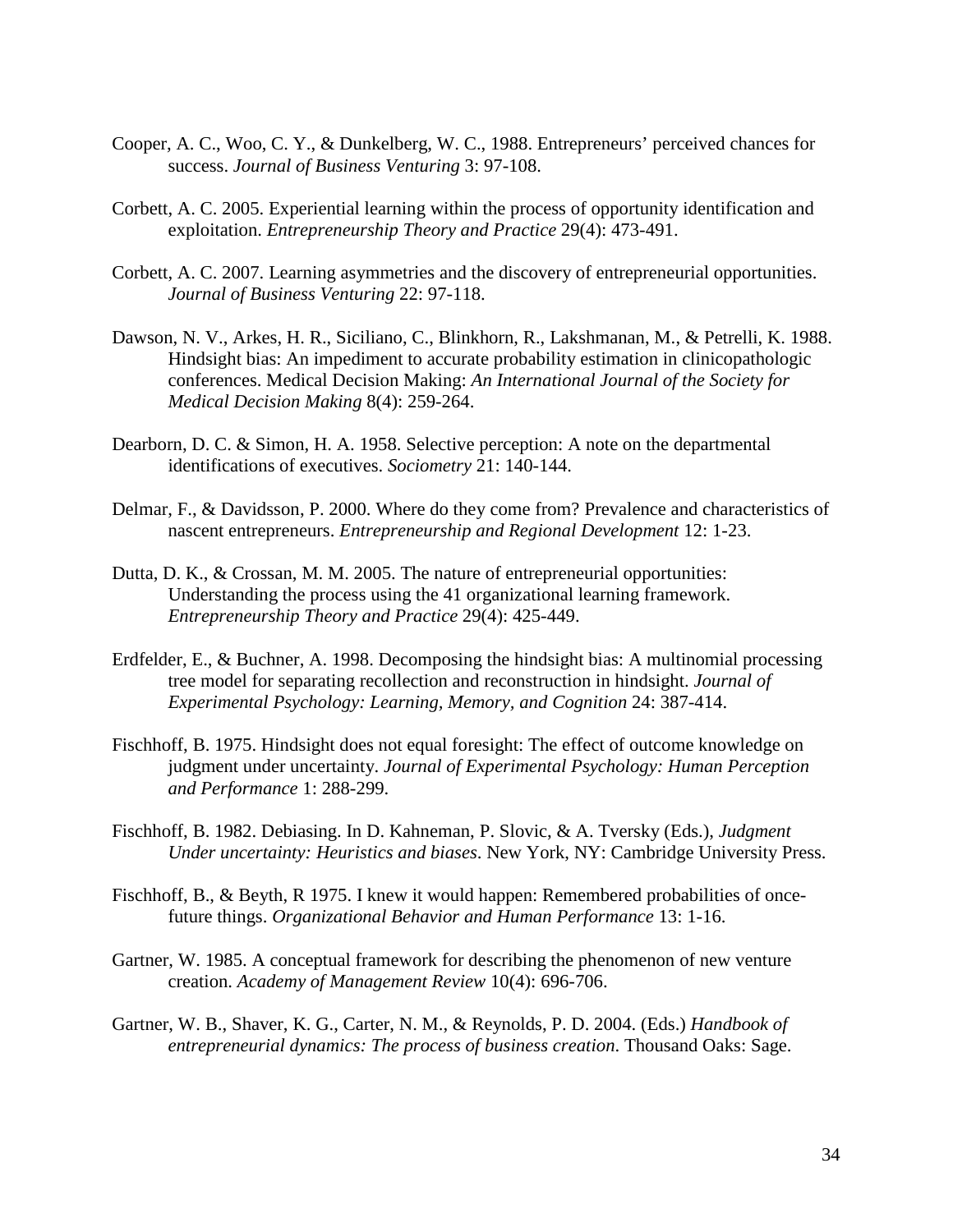- Gatewood, E. J., Shaver, K. G., & Gartner, W. B. 1995. A longitudinal study of cognitive factors influencing start-up behaviors and success at venture creation. *Journal of Business Venturing* 10(5): 371-392.
- Gervais, S., & Odean, T. 2001. Learning to be overconfident. *Review of Financial Studies* 14(1): 1-27.
- Gimeno, J., Folta, T. B., Cooper, A. C., & Woo, C. Y. 1997. Survival of the fittest? Entrepreneurial human capital and the persistence of underperforming firms. *Administrative Science Quarterly* 42: 750-783.
- Goiten, B. 1984. The danger of disappearing postdecision surprise: Comment on Harrison and March "Decision Making and Postdecision Surprises." *Administrative Science Quarterly* 29: 410-413.
- Golden, B. R. 1992. The past is the past: Or is it? The use of retrospective accounts as indicators of past strategy. *Academy of Management Journal* 35(4): 848-860.
- Golden, B. R. 1997. Further remarks on retrospective accounts in organizational and strategic management research. *Academy of Management Journal* 40(5): 1243-1252.
- Guilbault, R. L., Bryant, F. B., Howard Brockway, J. & Posavac, E. J. 2004. A meta-analysis of research on hindsight bias. *Basic and Applied Social Psychology* 26(2&3): 103–117.
- Harrison, R. T, & Leitch C. M. 2005. Entrepreneurial learning: Researching the interface between learning and the entrepreneurial context. *Entrepreneurship Theory and Practice* 29(4): 351-371.
- Harrison, R. J., & March, J. G. 1984. Decision making and postdecision surprises. *Administration Science Quarterly* 29: 26-42.
- Hawkins, S. A., & Hastie, R. 1990. Hindsight: Biased judgments of past events after the outcomes are known. *Psychological Bulletin* 107: 311-327.
- Heider, F. 1958. *The psychology of interpersonal relations*. New York: Wiley.
- [Hertwig, R.](http://0-web4.epnet.com.oasis.oregonstate.edu/searchpost.asp?tb=1&_ua=shn+1+F5EF&_ug=sid+691A2D34%2D3DE7%2D4C08%2DAE35%2D05E4266CD95F%40sessionmgr5+dbs+aph%2Cbuh+cp+1+F4F2&_us=frn+1+hd+False+hs+False+or+Date+fh+False+ss+SO+sm+ES+sl+%2D1+dstb+ES+mh+1+ri+KAAACBYA00043439+16AA&_uso=hd+False+tg%5B2+%2D+tg%5B1+%2D+tg%5B0+%2D+st%5B2+%2D+st%5B1+%2DWillham+st%5B0+%2DChristensen%2DSzalanski+db%5B1+%2Dbuh+db%5B0+%2Daph+op%5B2+%2DAnd+op%5B1+%2DAnd+op%5B0+%2D+B9F9&ss=AR%20%22Hertwig%2C%20Ralph%22&fscan=Sub&lfr=Lateral&), [Fanselow, C.](http://0-web4.epnet.com.oasis.oregonstate.edu/searchpost.asp?tb=1&_ua=shn+1+F5EF&_ug=sid+691A2D34%2D3DE7%2D4C08%2DAE35%2D05E4266CD95F%40sessionmgr5+dbs+aph%2Cbuh+cp+1+F4F2&_us=frn+1+hd+False+hs+False+or+Date+fh+False+ss+SO+sm+ES+sl+%2D1+dstb+ES+mh+1+ri+KAAACBYA00043439+16AA&_uso=hd+False+tg%5B2+%2D+tg%5B1+%2D+tg%5B0+%2D+st%5B2+%2D+st%5B1+%2DWillham+st%5B0+%2DChristensen%2DSzalanski+db%5B1+%2Dbuh+db%5B0+%2Daph+op%5B2+%2DAnd+op%5B1+%2DAnd+op%5B0+%2D+B9F9&ss=AR%20%22Fanselow%2C%20Carola%22&fscan=Sub&lfr=Lateral&), & [Hoffrage, U.](http://0-web4.epnet.com.oasis.oregonstate.edu/searchpost.asp?tb=1&_ua=shn+1+F5EF&_ug=sid+691A2D34%2D3DE7%2D4C08%2DAE35%2D05E4266CD95F%40sessionmgr5+dbs+aph%2Cbuh+cp+1+F4F2&_us=frn+1+hd+False+hs+False+or+Date+fh+False+ss+SO+sm+ES+sl+%2D1+dstb+ES+mh+1+ri+KAAACBYA00043439+16AA&_uso=hd+False+tg%5B2+%2D+tg%5B1+%2D+tg%5B0+%2D+st%5B2+%2D+st%5B1+%2DWillham+st%5B0+%2DChristensen%2DSzalanski+db%5B1+%2Dbuh+db%5B0+%2Daph+op%5B2+%2DAnd+op%5B1+%2DAnd+op%5B0+%2D+B9F9&ss=AR%20%22Hoffrage%2C%20Ulrich%22&fscan=Sub&lfr=Lateral&) 2003. Hindsight bias: How knowledge and heuristics affect our reconstruction of the past*. [Memory](http://0-web4.epnet.com.oasis.oregonstate.edu/authHjafDetail.asp?tb=1&_ua=shn+1+F5EF&_ug=sid+691A2D34%2D3DE7%2D4C08%2DAE35%2D05E4266CD95F%40sessionmgr5+dbs+aph%2Cbuh+cp+1+F4F2&_us=frn+1+hd+False+hs+False+or+Date+fh+False+ss+SO+sm+ES+sl+%2D1+dstb+ES+mh+1+ri+KAAACBYA00043439+16AA&_uso=hd+False+tg%5B2+%2D+tg%5B1+%2D+tg%5B0+%2D+st%5B2+%2D+st%5B1+%2DWillham+st%5B0+%2DChristensen%2DSzalanski+db%5B1+%2Dbuh+db%5B0+%2Daph+op%5B2+%2DAnd+op%5B1+%2DAnd+op%5B0+%2D+B9F9&db=aphjnh&bs=JN%20%22Memory%22&fc=T)* 11(4/5): 357-378.
- Hoang, H. J., & Gimeno, J. 2005. Becoming an entrepreneur: A theory of entrepreneurial identity. *Insead Working Papers.*
- Hoch, S. J., & Loewenstein, G. F. 1989. Outcome feedback: Hindsight and information. *Journal of Experimental Psychology: Learning, Memory, and Cognition* 15, 605–619.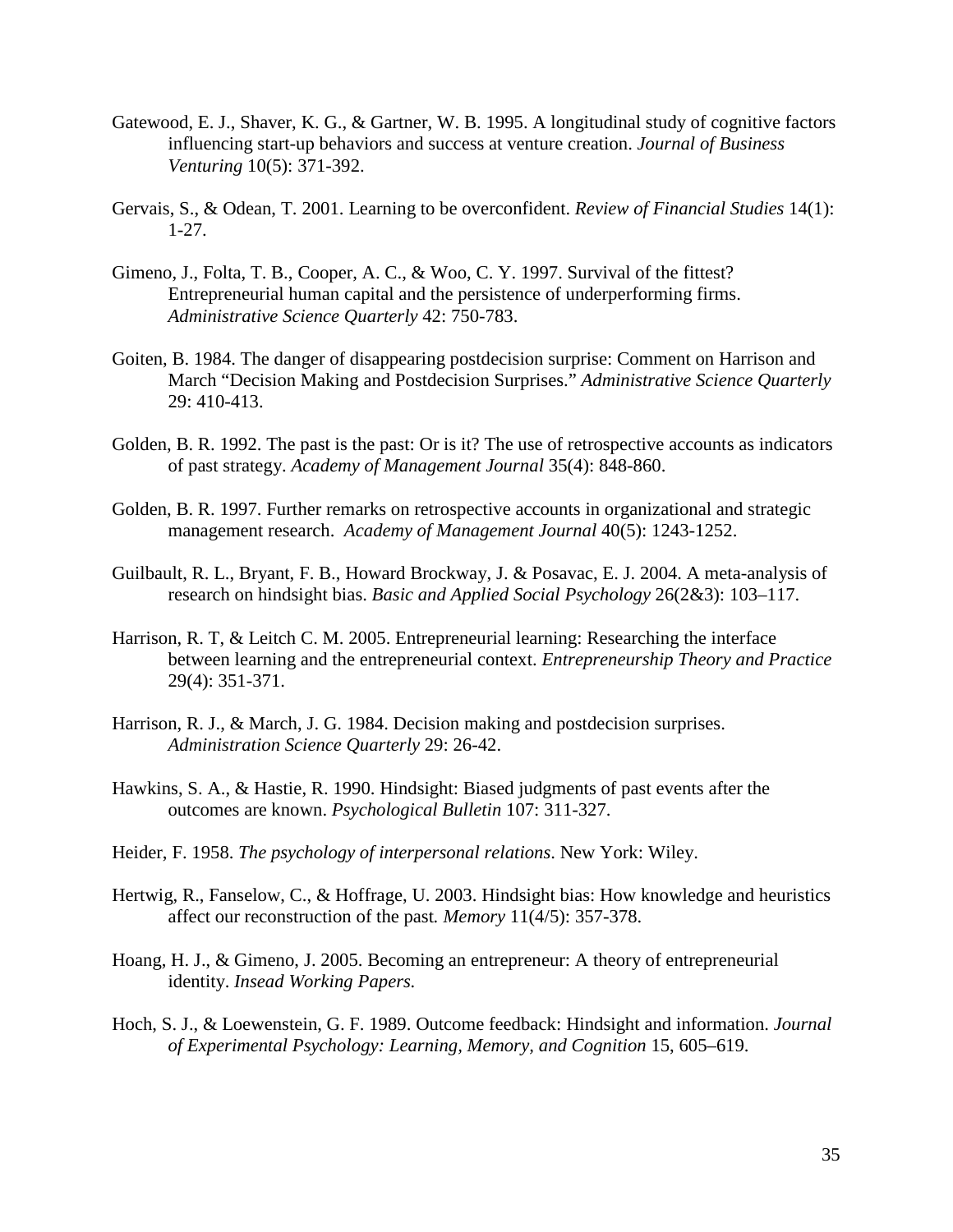- Hoffrage U., Hertwig R., & Gigerenzer G. 2000. Hindsight bias: A by-product of knowledge updating? Journal of Experimental Psychology: Learning, Memory, and Cognition, 26 (3), 566 –581.
- Honig, B., Davidsson, P., & Karlsson, T. 2005. Learning strategies of nascent entrepreneurs. *Journal of Competence-based Management* 1(3): 67-88.
- Huber, G. P., & Power, D. J. 1985. Retrospective reports of strategic-level managers: Guidelines for increasing their accuracy. *Strategic Management Journal* 6(2): 171-180.
- Jovanovic, B. 1979. Job matching and the theory of turnover. *Journal of Political Economy* 87(5): 972-990.
- Kolb, D. A. 1971. Individual learning styles and the learning process. Working Paper #535-71, Sloan School of Management, Massachusetts Institute of Technology.
- Kolb, D. A. 1984. Experiential learning: Experience as the source of learning and development. New Jersey: Prentice-Hall.
- Kolb, D. A., Boyatzis, R. E., & Mainemelis, C. 2000. Experiential learning theory: Previous research and new directions. In R. J. Sternberg and L. F. Zhang (Eds.), Perspectives on cognitive, learning, and thinking styles . NJ: Lawrence Erlbaum, 2000.
- Kahneman, D., Slovic, P., & Tversky, A. 1982. *Judgment under uncertainty: Heuristics and biases*. New York, NY: Cambridge University Press.
- Kelley, H. H. 1972. Attribution in social interaction. In E. E. Jones, D. E. Knouse, H. H. Kelley, R. E. Nisbett, S. Valins, & B. Weiner (Eds.), *Attribution: Perceiving the causes of behavior* (pp. 1-26). Morristown, NJ: General Learning Press.
- Lamont, L. 1972. What entrepreneurs learn from experience. *Journal of Small Business Management* 10(3): 36-41.
- Larwood, L., & Whittaker, W. 1977. Managerial myopia: Self-serving biases in organizational planning. *Journal of Applied Psychology* 62: 94-198.
- Lumpkin, G. T., & Lichtenstein B. B. 2005. The role of organizational learning in the opportunity-recognition process. *Entrepreneurship Theory and Practice* 29(4):451-472.
- Maidique, M. A., & Zirger, B. J. 1984. A study of success and failure in product innovation: The case of the U.S. electronics industry. *IEEE Transactions on Engineering Management* 31: 192-203.
- McGrath, R. G. 1999. Falling forward: Real options reasoning and entrepreneurial failure. *Academy of Management Review* 24(1): 13-30.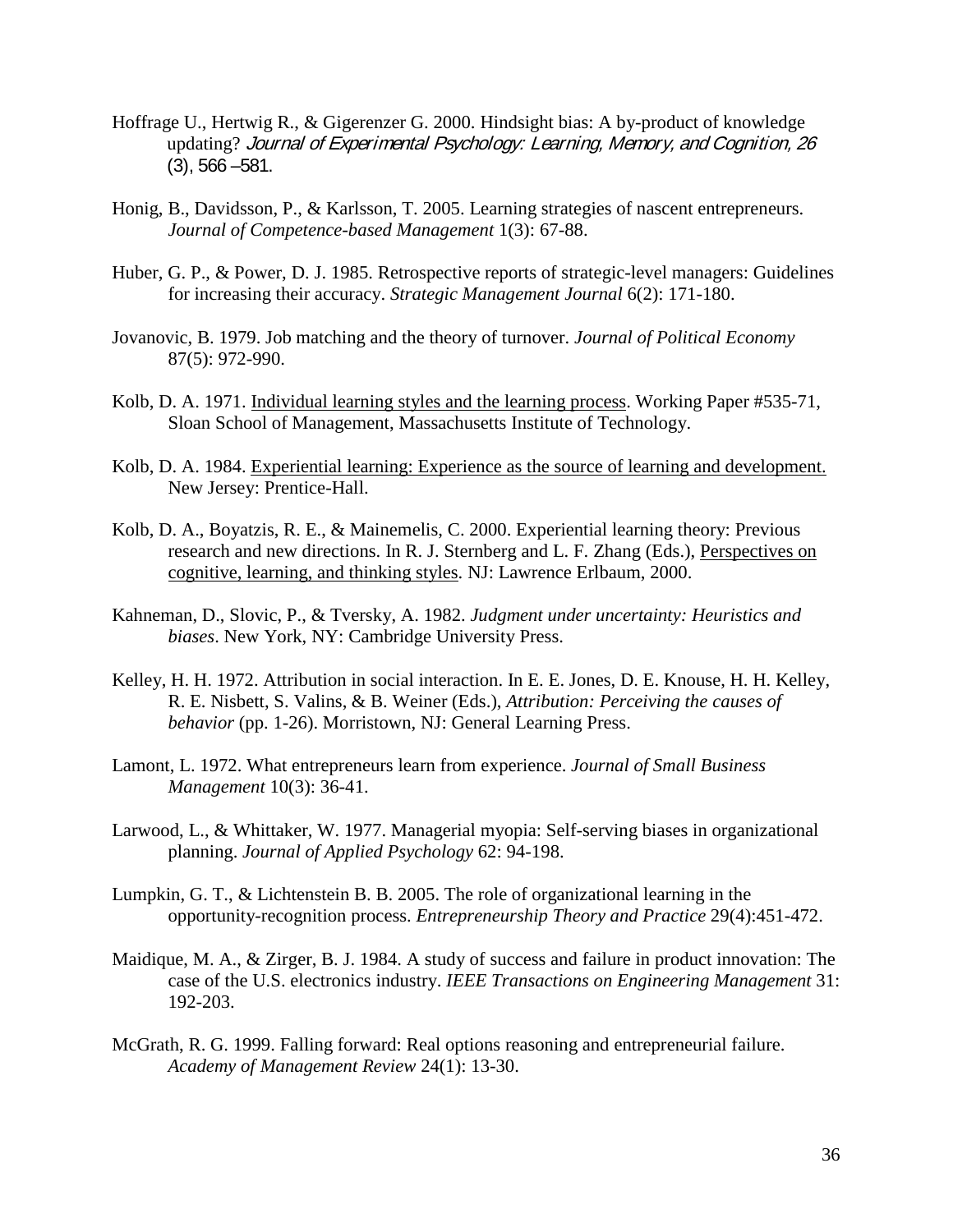- McMullen, J. S. & Shepherd, D. A. 2006. Entrepreneurial action and the role of uncertainty in the theory of the entrepreneur. *Academy of Management Review* 31(1): 132-152.
- Minniti, M., & Bygrave, W. 2001. A dynamic model of entrepreneurial learning. *Entrepreneurship Theory and Practice* 25(3): 5-16.
- Nonaka, I., & Takeuchi, H. 1995. *The knowledge creating company*. New York: Oxford.
- Olson, J. M., Roese, N. J., & Zanna, M. P. 1996. Expectancies. In E. T. Higgins & A. W. Kruglanski (Eds.), *Social Psychology: Handbook of Basic Principles.* New York: Guildford.
- Parker, S. C. 2006. Learning about the unknown: How fast do entrepreneurs adjust their beliefs? *Journal of Business Venturing* 21(1): 1-26.
- Palich, L. E. & Bagby, R. 1995. Using cognitive theory to explain entrepreneurial risk-taking: Challenging conventional wisdom *Journal of Business Venturing* 10(6): 425-438
- Politis, D. 2005. The process of entrepreneurial learning: A conceptual framework. *Entrepreneurship Theory and Practice* 29(4): 399-424.
- Reynolds, P. D. 1997. Who starts new firms? Preliminary explorations of firms-in-gestation. *Small Business Economics* 9: 449–462.
- Riechmann, T. 1999. Learning and behavioral stability: An economic interpretation of genetic algorithms. *Journal of Evolutionary Economics* 9(2): 225-242.
- Roese, N. J., & Olson, J. M. 1996. Counterfactuals, causal attributions, and the hindsight bias: A conceptual integration. *Journal of Experimental Social Psychology* 32: 197-227.
- Ronstadt, R. 1988. The corridor principal. *Journal of Business Venturing* 3(1): 31-40.
- Sarasvathy, S. D. 2001. Causation and effectuation: Toward a theoretical shift from economic inevitability to entrepreneurial contingency. *Academy of Management Review* 26(2): 243- 263.
- Schkade, D. A., & Kilburne, L. M. 1991. Expectation-outcome consistency and hindsight bias. *Organization Behavior and Human Decision Processes* 49: 105-123.
- Schwenk, C. 1985. The use of participant recollection in modeling of organizational decision processes. *Academy of Management Review* 10: 496-503.
- Sexton, D. L., Upton, N. B., Wacholtz, L. E., & McDougall, P. P. 1997. Learning needs of growth-oriented entrepreneurs. *Journal of Business Venturing* 12(1): 1-8.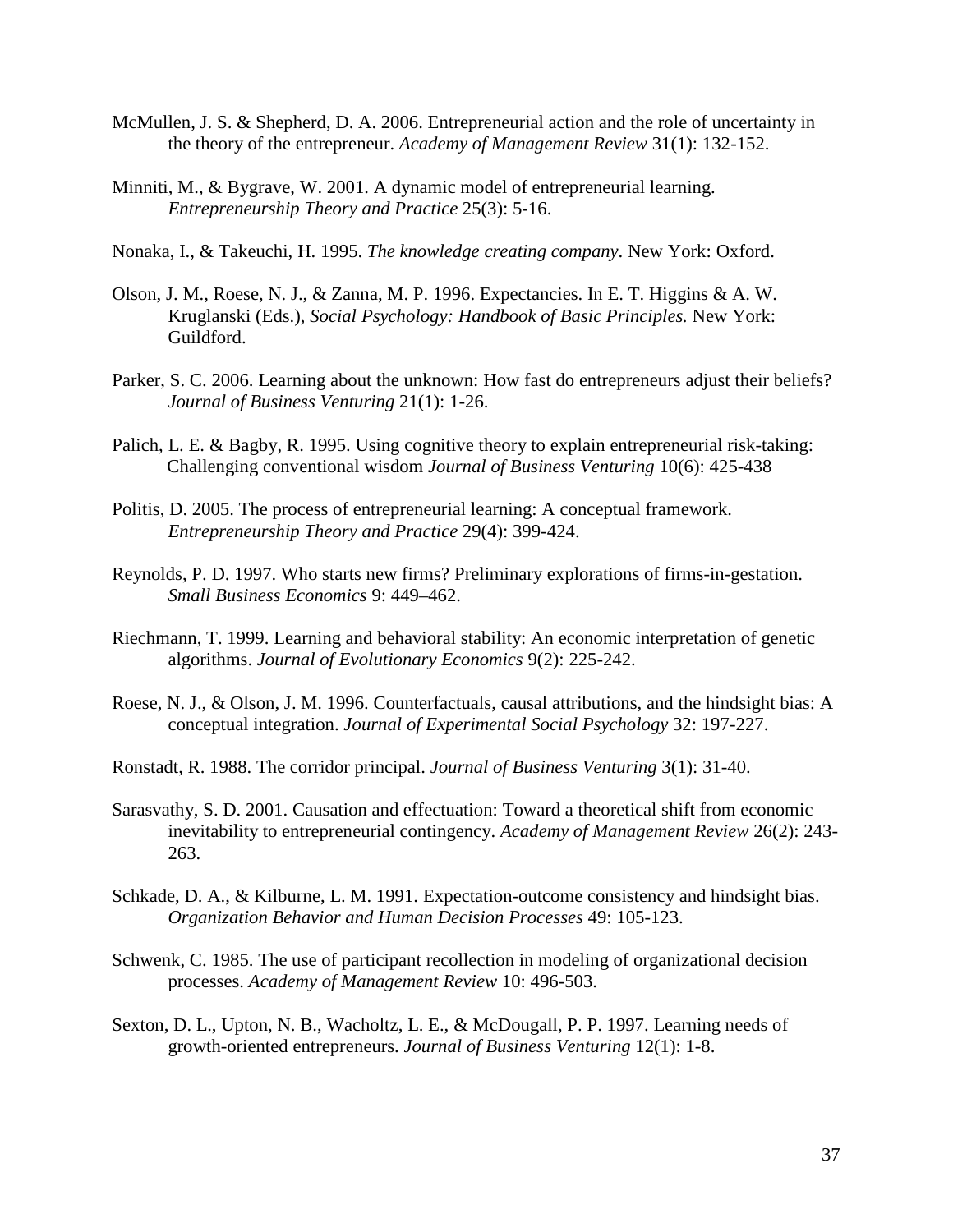- Shane, S. 2000. Prior knowledge and the discovery of entrepreneurial opportunities. *Organizational Science* 11(4): 448-469.
- Shane, S., & Venkataraman, S. 2000. The promise of entrepreneurship as a field of research. *Journal of Business Venturing* 25: 217-226.
- Shane, S., & Khurana, R. 2003. Bringing individuals back in: The effects of career experience on new firm founding. *Industrial and Corporate Change* 12(2): 519-544.
- Shaver, K. G. 1985. *Attribution of blame: Causality, responsibility, and blameworthiness*. New York: Springer-Verlag.
- Shaver, K. G., Gartner, W. B., Crosby, E., Bakalarova, K., & Gatewood, E. J. 2001. Attributions about entrepreneurship: A framework and process for analyzing reasons for starting a business. *Entrepreneurship Theory and Practice* Winter: 5-32.
- Shaver, K. G., & Scott, L. R. 1991. Person, process, choice: the psychology of new venture creation. *Entrepreneurship Theory and Practice* 16(2): 23–45.
- Shepherd, D. A. 2003. Learning from business failure: Propositions of grief recovery for the selfemployed. *Academy of Management Review* 28(2): 318-328.
- Simon, M., Houghton, S. M., & Aquino, K. 2000. Cognitive biases, risk perception, and venture formation: How individuals decide to start companies. *Journal of Business Venturing* 15: 113-134.
- Sitkin, S. B. 1992. Learning through failure: The strategy of small losses. In B. M. Staw & L. L. Cummings (Eds.). *Research in organizational behavior* 14: 231-266. Greenwich, CT: JAI Press.
- Slovic, P., & Fischhoff, B. 1977. On the psychology of experimental surprises. *Journal of Experimental Psychology: Human Perception and Performance* 3: 544-551.
- Starr, J. A., & Bygrave, W. D. 1992. The second time around: The outcomes assets, and liabilities of prior start-up experience. In S. Birley & I. C. MacMillan (Eds.), *International perspectives on entrepreneurship research 1991: Proceedings of the first annual global conference on entrepreneurship research*: 340-363. Amsterdam, The Netherlands.
- Swann, W. B. 1997. The trouble with change: Self-verification and allegiance to self. *Psychological Science* 8(3): 177-180.
- Swann, W. B., & Hill, C. A. 1982. When our identities are mistaken: Re-affirming selfconceptions through social interaction. *Journal of Personality and Social Psychology* 43: 59-66.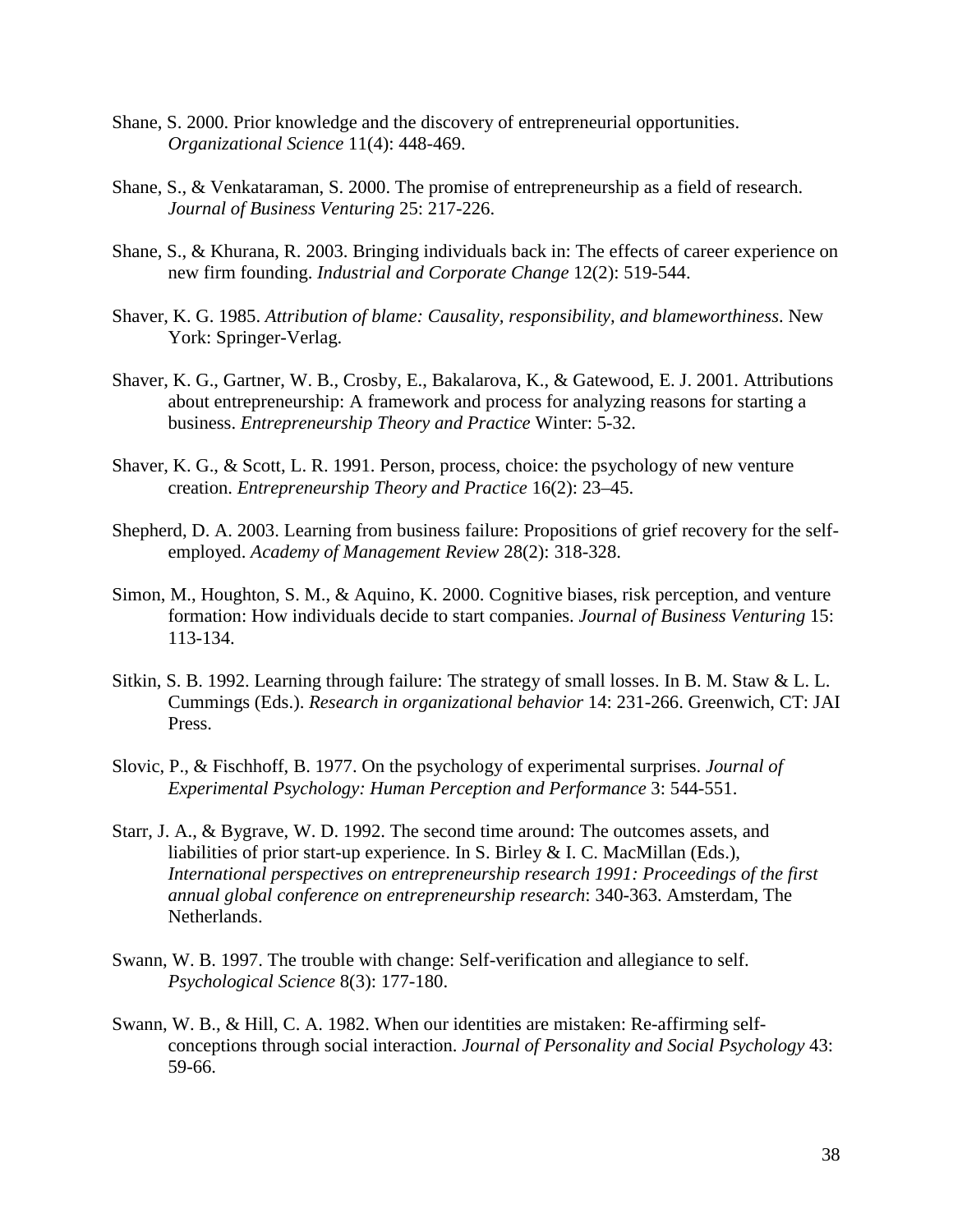- Taylor, R. N. 1975. Age and experience as determinants of information processing and decisionmaking performance. *Academy of Management Journal* 18(1): 74-81.
- Taylor, S. E., & Brown, J. D. 1988. Illusion and well-being: A social psychological perspective on mental health. *Psychological Bulletin* 103: 193-210.
- Ucbasaran, D., Wright, P., & Westhead, M. 2003. A longitudinal study of habitual entrepreneurs: Starters and acquirers. *Entrepreneurship and Regional Development* 15(3): 207-228.
- Van der Steen, E. 2004. Rational overoptimism (and other biases). *American Economic Review* 94(4): 1141-1151.
- Wasserman, D., Lempert, R. O., & Hastie, R. 1991. Hindsight and causality. *Personality and Social Psychology Bulletin* 17: 30-35.
- Weiner, B. 1985. An attributional theory of achievement motivation and emotion. *Psychological Review* 92: 548-573.
- Weiner, B., & Kulka, A. 1970. An attributional analysis of achievement motivation. *Journal of Personality and Social Psychology* 15: 1-20.
- Weinstein, N. D. 1982. Unrealistic optimism about susceptibility to health problems. *Journal of Behavioral Medicine* 441-446.
- Westhead, P., Ucbasaran, D., & Wright, M. 2005. Decisions, actions, and performance: Do novice, serial, and portfolio entrepreneurs differ? *Journal of Small Business Management*  43(4): 393-417.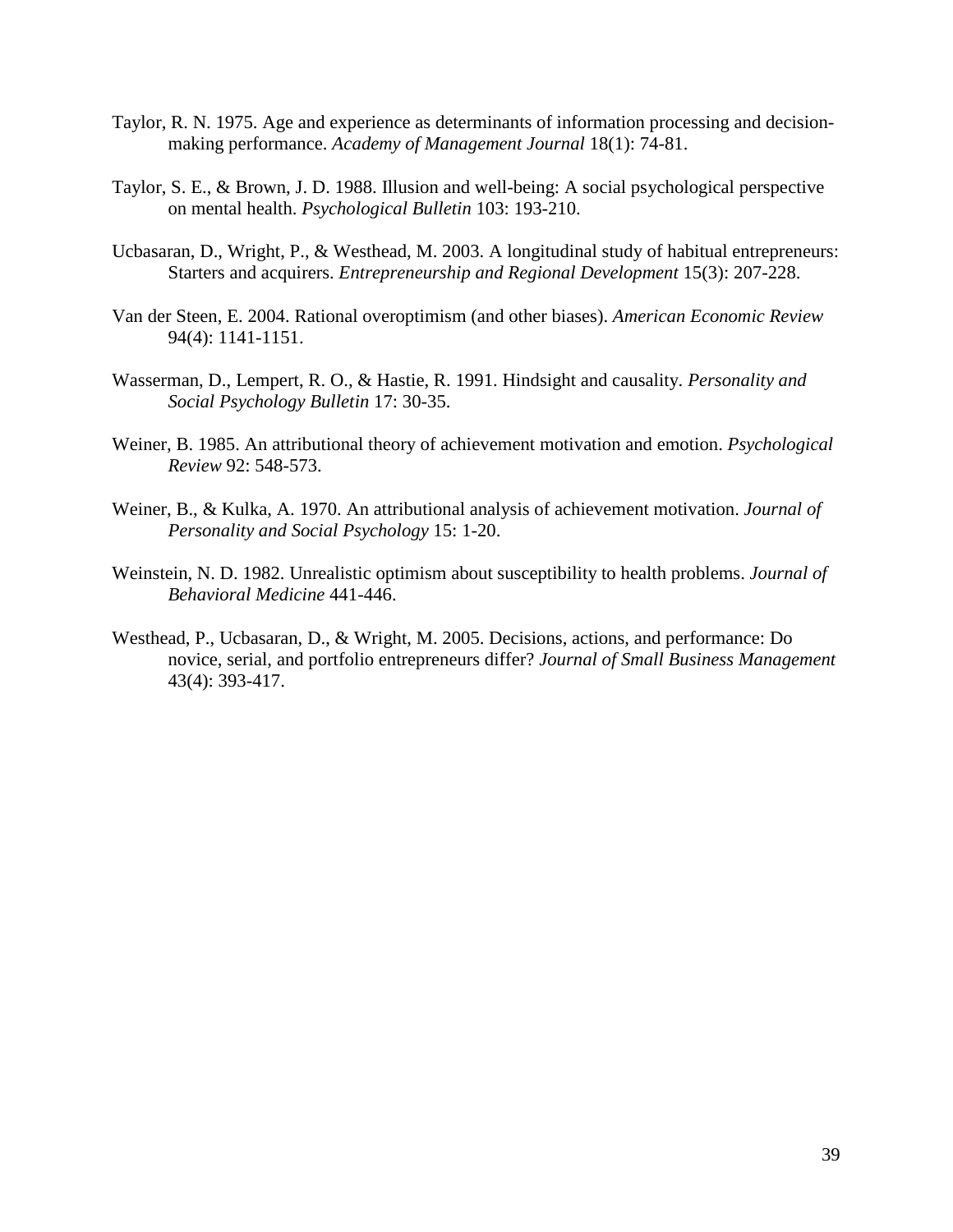Table 1 Expectations and hindsight bias

| Variables                  | Mean  | s.d.  | 25%   | Median | 75%    | $t$ -test<br>statistic | Signed<br>rank |
|----------------------------|-------|-------|-------|--------|--------|------------------------|----------------|
| Initial expectation        | 77.27 | 25.32 | 60.00 | 80.00  | 100.00 |                        |                |
| Recalled expectation       | 58.76 | 26.14 | 50.00 | 50.00  | 80.00  |                        |                |
| Hindsight bias             | 18.51 | 33.56 | 0.00  | 20.00  | 45.00  | $7.76***$              | 4388***        |
| Absolute hindsight<br>bias | 30.42 | 23.25 | 10.00 | 25.00  | 50.00  |                        |                |

 $n = 198$  (two-tailed).

 $\dagger$  p < .10

 $*$  p  $< .05$ 

\*\*  $p < .01$ 

\*\*\* p < .001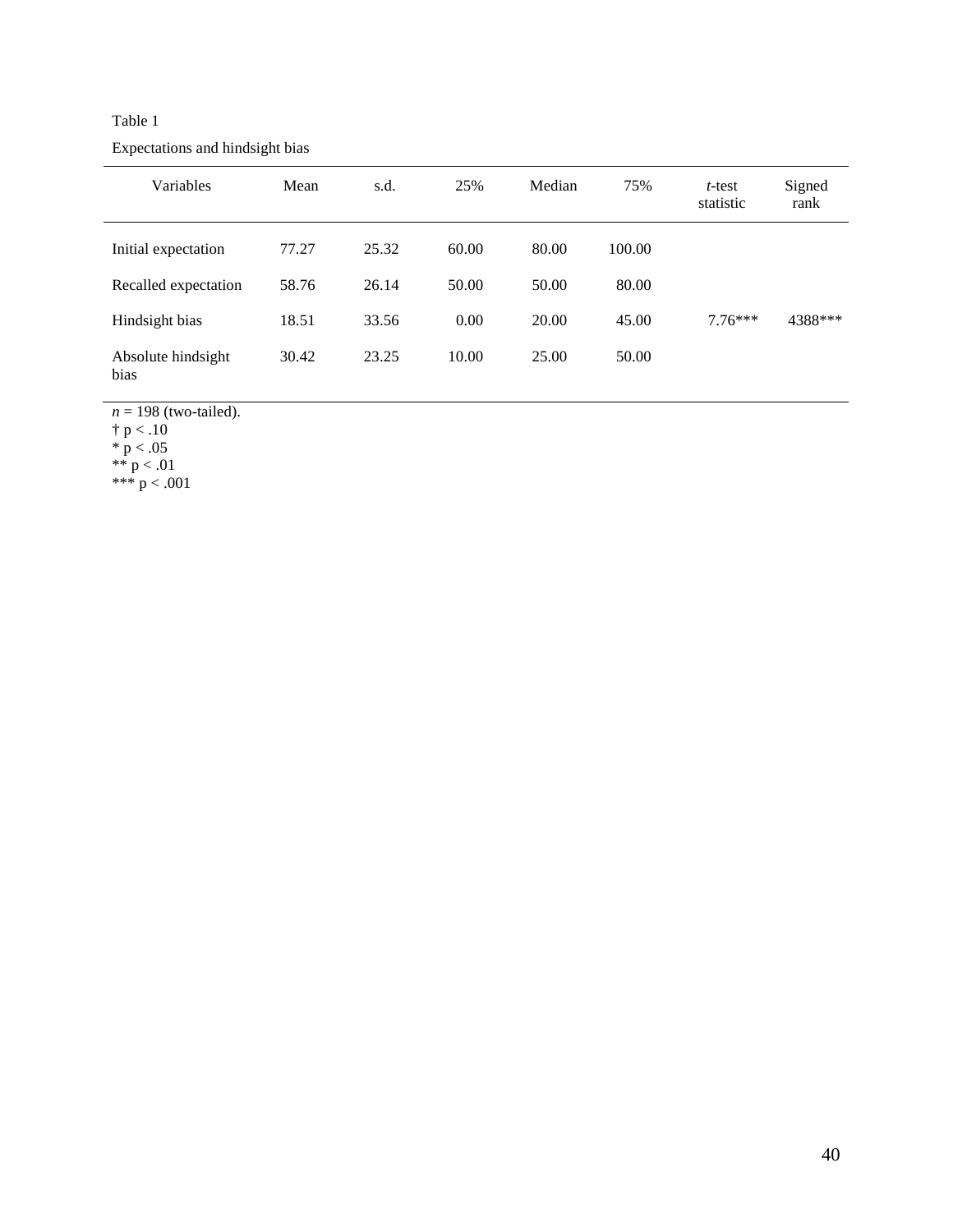| anie |
|------|
|------|

| Variable                    | Mean  |          |        | 3         | 4       |            | b         |
|-----------------------------|-------|----------|--------|-----------|---------|------------|-----------|
| 1. Hindsight bias           | 18.51 |          |        |           |         |            |           |
| 2. Months elapsed           | 33.10 | $-.05$   |        |           |         |            |           |
| $3. \text{Age}$             | 38.44 | $-.14*$  | .02    |           |         |            |           |
| 4. Startup experience       | 0.45  | $-.00$   | $-.02$ | .07       |         |            |           |
| 5. Education (no college)   | 0.25  | $-.02$   | $-14*$ | $-.08$    | $.13 +$ |            |           |
| 6. Education (some college) | 0.60  | $.17*$   | $.15*$ | $-14+$    | $-.08$  | $-.71$ *** |           |
| 7. Education (post college) | 0.15  | $-21$ ** | $-.03$ | $.29$ *** | $-.06$  | $-24$ ***  | $-51$ *** |

<sup>a</sup> Correlations (two-tailed) are based on  $n = 198$ , except for age, where  $n = 194$ .

 $\dagger$  p < .10

 $*$  p  $< .05$ 

$$
\ast\overline{\ast}\ p<.01
$$

\*\*\* p < .001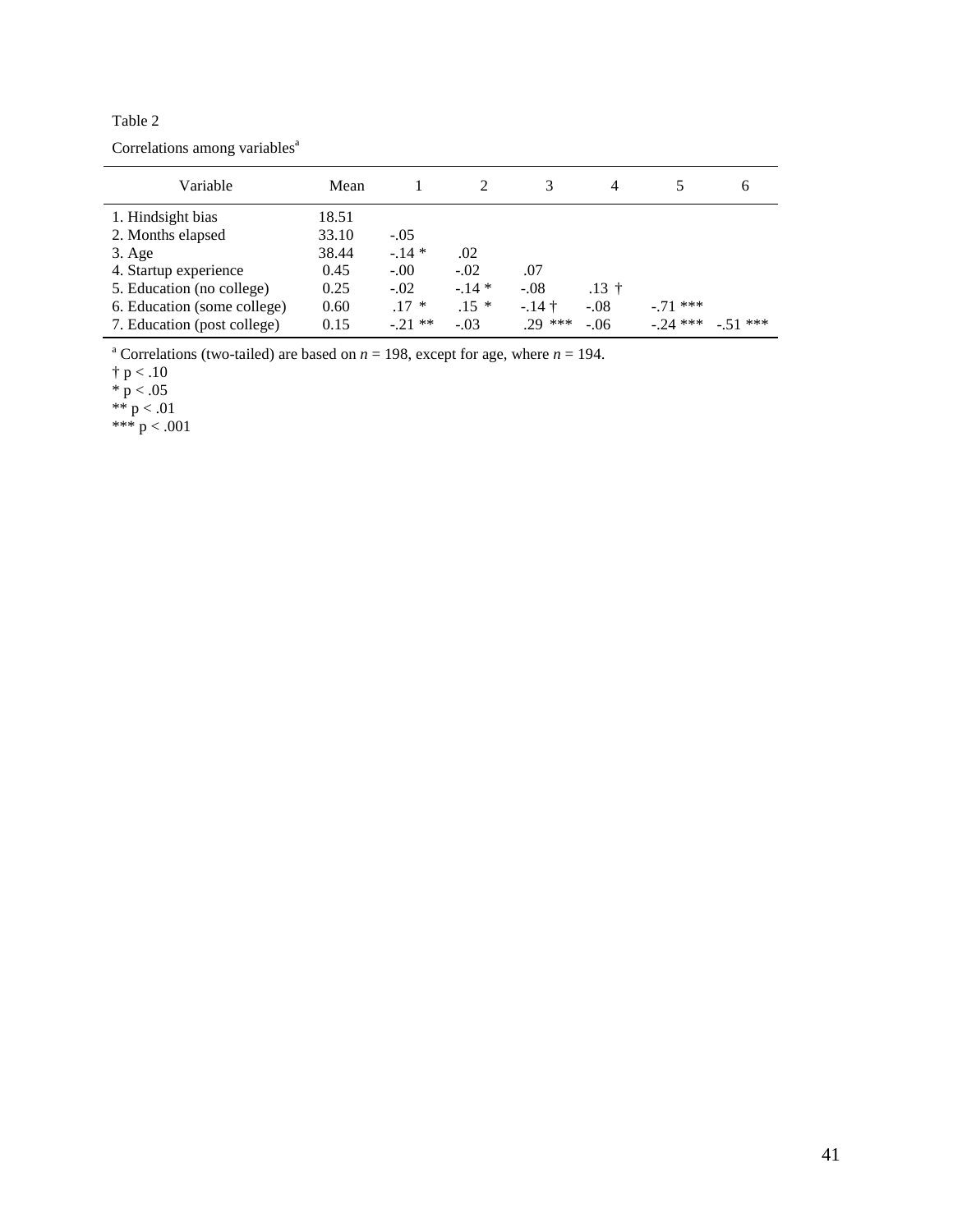## Table 3

Results of regression analysis for hindsight bias<sup>a</sup>

| <b>Independent Variables</b>                                               | Coefficient                                  | <b>Standard Error</b> | $t$ -test statistic $ $ |
|----------------------------------------------------------------------------|----------------------------------------------|-----------------------|-------------------------|
| Constant                                                                   | 25.73*                                       | 10.21                 | 2.52                    |
| Months elapsed                                                             | $-0.07$                                      | 0.13                  | 0.56                    |
| Age                                                                        | $-0.21$                                      | 0.22                  | 0.98                    |
| Startup experience                                                         | 1.82                                         | 4.82                  | 0.38                    |
| Education<br>Some college<br>Post college<br>Adj. $R^2$<br>$R^2$<br>F-stat | 7.54<br>$-16.07*$<br>.050<br>.075<br>$3.04*$ | 5.71<br>8.01          | 1.32<br>2.01            |

 $n = 194$  (two-tailed).  $\dagger$  p < .10  $*$  p  $< .05$ \*\*  $p < .01$ \*\*\* p < .001